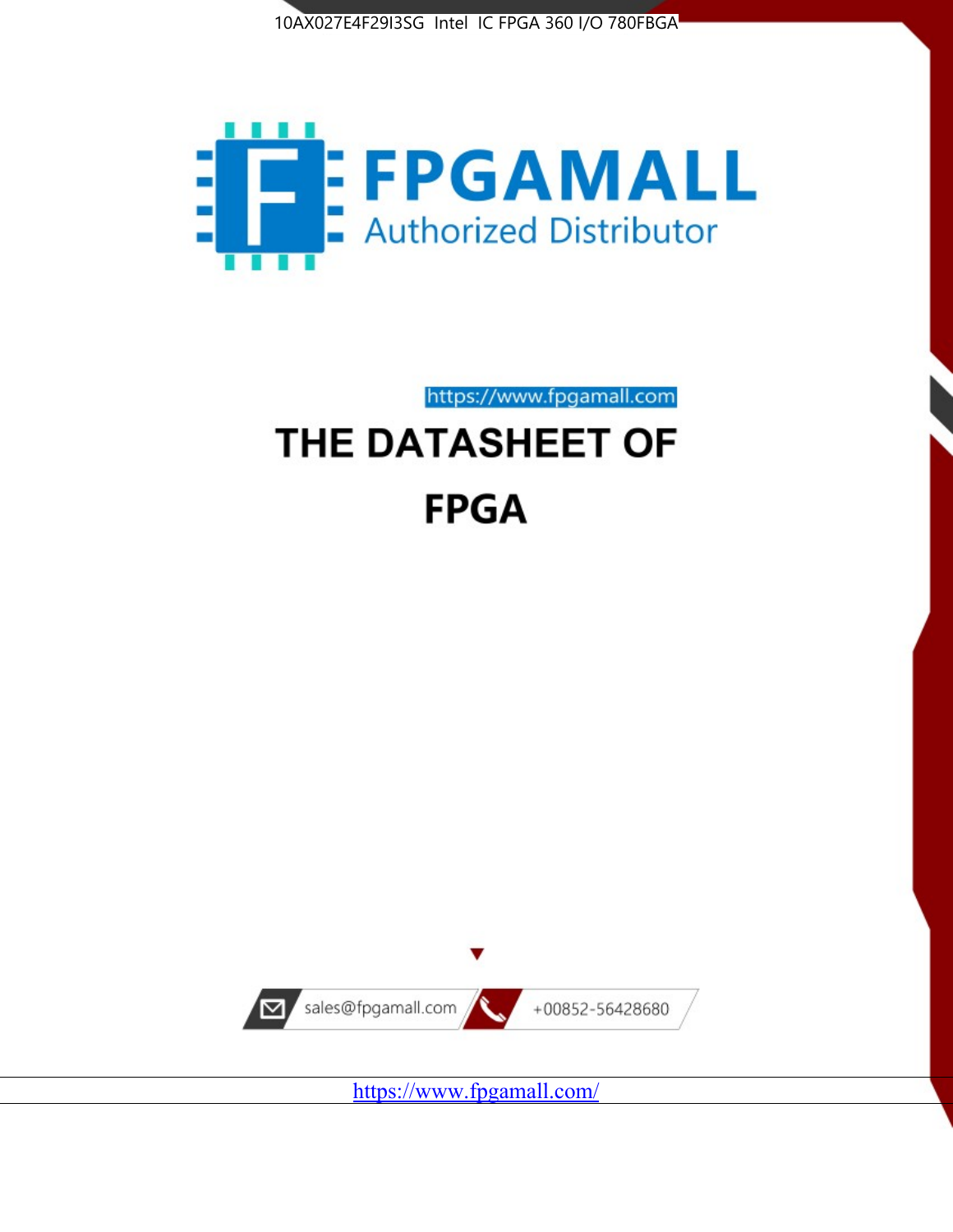10AX027E4F29I3SG Intel IC FPGA 360 I/O 780FBGA



# **Intel® Arria® 10 Device Overview**



**A10-OVERVIEW | 2018.12.06** Latest document on the web: **[PDF](https://www.intel.com/content/dam/www/programmable/us/en/pdfs/literature/hb/arria-10/a10_overview.pdf)** | **[HTML](https://www.intel.com/content/www/us/en/programmable/documentation/sam1403480274650.html)**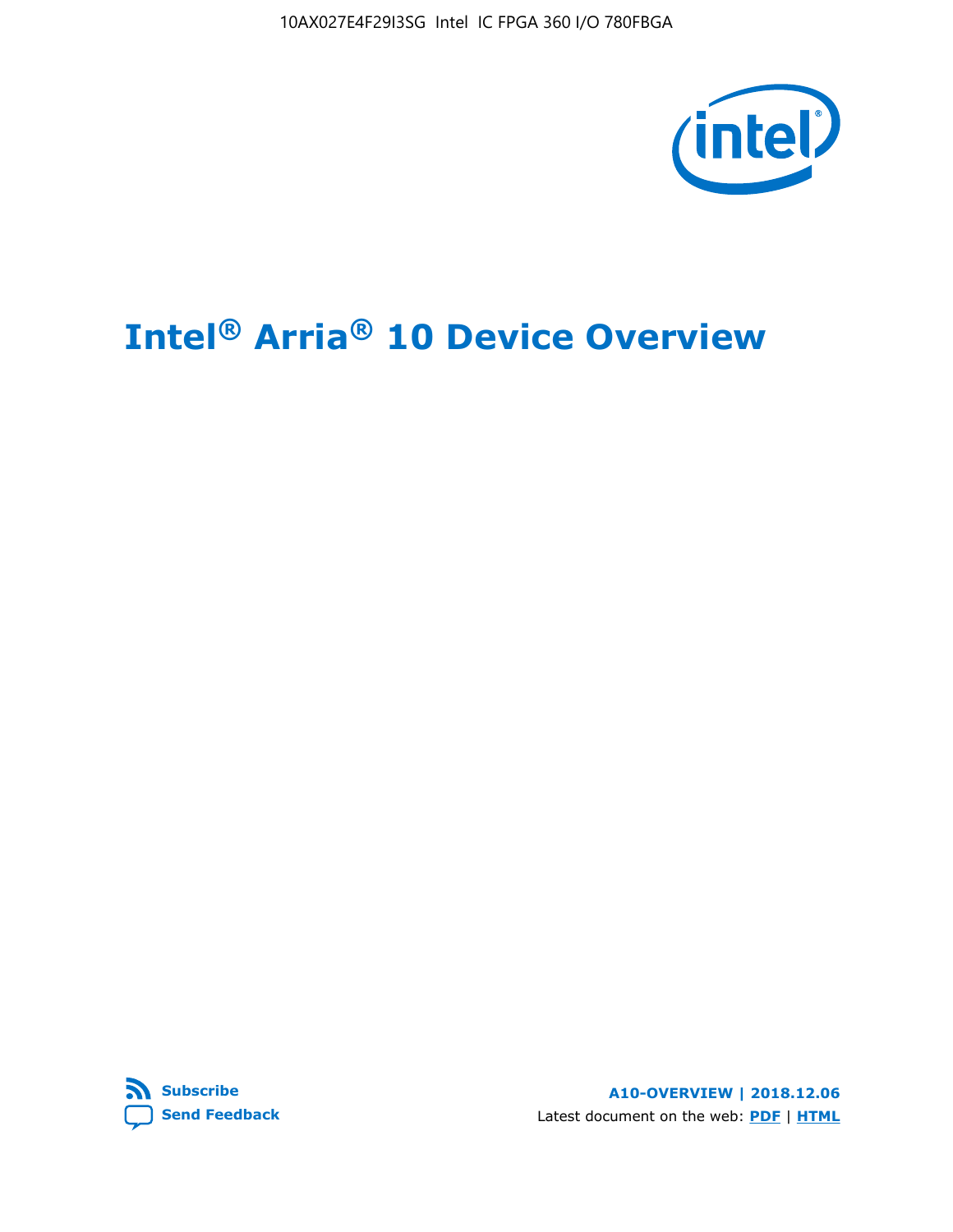

**Contents** 

# **Contents**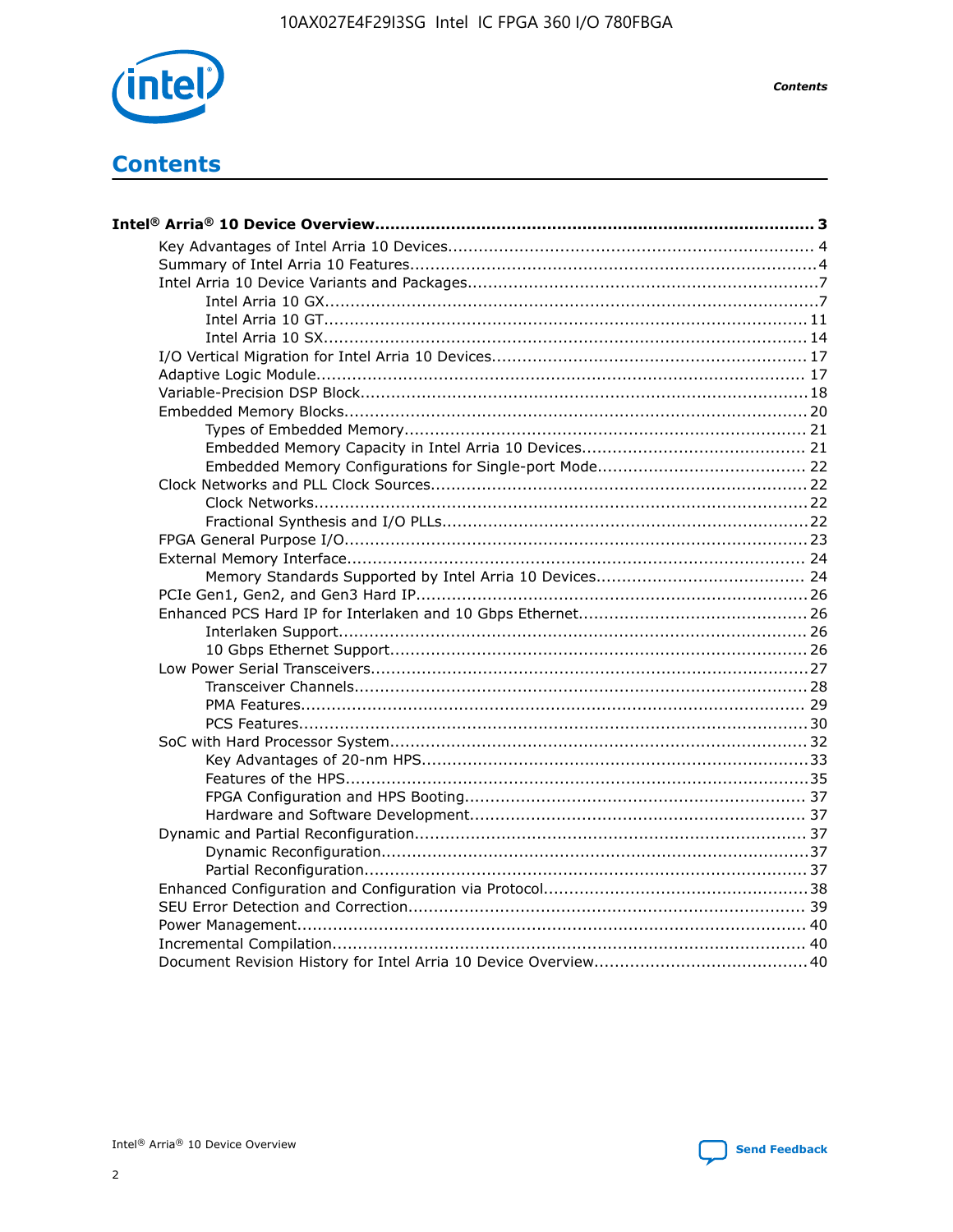**A10-OVERVIEW | 2018.12.06**

**[Send Feedback](mailto:FPGAtechdocfeedback@intel.com?subject=Feedback%20on%20Intel%20Arria%2010%20Device%20Overview%20(A10-OVERVIEW%202018.12.06)&body=We%20appreciate%20your%20feedback.%20In%20your%20comments,%20also%20specify%20the%20page%20number%20or%20paragraph.%20Thank%20you.)**



# **Intel® Arria® 10 Device Overview**

The Intel<sup>®</sup> Arria<sup>®</sup> 10 device family consists of high-performance and power-efficient 20 nm mid-range FPGAs and SoCs.

Intel Arria 10 device family delivers:

- Higher performance than the previous generation of mid-range and high-end FPGAs.
- Power efficiency attained through a comprehensive set of power-saving technologies.

The Intel Arria 10 devices are ideal for high performance, power-sensitive, midrange applications in diverse markets.

| <b>Market</b>         | <b>Applications</b>                                                                                               |
|-----------------------|-------------------------------------------------------------------------------------------------------------------|
| Wireless              | Channel and switch cards in remote radio heads<br>٠<br>Mobile backhaul<br>٠                                       |
| Wireline              | 40G/100G muxponders and transponders<br>٠<br>100G line cards<br>٠<br><b>Bridging</b><br>٠<br>Aggregation<br>٠     |
| <b>Broadcast</b>      | Studio switches<br>٠<br>Servers and transport<br>٠<br>Videoconferencing<br>٠<br>Professional audio and video<br>٠ |
| Computing and Storage | Flash cache<br>٠<br>Cloud computing servers<br>٠<br>Server acceleration<br>٠                                      |
| Medical               | Diagnostic scanners<br>٠<br>Diagnostic imaging<br>٠                                                               |
| Military              | Missile guidance and control<br>٠<br>Radar<br>٠<br>Electronic warfare<br>٠<br>Secure communications<br>٠          |

#### **Table 1. Sample Markets and Ideal Applications for Intel Arria 10 Devices**

#### **Related Information**

- [Intel Arria 10 Device Handbook: Known Issues](http://www.altera.com/support/kdb/solutions/rd07302013_646.html) Lists the planned updates to the *Intel Arria 10 Device Handbook* chapters.
- [Intel Arria 10 GX/GT Device Errata and Design Recommendations](https://www.intel.com/content/www/us/en/programmable/documentation/agz1493851706374.html#yqz1494433888646)
- [Intel Arria 10 SX Device Errata and Design Recommendations](https://www.intel.com/content/www/us/en/programmable/documentation/cru1462832385668.html#cru1462832558642)

Intel Corporation. All rights reserved. Intel, the Intel logo, Altera, Arria, Cyclone, Enpirion, MAX, Nios, Quartus and Stratix words and logos are trademarks of Intel Corporation or its subsidiaries in the U.S. and/or other countries. Intel warrants performance of its FPGA and semiconductor products to current specifications in accordance with Intel's standard warranty, but reserves the right to make changes to any products and services at any time without notice. Intel assumes no responsibility or liability arising out of the application or use of any information, product, or service described herein except as expressly agreed to in writing by Intel. Intel customers are advised to obtain the latest version of device specifications before relying on any published information and before placing orders for products or services. \*Other names and brands may be claimed as the property of others.

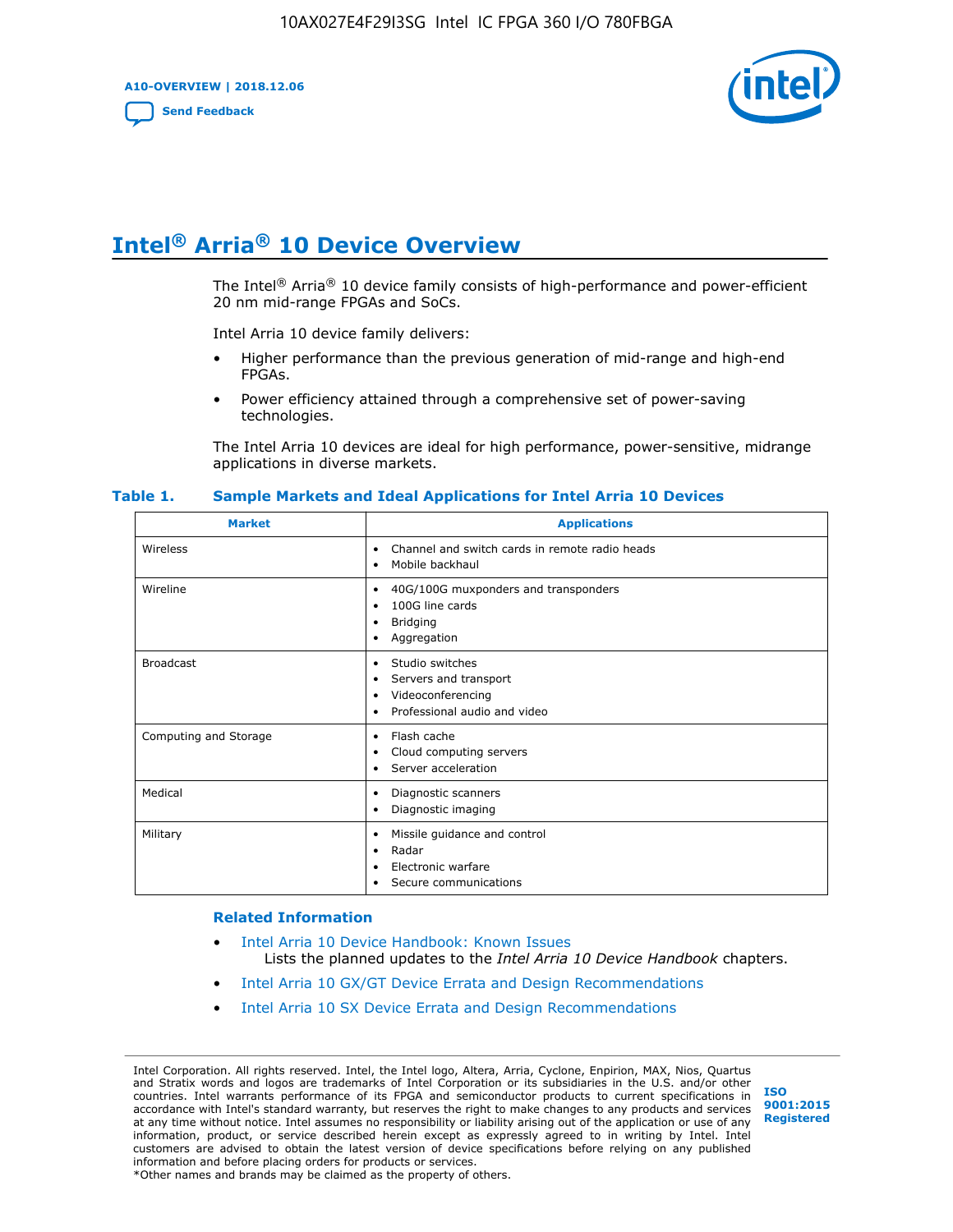

# **Key Advantages of Intel Arria 10 Devices**

## **Table 2. Key Advantages of the Intel Arria 10 Device Family**

| <b>Advantage</b>                                                                                          | <b>Supporting Feature</b>                                                                                                                                                                                                                                                                                                |
|-----------------------------------------------------------------------------------------------------------|--------------------------------------------------------------------------------------------------------------------------------------------------------------------------------------------------------------------------------------------------------------------------------------------------------------------------|
| Enhanced core architecture                                                                                | Built on TSMC's 20 nm process technology<br>٠<br>60% higher performance than the previous generation of mid-range FPGAs<br>٠<br>15% higher performance than the fastest previous-generation FPGA<br>٠                                                                                                                    |
| High-bandwidth integrated<br>transceivers                                                                 | Short-reach rates up to 25.8 Gigabits per second (Gbps)<br>٠<br>Backplane capability up to 12.5 Gbps<br>٠<br>Integrated 10GBASE-KR and 40GBASE-KR4 Forward Error Correction (FEC)<br>٠                                                                                                                                   |
| Improved logic integration and<br>hard IP blocks                                                          | 8-input adaptive logic module (ALM)<br>٠<br>Up to 65.6 megabits (Mb) of embedded memory<br>٠<br>Variable-precision digital signal processing (DSP) blocks<br>Fractional synthesis phase-locked loops (PLLs)<br>Hard PCI Express Gen3 IP blocks<br>Hard memory controllers and PHY up to 2,400 Megabits per second (Mbps) |
| Second generation hard<br>processor system (HPS) with<br>integrated ARM* Cortex*-A9*<br>MPCore* processor | Tight integration of a dual-core ARM Cortex-A9 MPCore processor, hard IP, and an<br>٠<br>FPGA in a single Intel Arria 10 system-on-a-chip (SoC)<br>Supports over 128 Gbps peak bandwidth with integrated data coherency between<br>$\bullet$<br>the processor and the FPGA fabric                                        |
| Advanced power savings                                                                                    | Comprehensive set of advanced power saving features<br>٠<br>Power-optimized MultiTrack routing and core architecture<br>٠<br>Up to 40% lower power compared to previous generation of mid-range FPGAs<br>Up to 60% lower power compared to previous generation of high-end FPGAs                                         |

# **Summary of Intel Arria 10 Features**

## **Table 3. Summary of Features for Intel Arria 10 Devices**

| <b>Feature</b>                  | <b>Description</b>                                                                                                                                                                                                                                                                                                                                                                                 |
|---------------------------------|----------------------------------------------------------------------------------------------------------------------------------------------------------------------------------------------------------------------------------------------------------------------------------------------------------------------------------------------------------------------------------------------------|
| Technology                      | TSMC's 20-nm SoC process technology<br>Allows operation at a lower $V_{\text{CC}}$ level of 0.82 V instead of the 0.9 V standard $V_{\text{CC}}$ core voltage                                                                                                                                                                                                                                      |
| Packaging                       | 1.0 mm ball-pitch Fineline BGA packaging<br>٠<br>0.8 mm ball-pitch Ultra Fineline BGA packaging<br>Multiple devices with identical package footprints for seamless migration between different<br><b>FPGA</b> densities<br>Devices with compatible package footprints allow migration to next generation high-end<br>Stratix $@10$ devices<br>RoHS, leaded $(1)$ , and lead-free (Pb-free) options |
| High-performance<br>FPGA fabric | Enhanced 8-input ALM with four registers<br>Improved multi-track routing architecture to reduce congestion and improve compilation time<br>Hierarchical core clocking architecture<br>Fine-grained partial reconfiguration                                                                                                                                                                         |
| Internal memory<br>blocks       | M20K-20-Kb memory blocks with hard error correction code (ECC)<br>Memory logic array block (MLAB)-640-bit memory                                                                                                                                                                                                                                                                                   |
|                                 | continued                                                                                                                                                                                                                                                                                                                                                                                          |



<sup>(1)</sup> Contact Intel for availability.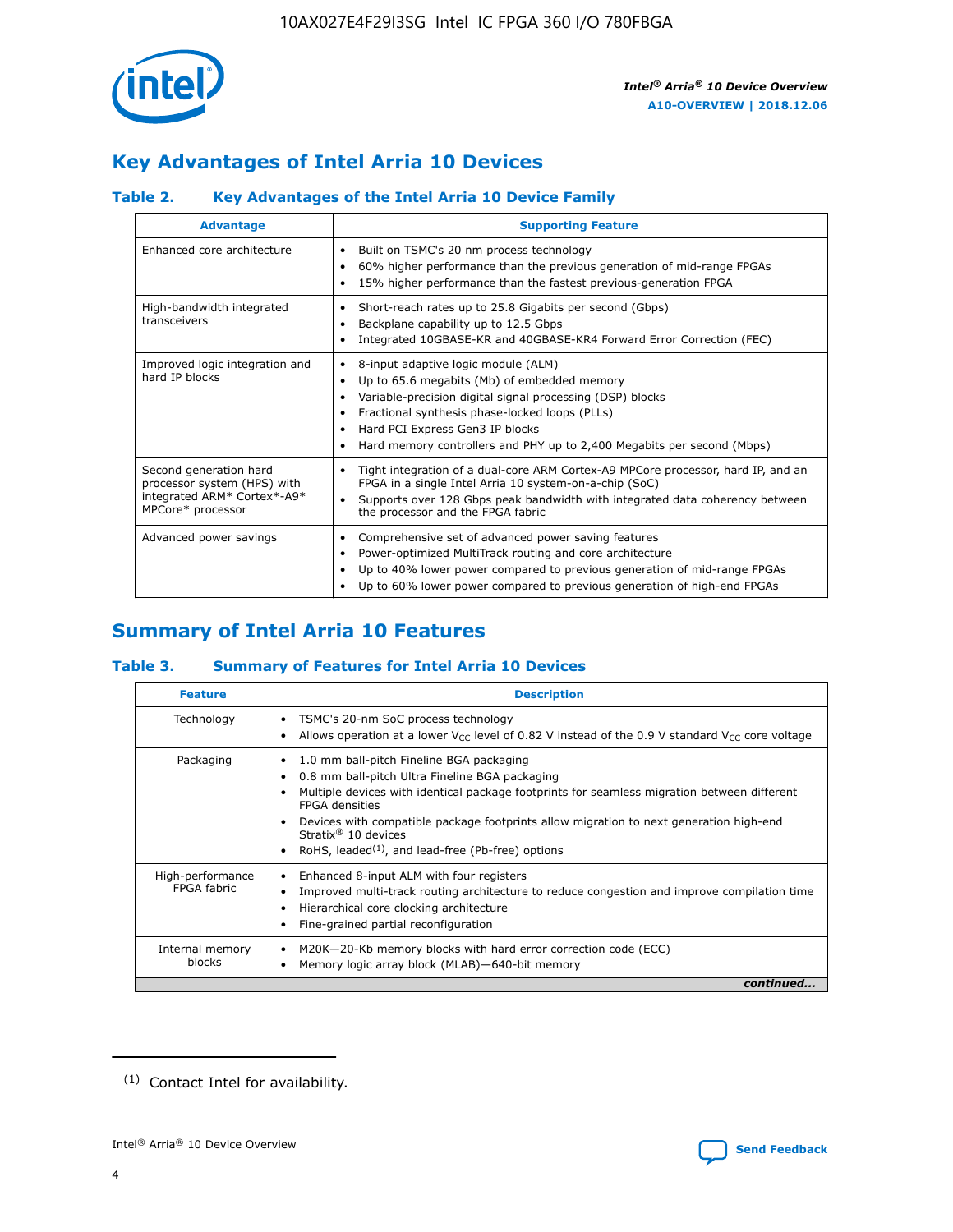$\mathsf{r}$ 



| <b>Feature</b>                         | <b>Description</b>                                                                                |                                                                                                                                                                                                                                                                                                                                                                                                                                                                                                                                                                                                                                                                                                                                                                                                                                        |  |  |  |  |  |
|----------------------------------------|---------------------------------------------------------------------------------------------------|----------------------------------------------------------------------------------------------------------------------------------------------------------------------------------------------------------------------------------------------------------------------------------------------------------------------------------------------------------------------------------------------------------------------------------------------------------------------------------------------------------------------------------------------------------------------------------------------------------------------------------------------------------------------------------------------------------------------------------------------------------------------------------------------------------------------------------------|--|--|--|--|--|
| Embedded Hard IP<br>blocks             | Variable-precision DSP                                                                            | Native support for signal processing precision levels from $18 \times 19$ to<br>54 x 54<br>Native support for 27 x 27 multiplier mode<br>64-bit accumulator and cascade for systolic finite impulse responses<br>(FIRs)<br>Internal coefficient memory banks<br>$\bullet$<br>Preadder/subtractor for improved efficiency<br>Additional pipeline register to increase performance and reduce<br>power<br>Supports floating point arithmetic:<br>- Perform multiplication, addition, subtraction, multiply-add,<br>multiply-subtract, and complex multiplication.<br>- Supports multiplication with accumulation capability, cascade<br>summation, and cascade subtraction capability.<br>- Dynamic accumulator reset control.<br>- Support direct vector dot and complex multiplication chaining<br>multiply floating point DSP blocks. |  |  |  |  |  |
|                                        | Memory controller                                                                                 | DDR4, DDR3, and DDR3L                                                                                                                                                                                                                                                                                                                                                                                                                                                                                                                                                                                                                                                                                                                                                                                                                  |  |  |  |  |  |
|                                        | PCI Express*                                                                                      | PCI Express (PCIe*) Gen3 (x1, x2, x4, or x8), Gen2 (x1, x2, x4, or x8)<br>and Gen1 (x1, x2, x4, or x8) hard IP with complete protocol stack,<br>endpoint, and root port                                                                                                                                                                                                                                                                                                                                                                                                                                                                                                                                                                                                                                                                |  |  |  |  |  |
|                                        | Transceiver I/O                                                                                   | 10GBASE-KR/40GBASE-KR4 Forward Error Correction (FEC)<br>PCS hard IPs that support:<br>- 10-Gbps Ethernet (10GbE)<br>- PCIe PIPE interface<br>- Interlaken<br>- Gbps Ethernet (GbE)<br>- Common Public Radio Interface (CPRI) with deterministic latency<br>support<br>- Gigabit-capable passive optical network (GPON) with fast lock-<br>time support<br>13.5G JESD204b<br>8B/10B, 64B/66B, 64B/67B encoders and decoders<br>Custom mode support for proprietary protocols                                                                                                                                                                                                                                                                                                                                                           |  |  |  |  |  |
| Core clock networks                    | $\bullet$<br>$\bullet$                                                                            | Up to 800 MHz fabric clocking, depending on the application:<br>- 667 MHz external memory interface clocking with 2,400 Mbps DDR4 interface<br>- 800 MHz LVDS interface clocking with 1,600 Mbps LVDS interface<br>Global, regional, and peripheral clock networks<br>Clock networks that are not used can be gated to reduce dynamic power                                                                                                                                                                                                                                                                                                                                                                                                                                                                                            |  |  |  |  |  |
| Phase-locked loops<br>(PLLs)           | High-resolution fractional synthesis PLLs:<br>Integer PLLs:<br>- Adjacent to general purpose I/Os | - Precision clock synthesis, clock delay compensation, and zero delay buffering (ZDB)<br>- Support integer mode and fractional mode<br>- Fractional mode support with third-order delta-sigma modulation<br>- Support external memory and LVDS interfaces                                                                                                                                                                                                                                                                                                                                                                                                                                                                                                                                                                              |  |  |  |  |  |
| FPGA General-purpose<br>$I/Os$ (GPIOs) | On-chip termination (OCT)                                                                         | 1.6 Gbps LVDS—every pair can be configured as receiver or transmitter<br>1.2 V to 3.0 V single-ended LVTTL/LVCMOS interfacing                                                                                                                                                                                                                                                                                                                                                                                                                                                                                                                                                                                                                                                                                                          |  |  |  |  |  |
| <b>External Memory</b><br>Interface    |                                                                                                   | Hard memory controller- DDR4, DDR3, and DDR3L support<br>$-$ DDR4 $-$ speeds up to 1,200 MHz/2,400 Mbps<br>$-$ DDR3-speeds up to 1,067 MHz/2,133 Mbps<br>Soft memory controller—provides support for RLDRAM $3^{(2)}$ , QDR IV $(2^2)$ , and QDR II+<br>continued                                                                                                                                                                                                                                                                                                                                                                                                                                                                                                                                                                      |  |  |  |  |  |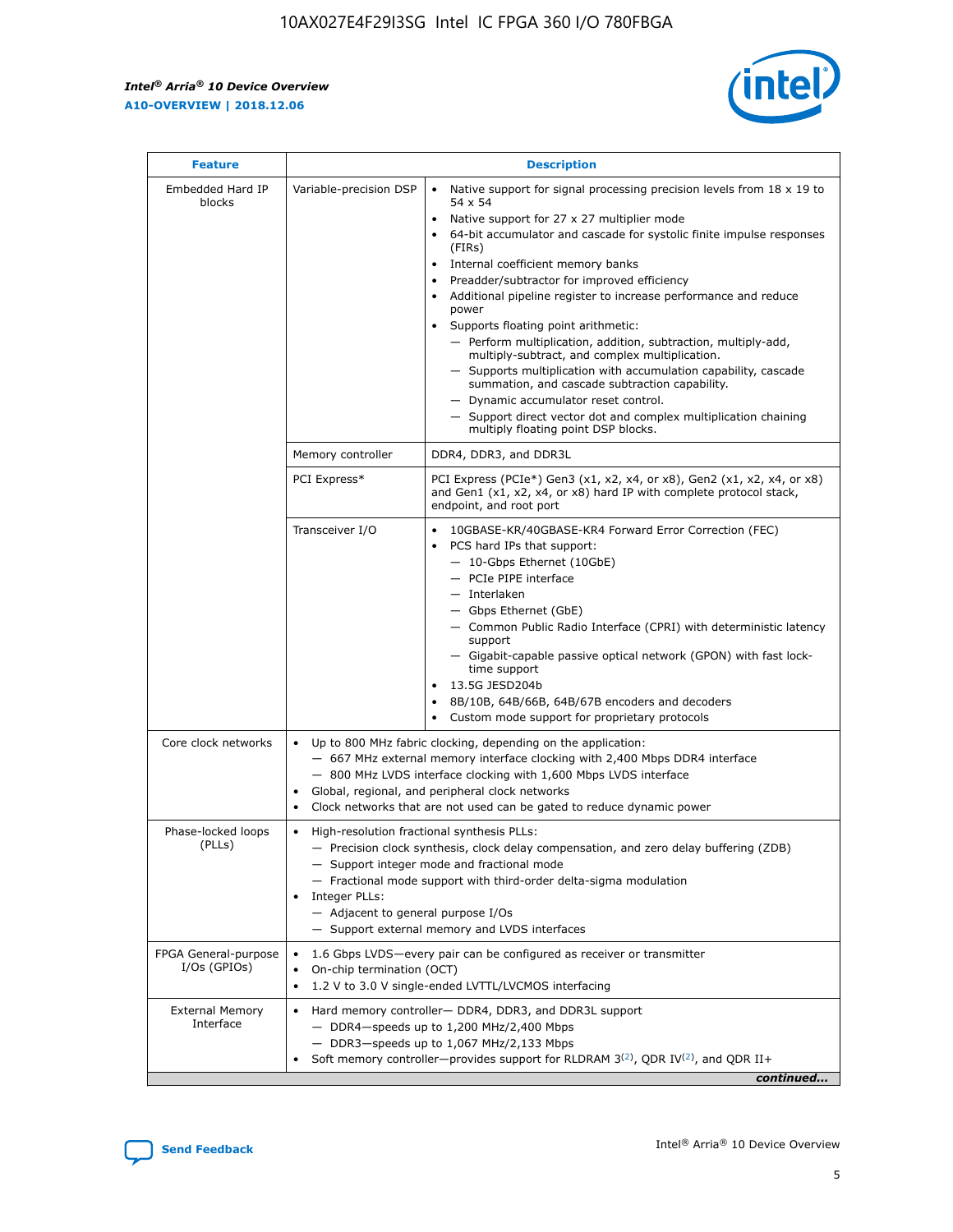

| <b>Feature</b>                                    | <b>Description</b>                                                                                                                                                                                                                                                                                                                                                                                                                                                                                                                                                                                                                                                        |
|---------------------------------------------------|---------------------------------------------------------------------------------------------------------------------------------------------------------------------------------------------------------------------------------------------------------------------------------------------------------------------------------------------------------------------------------------------------------------------------------------------------------------------------------------------------------------------------------------------------------------------------------------------------------------------------------------------------------------------------|
| Low-power serial<br>transceivers                  | • Continuous operating range:<br>- Intel Arria 10 GX-1 Gbps to 17.4 Gbps<br>$-$ Intel Arria 10 GT $-1$ Gbps to 25.8 Gbps<br>Backplane support:<br>$\bullet$<br>$-$ Intel Arria 10 GX-up to 12.5<br>$-$ Intel Arria 10 GT-up to 12.5<br>Extended range down to 125 Mbps with oversampling<br>ATX transmit PLLs with user-configurable fractional synthesis capability<br>Electronic Dispersion Compensation (EDC) support for XFP, SFP+, OSFP, and CFP optical<br>module<br>Adaptive linear and decision feedback equalization<br>$\bullet$<br>Transmitter pre-emphasis and de-emphasis<br>$\bullet$<br>Dynamic partial reconfiguration of individual transceiver channels |
| <b>HPS</b><br>(Intel Arria 10 SX<br>devices only) | Dual-core ARM Cortex-A9 MPCore processor-1.2 GHz CPU with<br>Processor and system<br>$\bullet$<br>1.5 GHz overdrive capability<br>256 KB on-chip RAM and 64 KB on-chip ROM<br>System peripherals-general-purpose timers, watchdog timers, direct<br>memory access (DMA) controller, FPGA configuration manager, and<br>clock and reset managers<br>• Security features—anti-tamper, secure boot, Advanced Encryption<br>Standard (AES) and authentication (SHA)<br>ARM CoreSight* JTAG debug access port, trace port, and on-chip<br>$\bullet$<br>trace storage                                                                                                           |
|                                                   | <b>External interfaces</b><br>Hard memory interface—Hard memory controller (2,400 Mbps DDR4,<br>and 2,133 Mbps DDR3), Quad serial peripheral interface (QSPI) flash<br>controller, NAND flash controller, direct memory access (DMA)<br>controller, Secure Digital/MultiMediaCard (SD/MMC) controller<br>Communication interface-10/100/1000 Ethernet media access<br>$\bullet$<br>control (MAC), USB On-The-GO (OTG) controllers, I <sup>2</sup> C controllers,<br>UART 16550, serial peripheral interface (SPI), and up to 62<br>HPS GPIO interfaces (48 direct-share I/Os)                                                                                             |
|                                                   | Interconnects to core<br>• High-performance ARM AMBA* AXI bus bridges that support<br>simultaneous read and write<br>HPS-FPGA bridges-include the FPGA-to-HPS, HPS-to-FPGA, and<br>$\bullet$<br>lightweight HPS-to-FPGA bridges that allow the FPGA fabric to issue<br>transactions to slaves in the HPS, and vice versa<br>Configuration bridge that allows HPS configuration manager to<br>configure the core logic via dedicated 32-bit configuration port<br>FPGA-to-HPS SDRAM controller bridge-provides configuration<br>interfaces for the multiport front end (MPFE) of the HPS SDRAM<br>controller                                                               |
| Configuration                                     | Tamper protection—comprehensive design protection to protect your valuable IP investments<br>Enhanced 256-bit advanced encryption standard (AES) design security with authentication<br>$\bullet$<br>Configuration via protocol (CvP) using PCIe Gen1, Gen2, or Gen3<br>continued                                                                                                                                                                                                                                                                                                                                                                                         |

<sup>(2)</sup> Intel Arria 10 devices support this external memory interface using hard PHY with soft memory controller.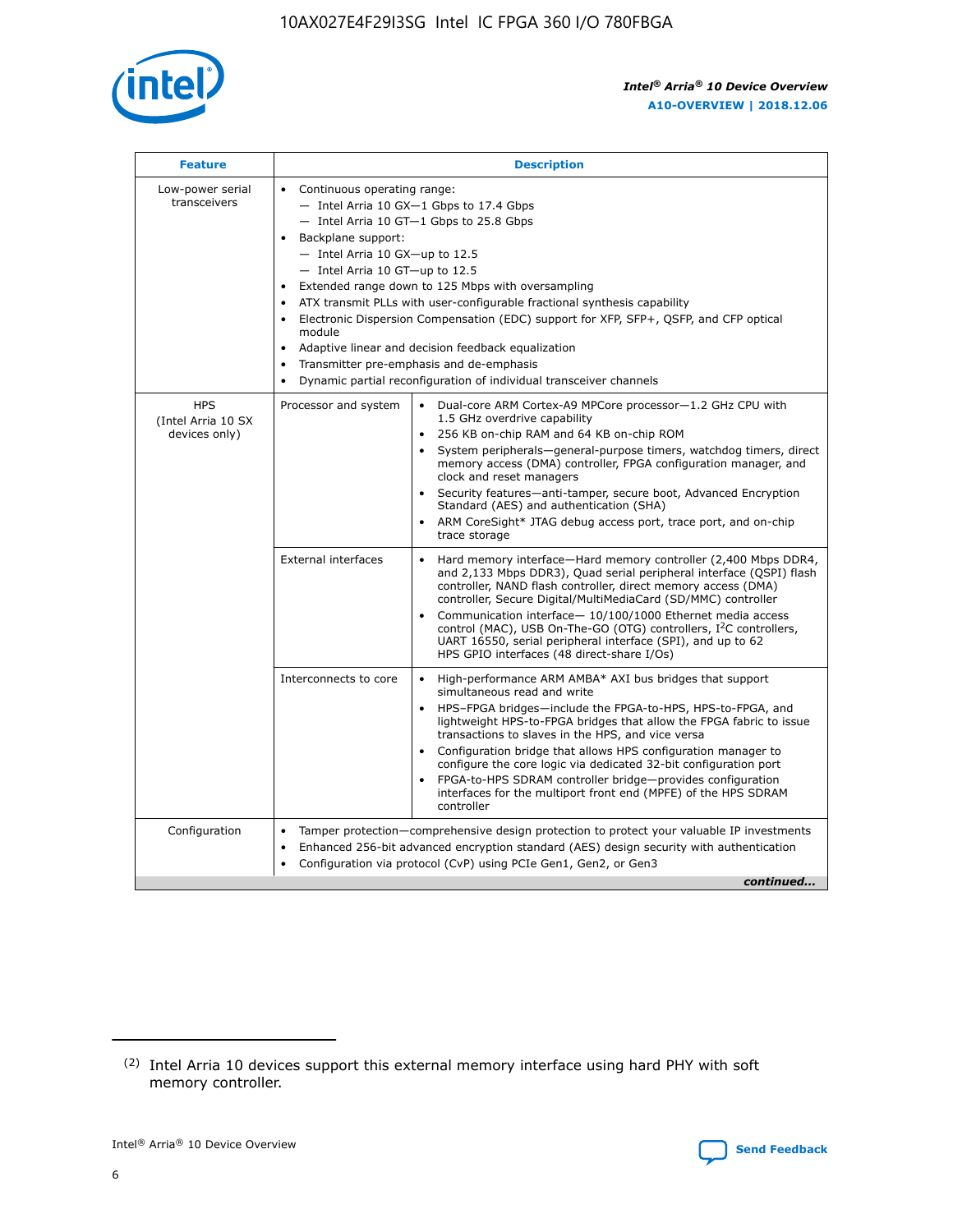

| <b>Feature</b>     | <b>Description</b>                                                                                                                                                                                               |
|--------------------|------------------------------------------------------------------------------------------------------------------------------------------------------------------------------------------------------------------|
|                    | Dynamic reconfiguration of the transceivers and PLLs<br>Fine-grained partial reconfiguration of the core fabric<br>Active Serial x4 Interface                                                                    |
| Power management   | SmartVID<br>Low static power device options<br>Programmable Power Technology<br>Intel Quartus <sup>®</sup> Prime integrated power analysis                                                                       |
| Software and tools | Intel Quartus Prime design suite<br>Transceiver toolkit<br>Platform Designer system integration tool<br>DSP Builder for Intel FPGAs<br>OpenCL <sup>™</sup> support<br>Intel SoC FPGA Embedded Design Suite (EDS) |

## **Related Information**

[Intel Arria 10 Transceiver PHY Overview](https://www.intel.com/content/www/us/en/programmable/documentation/nik1398707230472.html#nik1398706768037) Provides details on Intel Arria 10 transceivers.

## **Intel Arria 10 Device Variants and Packages**

#### **Table 4. Device Variants for the Intel Arria 10 Device Family**

| <b>Variant</b>    | <b>Description</b>                                                                                                                                                                                                     |
|-------------------|------------------------------------------------------------------------------------------------------------------------------------------------------------------------------------------------------------------------|
| Intel Arria 10 GX | FPGA featuring 17.4 Gbps transceivers for short reach applications with 12.5 backplane driving<br>capability.                                                                                                          |
| Intel Arria 10 GT | FPGA featuring:<br>17.4 Gbps transceivers for short reach applications with 12.5 backplane driving capability.<br>25.8 Gbps transceivers for supporting CAUI-4 and CEI-25G applications with CFP2 and CFP4<br>modules. |
| Intel Arria 10 SX | SoC integrating ARM-based HPS and FPGA featuring 17.4 Gbps transceivers for short reach<br>applications with 12.5 backplane driving capability.                                                                        |

## **Intel Arria 10 GX**

This section provides the available options, maximum resource counts, and package plan for the Intel Arria 10 GX devices.

The information in this section is correct at the time of publication. For the latest information and to get more details, refer to the Intel FPGA Product Selector.

#### **Related Information**

#### [Intel FPGA Product Selector](http://www.altera.com/products/selector/psg-selector.html) Provides the latest information on Intel products.

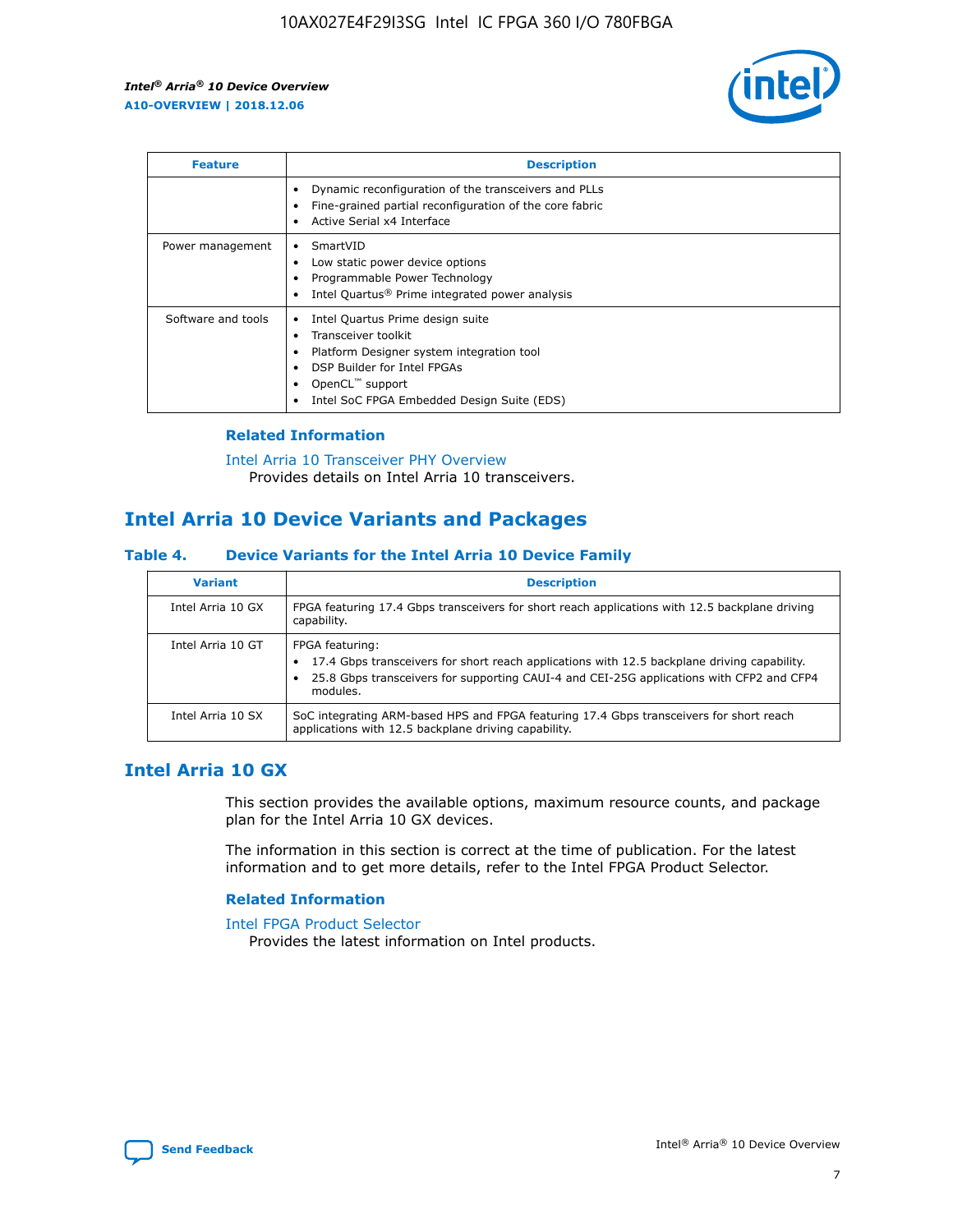

## **Available Options**





#### **Related Information**

#### [Transceiver Performance for Intel Arria 10 GX/SX Devices](https://www.intel.com/content/www/us/en/programmable/documentation/mcn1413182292568.html#mcn1413213965502) Provides more information about the transceiver speed grade.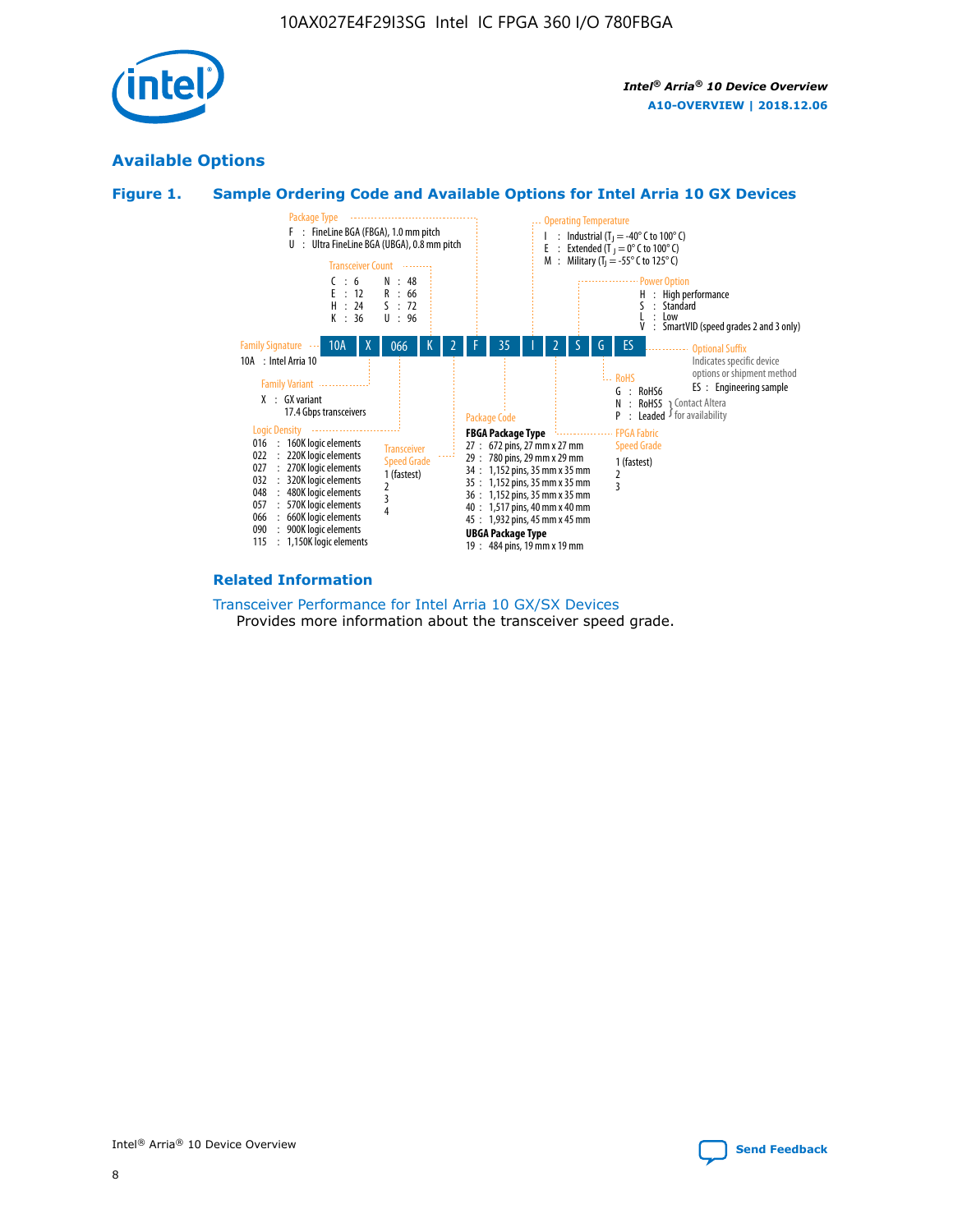

## **Maximum Resources**

#### **Table 5. Maximum Resource Counts for Intel Arria 10 GX Devices (GX 160, GX 220, GX 270, GX 320, and GX 480)**

| <b>Resource</b>              |                         | <b>Product Line</b> |                                                 |                |                |                |  |  |  |
|------------------------------|-------------------------|---------------------|-------------------------------------------------|----------------|----------------|----------------|--|--|--|
|                              |                         | <b>GX 160</b>       | <b>GX 220</b><br><b>GX 270</b><br><b>GX 320</b> |                |                | <b>GX 480</b>  |  |  |  |
| Logic Elements (LE) (K)      |                         | 160                 | 220                                             | 270            | 320            | 480            |  |  |  |
| <b>ALM</b>                   |                         | 61,510              | 80,330                                          | 101,620        | 119,900        | 183,590        |  |  |  |
| Register                     |                         | 246,040             | 406,480<br>321,320                              |                | 479,600        | 734,360        |  |  |  |
| Memory (Kb)                  | M <sub>20</sub> K       | 8,800               | 11,740                                          | 15,000         | 17,820         | 28,620         |  |  |  |
|                              | <b>MLAB</b>             | 1,050               | 1,690<br>2,452<br>2,727                         |                |                | 4,164          |  |  |  |
| Variable-precision DSP Block |                         | 156                 | 192                                             | 830            | 985            | 1,368          |  |  |  |
| 18 x 19 Multiplier           |                         | 312                 | 384                                             | 1,970<br>1,660 |                | 2,736          |  |  |  |
| PLL                          | Fractional<br>Synthesis | 6                   | 6                                               | 8              | 8              | 12             |  |  |  |
|                              | I/O                     | 6                   | 6                                               | 8              | 8              | 12             |  |  |  |
| 17.4 Gbps Transceiver        |                         | 12                  | 12                                              | 24             | 24             | 36             |  |  |  |
| GPIO <sup>(3)</sup>          |                         | 288                 | 288                                             | 384            | 384            | 492            |  |  |  |
| LVDS Pair $(4)$              |                         | 120                 | 120                                             | 168            | 168            | 222            |  |  |  |
| PCIe Hard IP Block           |                         | 1                   | 1                                               | 2              | $\overline{2}$ | $\overline{2}$ |  |  |  |
| Hard Memory Controller       |                         | 6                   | 6                                               | 8              | 8              | 12             |  |  |  |

<sup>(4)</sup> Each LVDS I/O pair can be used as differential input or output.



<sup>(3)</sup> The number of GPIOs does not include transceiver I/Os. In the Intel Quartus Prime software, the number of user I/Os includes transceiver I/Os.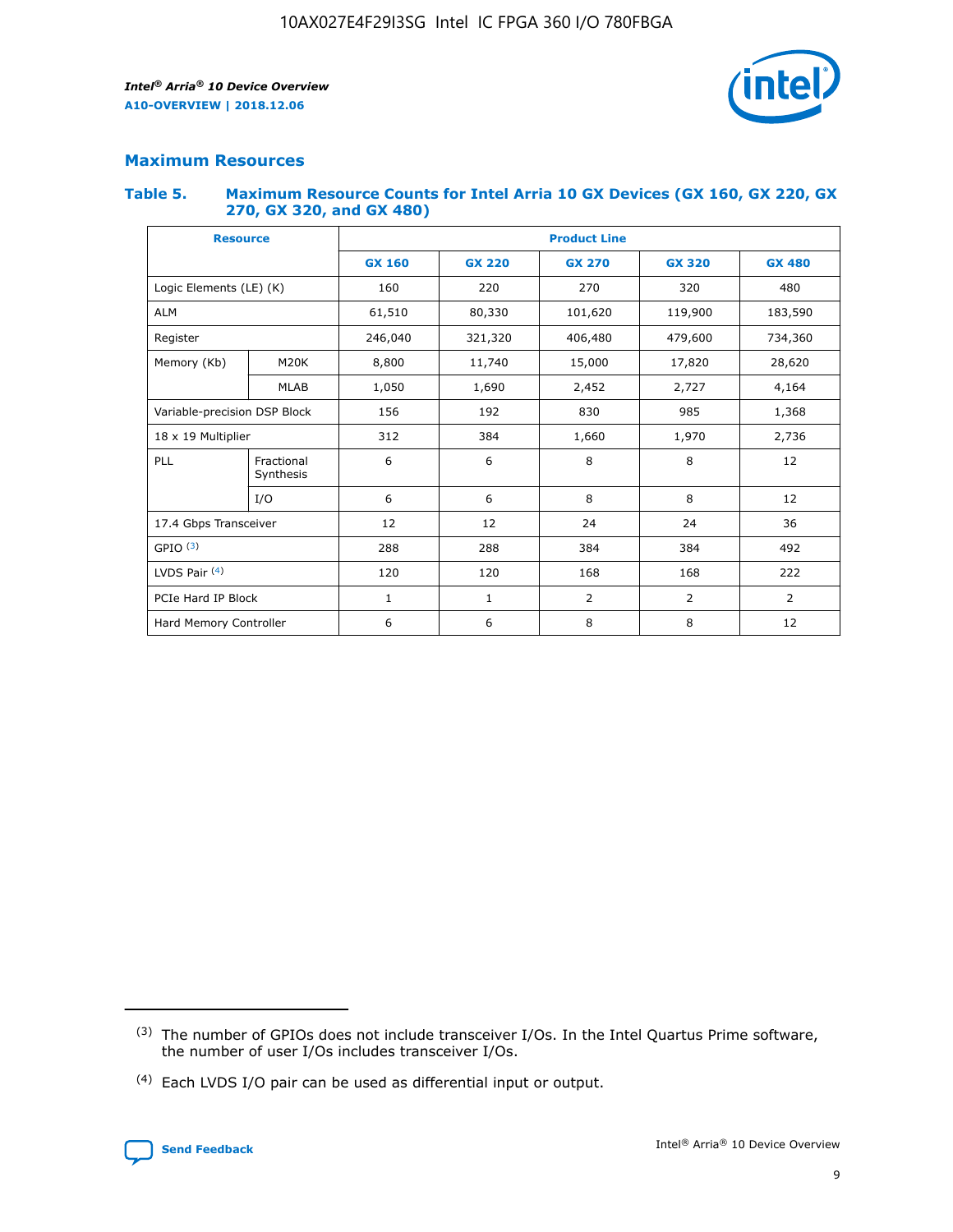

## **Table 6. Maximum Resource Counts for Intel Arria 10 GX Devices (GX 570, GX 660, GX 900, and GX 1150)**

|                              | <b>Resource</b>         | <b>Product Line</b> |                |                |                |  |  |  |
|------------------------------|-------------------------|---------------------|----------------|----------------|----------------|--|--|--|
|                              |                         | <b>GX 570</b>       | <b>GX 660</b>  | <b>GX 900</b>  | <b>GX 1150</b> |  |  |  |
| Logic Elements (LE) (K)      |                         | 570                 | 660            | 900            | 1,150          |  |  |  |
| <b>ALM</b>                   |                         | 217,080             | 251,680        | 339,620        | 427,200        |  |  |  |
| Register                     |                         | 868,320             | 1,006,720      | 1,358,480      | 1,708,800      |  |  |  |
| Memory (Kb)                  | <b>M20K</b>             | 36,000              | 42,620         | 48,460         | 54,260         |  |  |  |
|                              | <b>MLAB</b>             | 5,096               | 5,788          | 9,386          | 12,984         |  |  |  |
| Variable-precision DSP Block |                         | 1,523               | 1,687          | 1,518          | 1,518          |  |  |  |
| 18 x 19 Multiplier           |                         | 3,046               | 3,374          | 3,036          | 3,036          |  |  |  |
| PLL                          | Fractional<br>Synthesis | 16                  | 16             | 32             | 32             |  |  |  |
|                              | I/O                     | 16                  | 16             | 16             | 16             |  |  |  |
| 17.4 Gbps Transceiver        |                         | 48                  | 48             | 96             | 96             |  |  |  |
| GPIO <sup>(3)</sup>          |                         | 696                 | 696            | 768            | 768            |  |  |  |
| LVDS Pair $(4)$              |                         | 324                 | 324            | 384            | 384            |  |  |  |
| PCIe Hard IP Block           |                         | 2                   | $\overline{2}$ | $\overline{4}$ | $\overline{4}$ |  |  |  |
| Hard Memory Controller       |                         | 16                  | 16             | 16             | 16             |  |  |  |

## **Package Plan**

## **Table 7. Package Plan for Intel Arria 10 GX Devices (U19, F27, and F29)**

Refer to I/O and High Speed I/O in Intel Arria 10 Devices chapter for the number of 3 V I/O, LVDS I/O, and LVDS channels in each device package.

| <b>Product Line</b> | U <sub>19</sub><br>$(19 \text{ mm} \times 19 \text{ mm})$<br>484-pin UBGA) |          |             |         | <b>F27</b><br>(27 mm × 27 mm,<br>672-pin FBGA) |             | <b>F29</b><br>(29 mm × 29 mm,<br>780-pin FBGA) |          |             |  |
|---------------------|----------------------------------------------------------------------------|----------|-------------|---------|------------------------------------------------|-------------|------------------------------------------------|----------|-------------|--|
|                     | 3 V I/O                                                                    | LVDS I/O | <b>XCVR</b> | 3 V I/O | LVDS I/O                                       | <b>XCVR</b> | 3 V I/O                                        | LVDS I/O | <b>XCVR</b> |  |
| GX 160              | 48                                                                         | 192      | 6           | 48      | 192                                            | 12          | 48                                             | 240      | 12          |  |
| GX 220              | 48                                                                         | 192      | 6           | 48      | 192                                            | 12          | 48                                             | 240      | 12          |  |
| GX 270              |                                                                            |          |             | 48      | 192                                            | 12          | 48                                             | 312      | 12          |  |
| GX 320              |                                                                            |          |             | 48      | 192                                            | 12          | 48                                             | 312      | 12          |  |
| GX 480              |                                                                            |          |             |         |                                                |             | 48                                             | 312      | 12          |  |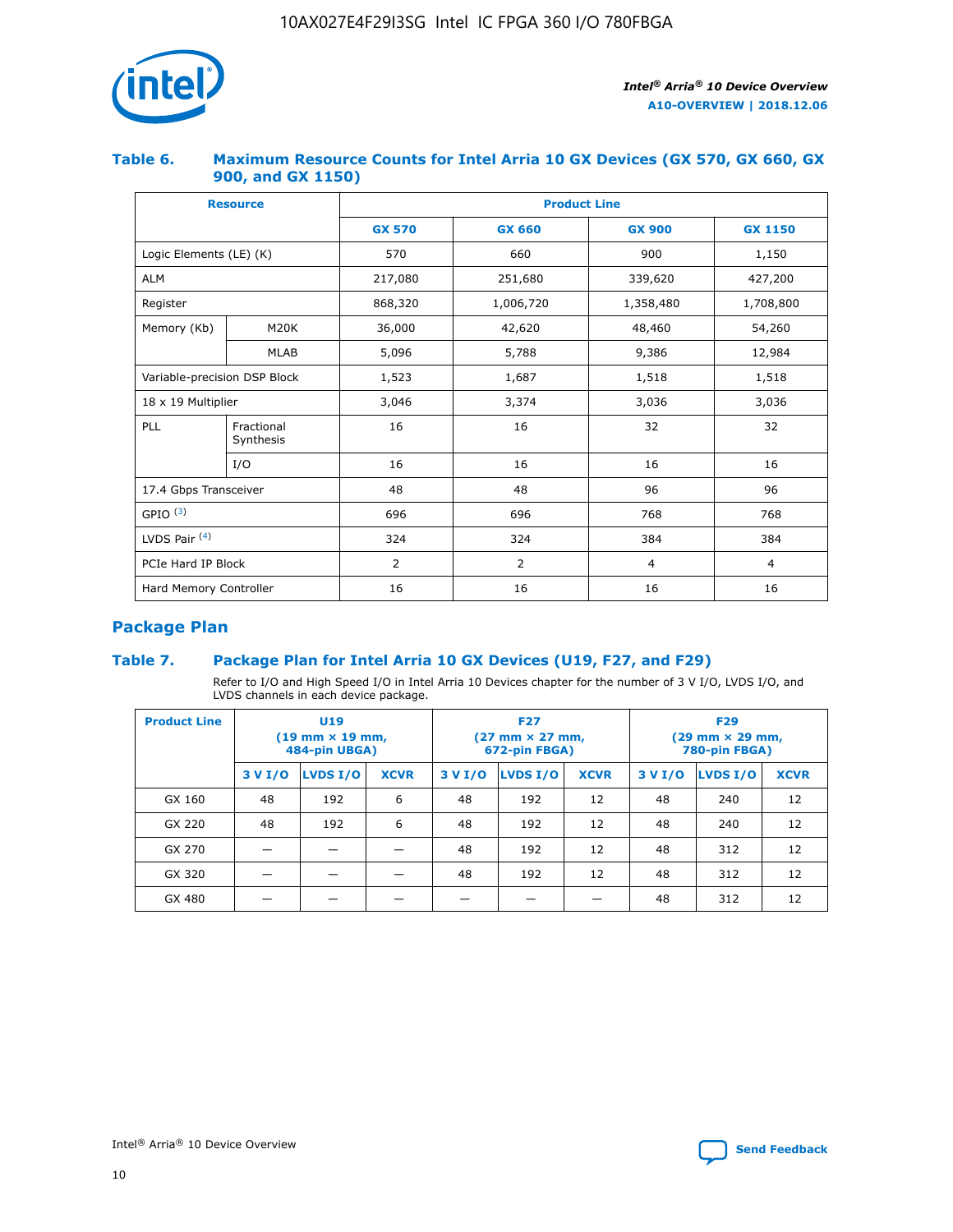

#### **Table 8. Package Plan for Intel Arria 10 GX Devices (F34, F35, NF40, and KF40)**

Refer to I/O and High Speed I/O in Intel Arria 10 Devices chapter for the number of 3 V I/O, LVDS I/O, and LVDS channels in each device package.

| <b>Product Line</b> | <b>F34</b><br>$(35 \text{ mm} \times 35 \text{ mm})$<br>1152-pin FBGA) |                    | <b>F35</b><br>$(35$ mm $\times$ 35 mm,<br><b>1152-pin FBGA)</b> |           | <b>KF40</b><br>$(40$ mm $\times$ 40 mm,<br>1517-pin FBGA) |             |           | <b>NF40</b><br>$(40$ mm $\times$ 40 mm,<br><b>1517-pin FBGA)</b> |             |            |                    |             |
|---------------------|------------------------------------------------------------------------|--------------------|-----------------------------------------------------------------|-----------|-----------------------------------------------------------|-------------|-----------|------------------------------------------------------------------|-------------|------------|--------------------|-------------|
|                     | 3V<br>I/O                                                              | <b>LVDS</b><br>I/O | <b>XCVR</b>                                                     | 3V<br>I/O | <b>LVDS</b><br>I/O                                        | <b>XCVR</b> | 3V<br>I/O | <b>LVDS</b><br>I/O                                               | <b>XCVR</b> | 3 V<br>I/O | <b>LVDS</b><br>I/O | <b>XCVR</b> |
| GX 270              | 48                                                                     | 336                | 24                                                              | 48        | 336                                                       | 24          |           |                                                                  |             |            |                    |             |
| GX 320              | 48                                                                     | 336                | 24                                                              | 48        | 336                                                       | 24          |           |                                                                  |             |            |                    |             |
| GX 480              | 48                                                                     | 444                | 24                                                              | 48        | 348                                                       | 36          |           |                                                                  |             |            |                    |             |
| GX 570              | 48                                                                     | 444                | 24                                                              | 48        | 348                                                       | 36          | 96        | 600                                                              | 36          | 48         | 540                | 48          |
| GX 660              | 48                                                                     | 444                | 24                                                              | 48        | 348                                                       | 36          | 96        | 600                                                              | 36          | 48         | 540                | 48          |
| GX 900              |                                                                        | 504                | 24                                                              | —         |                                                           | -           |           |                                                                  |             |            | 600                | 48          |
| GX 1150             |                                                                        | 504                | 24                                                              |           |                                                           |             |           |                                                                  |             |            | 600                | 48          |

#### **Table 9. Package Plan for Intel Arria 10 GX Devices (RF40, NF45, SF45, and UF45)**

Refer to I/O and High Speed I/O in Intel Arria 10 Devices chapter for the number of 3 V I/O, LVDS I/O, and LVDS channels in each device package.

| <b>Product Line</b> | <b>RF40</b><br>$(40$ mm $\times$ 40 mm,<br>1517-pin FBGA) |                    | <b>NF45</b><br>$(45 \text{ mm} \times 45 \text{ mm})$<br><b>1932-pin FBGA)</b> |            |                    | <b>SF45</b><br>$(45 \text{ mm} \times 45 \text{ mm})$<br><b>1932-pin FBGA)</b> |            |                    | <b>UF45</b><br>$(45 \text{ mm} \times 45 \text{ mm})$<br><b>1932-pin FBGA)</b> |           |                    |             |
|---------------------|-----------------------------------------------------------|--------------------|--------------------------------------------------------------------------------|------------|--------------------|--------------------------------------------------------------------------------|------------|--------------------|--------------------------------------------------------------------------------|-----------|--------------------|-------------|
|                     | 3V<br>I/O                                                 | <b>LVDS</b><br>I/O | <b>XCVR</b>                                                                    | 3 V<br>I/O | <b>LVDS</b><br>I/O | <b>XCVR</b>                                                                    | 3 V<br>I/O | <b>LVDS</b><br>I/O | <b>XCVR</b>                                                                    | 3V<br>I/O | <b>LVDS</b><br>I/O | <b>XCVR</b> |
| GX 900              |                                                           | 342                | 66                                                                             | _          | 768                | 48                                                                             |            | 624                | 72                                                                             |           | 480                | 96          |
| GX 1150             |                                                           | 342                | 66                                                                             | _          | 768                | 48                                                                             |            | 624                | 72                                                                             |           | 480                | 96          |

## **Related Information**

[I/O and High-Speed Differential I/O Interfaces in Intel Arria 10 Devices chapter, Intel](https://www.intel.com/content/www/us/en/programmable/documentation/sam1403482614086.html#sam1403482030321) [Arria 10 Device Handbook](https://www.intel.com/content/www/us/en/programmable/documentation/sam1403482614086.html#sam1403482030321)

Provides the number of 3 V and LVDS I/Os, and LVDS channels for each Intel Arria 10 device package.

## **Intel Arria 10 GT**

This section provides the available options, maximum resource counts, and package plan for the Intel Arria 10 GT devices.

The information in this section is correct at the time of publication. For the latest information and to get more details, refer to the Intel FPGA Product Selector.

#### **Related Information**

#### [Intel FPGA Product Selector](http://www.altera.com/products/selector/psg-selector.html)

Provides the latest information on Intel products.

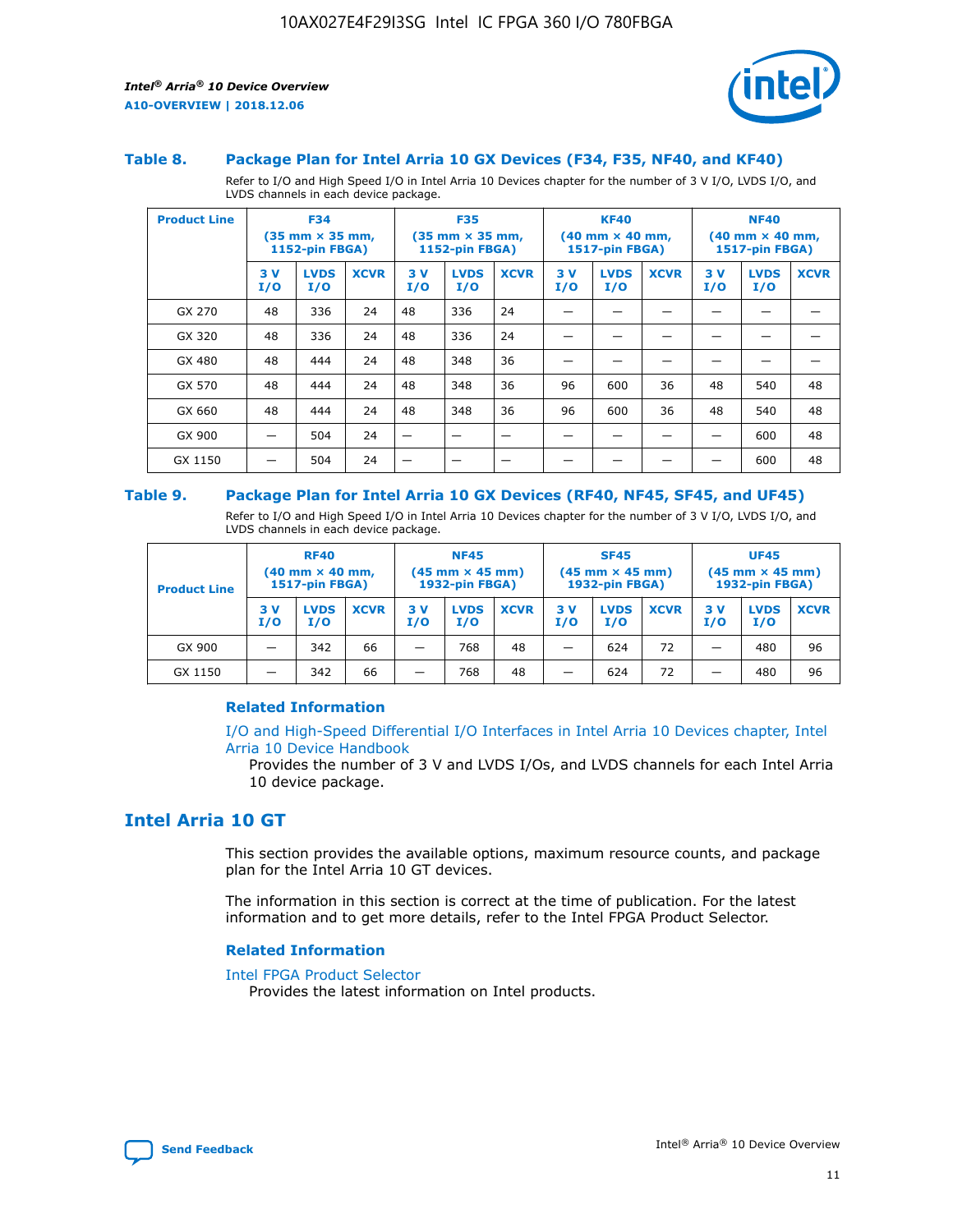

## **Available Options**

## **Figure 2. Sample Ordering Code and Available Options for Intel Arria 10 GT Devices**

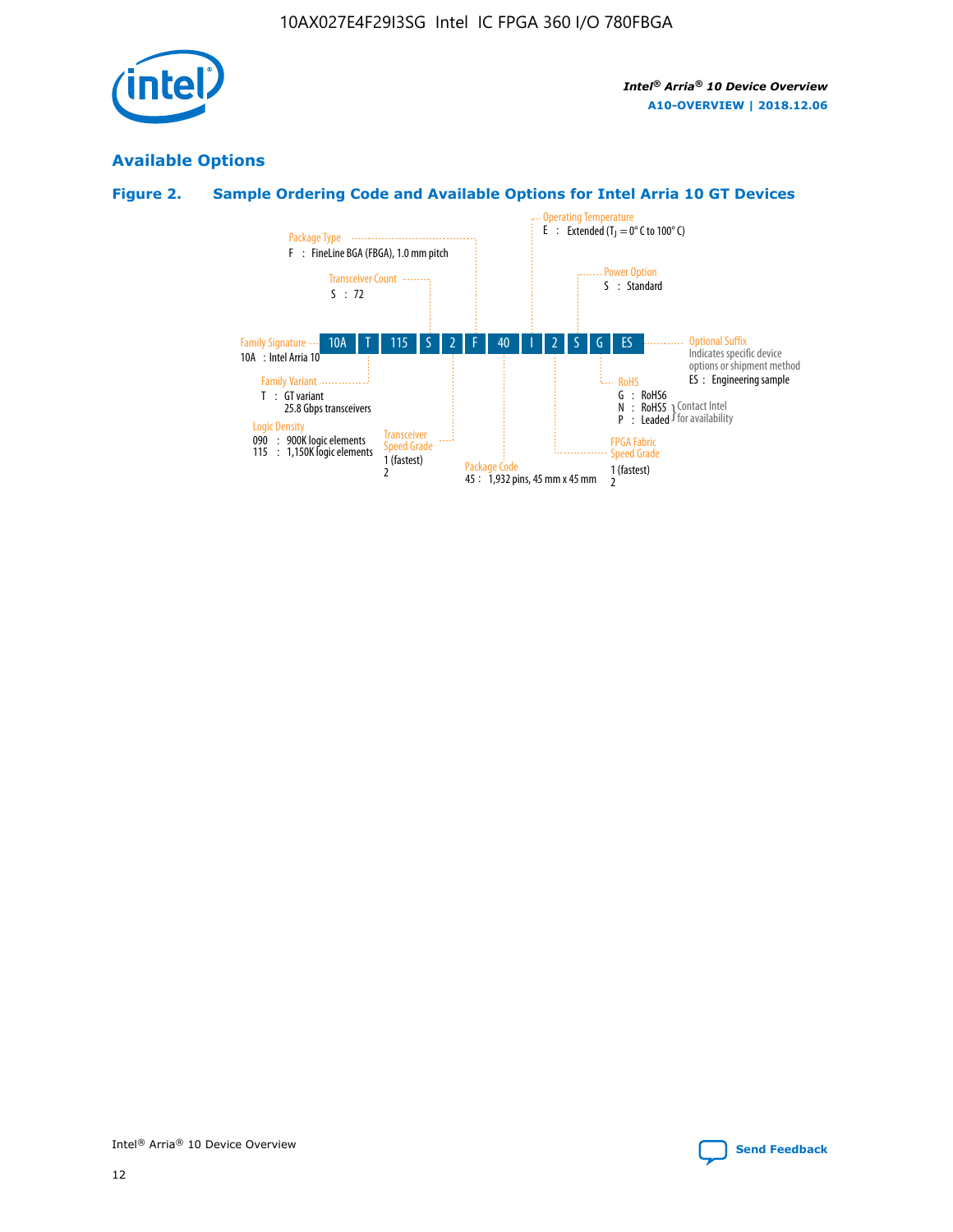

## **Maximum Resources**

#### **Table 10. Maximum Resource Counts for Intel Arria 10 GT Devices**

| <b>Resource</b>              |                      | <b>Product Line</b> |                |  |
|------------------------------|----------------------|---------------------|----------------|--|
|                              |                      | <b>GT 900</b>       | <b>GT 1150</b> |  |
| Logic Elements (LE) (K)      |                      | 900                 | 1,150          |  |
| <b>ALM</b>                   |                      | 339,620             | 427,200        |  |
| Register                     |                      | 1,358,480           | 1,708,800      |  |
| Memory (Kb)                  | M20K                 | 48,460              | 54,260         |  |
|                              | <b>MLAB</b>          | 9,386               | 12,984         |  |
| Variable-precision DSP Block |                      | 1,518               | 1,518          |  |
| 18 x 19 Multiplier           |                      | 3,036               | 3,036          |  |
| PLL                          | Fractional Synthesis | 32                  | 32             |  |
|                              | I/O                  | 16                  | 16             |  |
| Transceiver                  | 17.4 Gbps            | 72(5)               | 72(5)          |  |
|                              | 25.8 Gbps            | 6                   | 6              |  |
| GPIO <sup>(6)</sup>          |                      | 624                 | 624            |  |
| LVDS Pair $(7)$              |                      | 312                 | 312            |  |
| PCIe Hard IP Block           |                      | $\overline{4}$      | $\overline{4}$ |  |
| Hard Memory Controller       |                      | 16                  | 16             |  |

## **Related Information**

#### [Intel Arria 10 GT Channel Usage](https://www.intel.com/content/www/us/en/programmable/documentation/nik1398707230472.html#nik1398707008178)

Configuring GT/GX channels in Intel Arria 10 GT devices.

## **Package Plan**

## **Table 11. Package Plan for Intel Arria 10 GT Devices**

Refer to I/O and High Speed I/O in Intel Arria 10 Devices chapter for the number of 3 V I/O, LVDS I/O, and LVDS channels in each device package.

| <b>Product Line</b> | <b>SF45</b><br>(45 mm × 45 mm, 1932-pin FBGA) |                 |             |  |  |  |
|---------------------|-----------------------------------------------|-----------------|-------------|--|--|--|
|                     | 3 V I/O                                       | <b>LVDS I/O</b> | <b>XCVR</b> |  |  |  |
| GT 900              |                                               | 624             | 72          |  |  |  |
| GT 1150             |                                               | 624             | 72          |  |  |  |

<sup>(7)</sup> Each LVDS I/O pair can be used as differential input or output.



 $(5)$  If all 6 GT channels are in use, 12 of the GX channels are not usable.

<sup>(6)</sup> The number of GPIOs does not include transceiver I/Os. In the Intel Quartus Prime software, the number of user I/Os includes transceiver I/Os.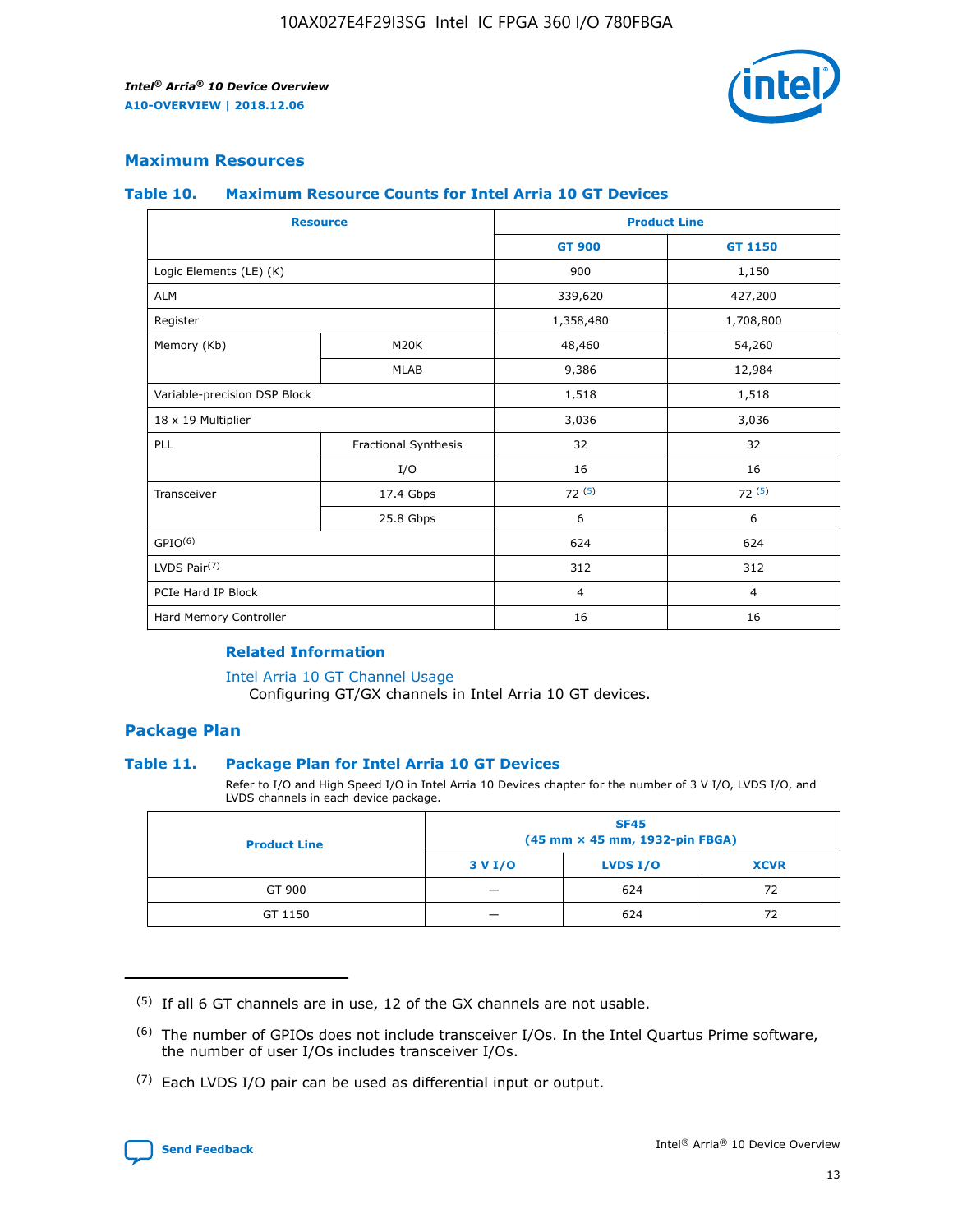

#### **Related Information**

[I/O and High-Speed Differential I/O Interfaces in Intel Arria 10 Devices chapter, Intel](https://www.intel.com/content/www/us/en/programmable/documentation/sam1403482614086.html#sam1403482030321) [Arria 10 Device Handbook](https://www.intel.com/content/www/us/en/programmable/documentation/sam1403482614086.html#sam1403482030321)

Provides the number of 3 V and LVDS I/Os, and LVDS channels for each Intel Arria 10 device package.

## **Intel Arria 10 SX**

This section provides the available options, maximum resource counts, and package plan for the Intel Arria 10 SX devices.

The information in this section is correct at the time of publication. For the latest information and to get more details, refer to the Intel FPGA Product Selector.

#### **Related Information**

[Intel FPGA Product Selector](http://www.altera.com/products/selector/psg-selector.html) Provides the latest information on Intel products.

## **Available Options**

#### **Figure 3. Sample Ordering Code and Available Options for Intel Arria 10 SX Devices**



#### **Related Information**

[Transceiver Performance for Intel Arria 10 GX/SX Devices](https://www.intel.com/content/www/us/en/programmable/documentation/mcn1413182292568.html#mcn1413213965502) Provides more information about the transceiver speed grade.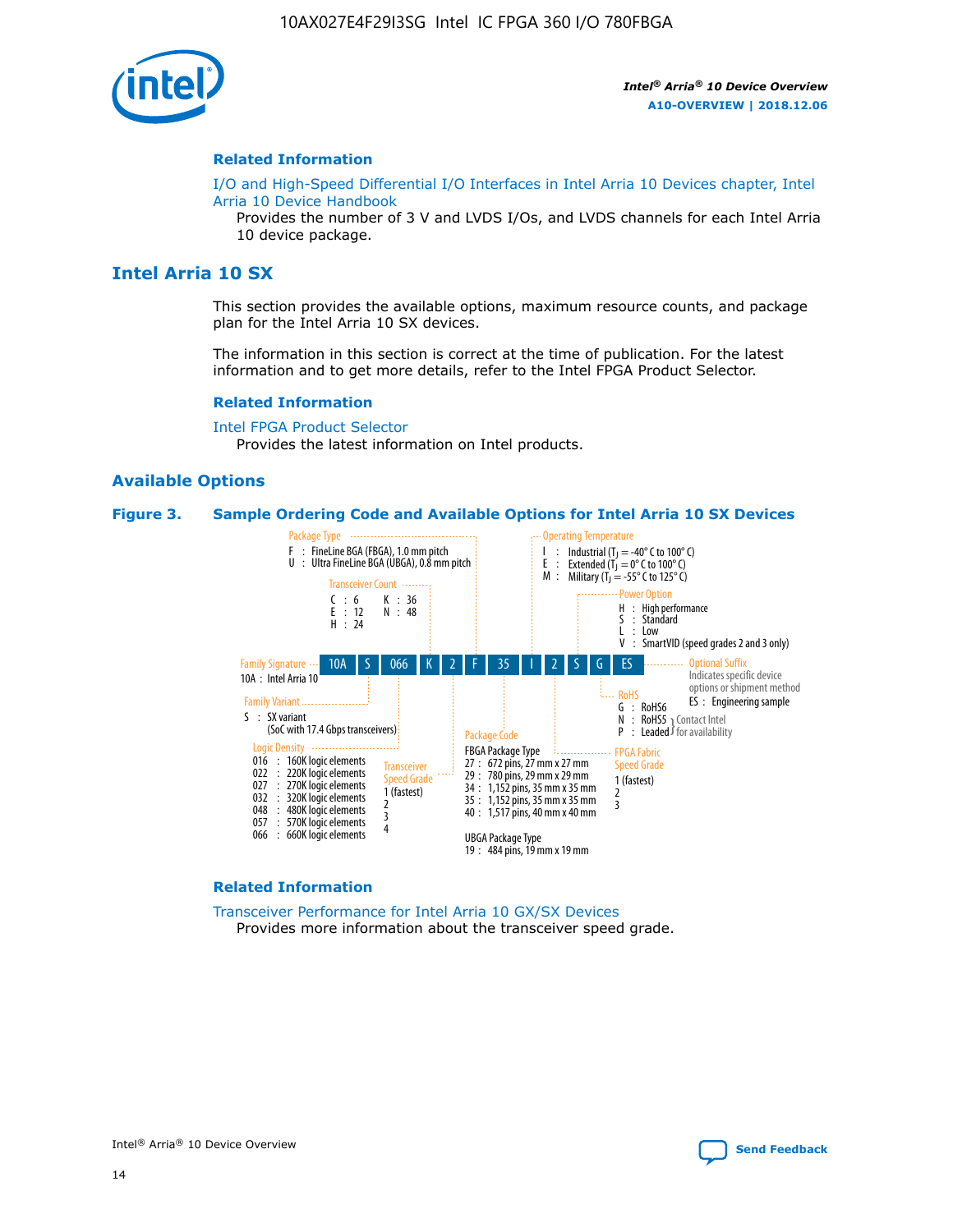

## **Maximum Resources**

#### **Table 12. Maximum Resource Counts for Intel Arria 10 SX Devices**

| <b>Resource</b>                   |                         | <b>Product Line</b> |               |               |                |               |               |               |  |  |  |
|-----------------------------------|-------------------------|---------------------|---------------|---------------|----------------|---------------|---------------|---------------|--|--|--|
|                                   |                         | <b>SX 160</b>       | <b>SX 220</b> | <b>SX 270</b> | <b>SX 320</b>  | <b>SX 480</b> | <b>SX 570</b> | <b>SX 660</b> |  |  |  |
| Logic Elements (LE) (K)           |                         | 160                 | 220           | 270           | 320            | 480           | 570           | 660           |  |  |  |
| <b>ALM</b>                        |                         | 61,510              | 80,330        | 101,620       | 119,900        | 183,590       | 217,080       | 251,680       |  |  |  |
| Register                          |                         | 246,040             | 321,320       | 406,480       | 479,600        | 734,360       | 868,320       | 1,006,720     |  |  |  |
| Memory (Kb)                       | M20K                    | 8,800               | 11,740        | 15,000        | 17,820         | 28,620        | 36,000        | 42,620        |  |  |  |
|                                   | <b>MLAB</b>             | 1,050               | 1,690         | 2,452         | 2,727          | 4,164         | 5,096         | 5,788         |  |  |  |
| Variable-precision DSP Block      |                         | 156                 | 192           | 830           | 985            | 1,368         | 1,523         | 1,687         |  |  |  |
| 18 x 19 Multiplier                |                         | 312                 | 384           | 1,660         | 1,970          | 2,736         | 3,046         | 3,374         |  |  |  |
| PLL                               | Fractional<br>Synthesis | 6                   | 6             | 8             | 8              | 12            | 16            | 16            |  |  |  |
|                                   | I/O                     | 6                   | 6             | 8             | 8              | 12            | 16            | 16            |  |  |  |
| 17.4 Gbps Transceiver             |                         | 12                  | 12            | 24            | 24             | 36            | 48            | 48            |  |  |  |
| GPIO <sup>(8)</sup>               |                         | 288                 | 288           | 384           | 384            | 492           | 696           | 696           |  |  |  |
| LVDS Pair $(9)$                   |                         | 120                 | 120           | 168           | 168            | 174           | 324           | 324           |  |  |  |
| PCIe Hard IP Block                |                         | $\mathbf{1}$        | $\mathbf{1}$  | 2             | $\overline{2}$ | 2             | 2             | 2             |  |  |  |
| Hard Memory Controller            |                         | 6                   | 6             | 8             | 8              | 12            | 16            | 16            |  |  |  |
| ARM Cortex-A9 MPCore<br>Processor |                         | Yes                 | Yes           | Yes           | Yes            | Yes           | Yes           | Yes           |  |  |  |

## **Package Plan**

## **Table 13. Package Plan for Intel Arria 10 SX Devices (U19, F27, F29, and F34)**

Refer to I/O and High Speed I/O in Intel Arria 10 Devices chapter for the number of 3 V I/O, LVDS I/O, and LVDS channels in each device package.

| <b>Product Line</b> | U19<br>$(19 \text{ mm} \times 19 \text{ mm})$ .<br>484-pin UBGA) |                    |             | <b>F27</b><br>$(27 \text{ mm} \times 27 \text{ mm})$<br>672-pin FBGA) |                    | <b>F29</b><br>$(29 \text{ mm} \times 29 \text{ mm})$<br>780-pin FBGA) |           |                    | <b>F34</b><br>$(35 \text{ mm} \times 35 \text{ mm})$<br><b>1152-pin FBGA)</b> |           |                    |             |
|---------------------|------------------------------------------------------------------|--------------------|-------------|-----------------------------------------------------------------------|--------------------|-----------------------------------------------------------------------|-----------|--------------------|-------------------------------------------------------------------------------|-----------|--------------------|-------------|
|                     | 3V<br>I/O                                                        | <b>LVDS</b><br>I/O | <b>XCVR</b> | 3V<br>I/O                                                             | <b>LVDS</b><br>I/O | <b>XCVR</b>                                                           | 3V<br>I/O | <b>LVDS</b><br>I/O | <b>XCVR</b>                                                                   | 3V<br>I/O | <b>LVDS</b><br>I/O | <b>XCVR</b> |
| SX 160              | 48                                                               | 144                | 6           | 48                                                                    | 192                | 12                                                                    | 48        | 240                | 12                                                                            |           |                    |             |
| SX 220              | 48                                                               | 144                | 6           | 48                                                                    | 192                | 12                                                                    | 48        | 240                | 12                                                                            |           |                    |             |
| SX 270              |                                                                  |                    |             | 48                                                                    | 192                | 12                                                                    | 48        | 312                | 12                                                                            | 48        | 336                | 24          |
| SX 320              |                                                                  |                    |             | 48                                                                    | 192                | 12                                                                    | 48        | 312                | 12                                                                            | 48        | 336                | 24          |
|                     | continued                                                        |                    |             |                                                                       |                    |                                                                       |           |                    |                                                                               |           |                    |             |

 $(8)$  The number of GPIOs does not include transceiver I/Os. In the Intel Quartus Prime software, the number of user I/Os includes transceiver I/Os.

 $(9)$  Each LVDS I/O pair can be used as differential input or output.

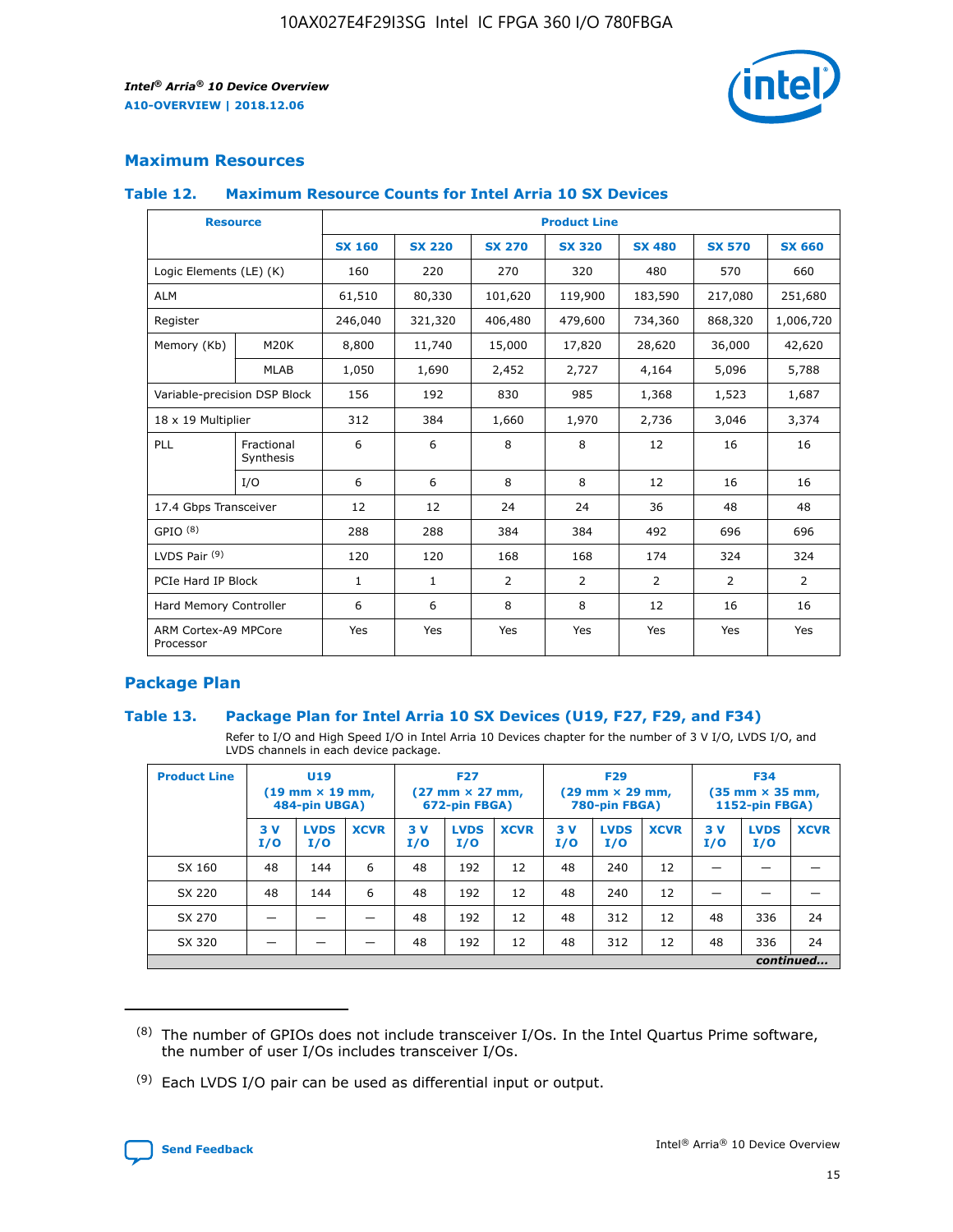

| <b>Product Line</b> | <b>U19</b><br>$(19 \text{ mm} \times 19 \text{ mm})$<br>484-pin UBGA) |                    | <b>F27</b><br>$(27 \text{ mm} \times 27 \text{ mm})$<br>672-pin FBGA) |           | <b>F29</b><br>$(29 \text{ mm} \times 29 \text{ mm})$<br>780-pin FBGA) |             |           | <b>F34</b><br>$(35$ mm $\times$ 35 mm,<br><b>1152-pin FBGA)</b> |             |           |                    |             |
|---------------------|-----------------------------------------------------------------------|--------------------|-----------------------------------------------------------------------|-----------|-----------------------------------------------------------------------|-------------|-----------|-----------------------------------------------------------------|-------------|-----------|--------------------|-------------|
|                     | 3 V<br>I/O                                                            | <b>LVDS</b><br>I/O | <b>XCVR</b>                                                           | 3V<br>I/O | <b>LVDS</b><br>I/O                                                    | <b>XCVR</b> | 3V<br>I/O | <b>LVDS</b><br>I/O                                              | <b>XCVR</b> | 3V<br>I/O | <b>LVDS</b><br>I/O | <b>XCVR</b> |
| SX 480              |                                                                       |                    |                                                                       |           |                                                                       |             | 48        | 312                                                             | 12          | 48        | 444                | 24          |
| SX 570              |                                                                       |                    |                                                                       |           |                                                                       |             |           |                                                                 |             | 48        | 444                | 24          |
| SX 660              |                                                                       |                    |                                                                       |           |                                                                       |             |           |                                                                 |             | 48        | 444                | 24          |

## **Table 14. Package Plan for Intel Arria 10 SX Devices (F35, KF40, and NF40)**

Refer to I/O and High Speed I/O in Intel Arria 10 Devices chapter for the number of 3 V I/O, LVDS I/O, and LVDS channels in each device package.

| <b>Product Line</b> | <b>F35</b><br>(35 mm × 35 mm,<br><b>1152-pin FBGA)</b> |          |             |                                           | <b>KF40</b><br>(40 mm × 40 mm,<br>1517-pin FBGA) |    | <b>NF40</b><br>$(40 \text{ mm} \times 40 \text{ mm})$<br>1517-pin FBGA) |          |             |  |
|---------------------|--------------------------------------------------------|----------|-------------|-------------------------------------------|--------------------------------------------------|----|-------------------------------------------------------------------------|----------|-------------|--|
|                     | 3 V I/O                                                | LVDS I/O | <b>XCVR</b> | <b>LVDS I/O</b><br>3 V I/O<br><b>XCVR</b> |                                                  |    | 3 V I/O                                                                 | LVDS I/O | <b>XCVR</b> |  |
| SX 270              | 48                                                     | 336      | 24          |                                           |                                                  |    |                                                                         |          |             |  |
| SX 320              | 48                                                     | 336      | 24          |                                           |                                                  |    |                                                                         |          |             |  |
| SX 480              | 48                                                     | 348      | 36          |                                           |                                                  |    |                                                                         |          |             |  |
| SX 570              | 48                                                     | 348      | 36          | 96                                        | 600                                              | 36 | 48                                                                      | 540      | 48          |  |
| SX 660              | 48                                                     | 348      | 36          | 96                                        | 600                                              | 36 | 48                                                                      | 540      | 48          |  |

## **Related Information**

[I/O and High-Speed Differential I/O Interfaces in Intel Arria 10 Devices chapter, Intel](https://www.intel.com/content/www/us/en/programmable/documentation/sam1403482614086.html#sam1403482030321) [Arria 10 Device Handbook](https://www.intel.com/content/www/us/en/programmable/documentation/sam1403482614086.html#sam1403482030321)

Provides the number of 3 V and LVDS I/Os, and LVDS channels for each Intel Arria 10 device package.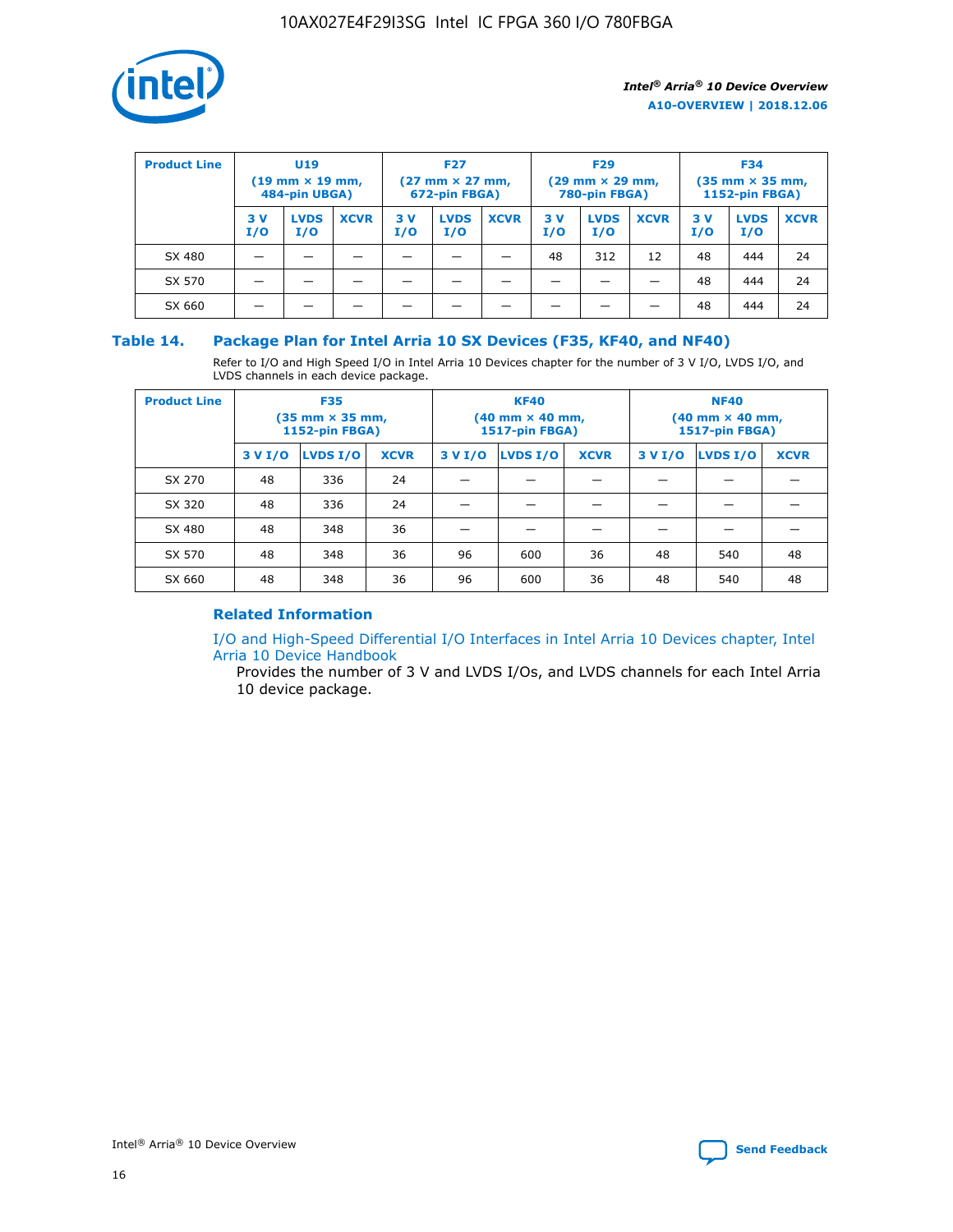

# **I/O Vertical Migration for Intel Arria 10 Devices**

#### **Figure 4. Migration Capability Across Intel Arria 10 Product Lines**

- The arrows indicate the migration paths. The devices included in each vertical migration path are shaded. Devices with fewer resources in the same path have lighter shades.
- To achieve the full I/O migration across product lines in the same migration path, restrict I/Os and transceivers usage to match the product line with the lowest I/O and transceiver counts.
- An LVDS I/O bank in the source device may be mapped to a 3 V I/O bank in the target device. To use memory interface clock frequency higher than 533 MHz, assign external memory interface pins only to banks that are LVDS I/O in both devices.
- There may be nominal 0.15 mm package height difference between some product lines in the same package type.
	- **Variant Product Line Package U19 F27 F29 F34 F35 KF40 NF40 RF40 NF45 SF45 UF45** Intel® Arria® 10 GX GX 160 GX 220 GX 270 GX 320 GX 480 GX 570 GX 660 GX 900 GX 1150 Intel Arria 10 GT GT 900 GT 1150 Intel Arria 10 SX SX 160 SX 220 SX 270 SX 320 SX 480 SX 570 SX 660
- Some migration paths are not shown in the Intel Quartus Prime software **Pin Migration View**.

*Note:* To verify the pin migration compatibility, use the **Pin Migration View** window in the Intel Quartus Prime software Pin Planner.

## **Adaptive Logic Module**

Intel Arria 10 devices use a 20 nm ALM as the basic building block of the logic fabric.

The ALM architecture is the same as the previous generation FPGAs, allowing for efficient implementation of logic functions and easy conversion of IP between the device generations.

The ALM, as shown in following figure, uses an 8-input fracturable look-up table (LUT) with four dedicated registers to help improve timing closure in register-rich designs and achieve an even higher design packing capability than the traditional two-register per LUT architecture.

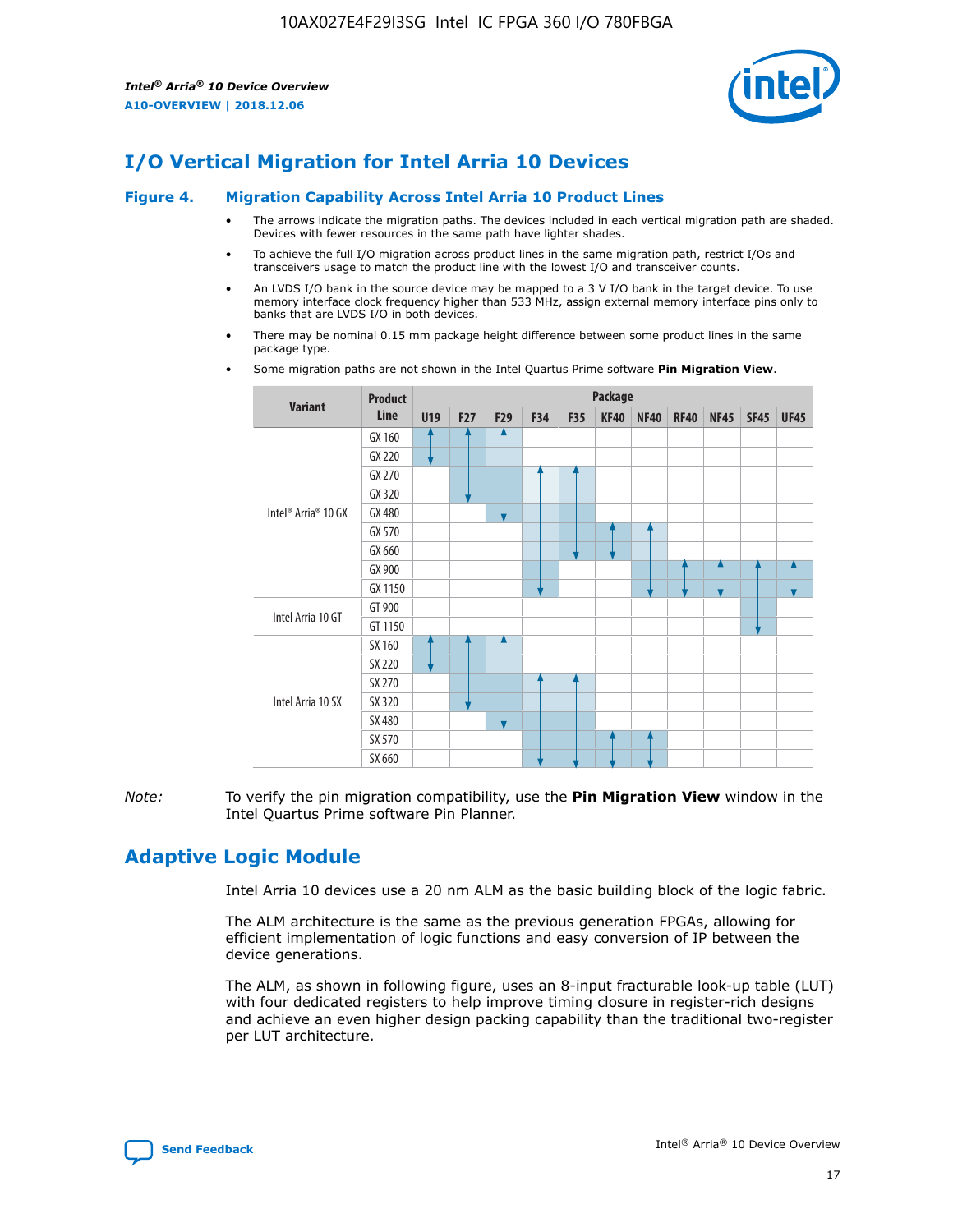

**Figure 5. ALM for Intel Arria 10 Devices**



The Intel Quartus Prime software optimizes your design according to the ALM logic structure and automatically maps legacy designs into the Intel Arria 10 ALM architecture.

## **Variable-Precision DSP Block**

The Intel Arria 10 variable precision DSP blocks support fixed-point arithmetic and floating-point arithmetic.

Features for fixed-point arithmetic:

- High-performance, power-optimized, and fully registered multiplication operations
- 18-bit and 27-bit word lengths
- Two 18 x 19 multipliers or one 27 x 27 multiplier per DSP block
- Built-in addition, subtraction, and 64-bit double accumulation register to combine multiplication results
- Cascading 19-bit or 27-bit when pre-adder is disabled and cascading 18-bit when pre-adder is used to form the tap-delay line for filtering applications
- Cascading 64-bit output bus to propagate output results from one block to the next block without external logic support
- Hard pre-adder supported in 19-bit and 27-bit modes for symmetric filters
- Internal coefficient register bank in both 18-bit and 27-bit modes for filter implementation
- 18-bit and 27-bit systolic finite impulse response (FIR) filters with distributed output adder
- Biased rounding support

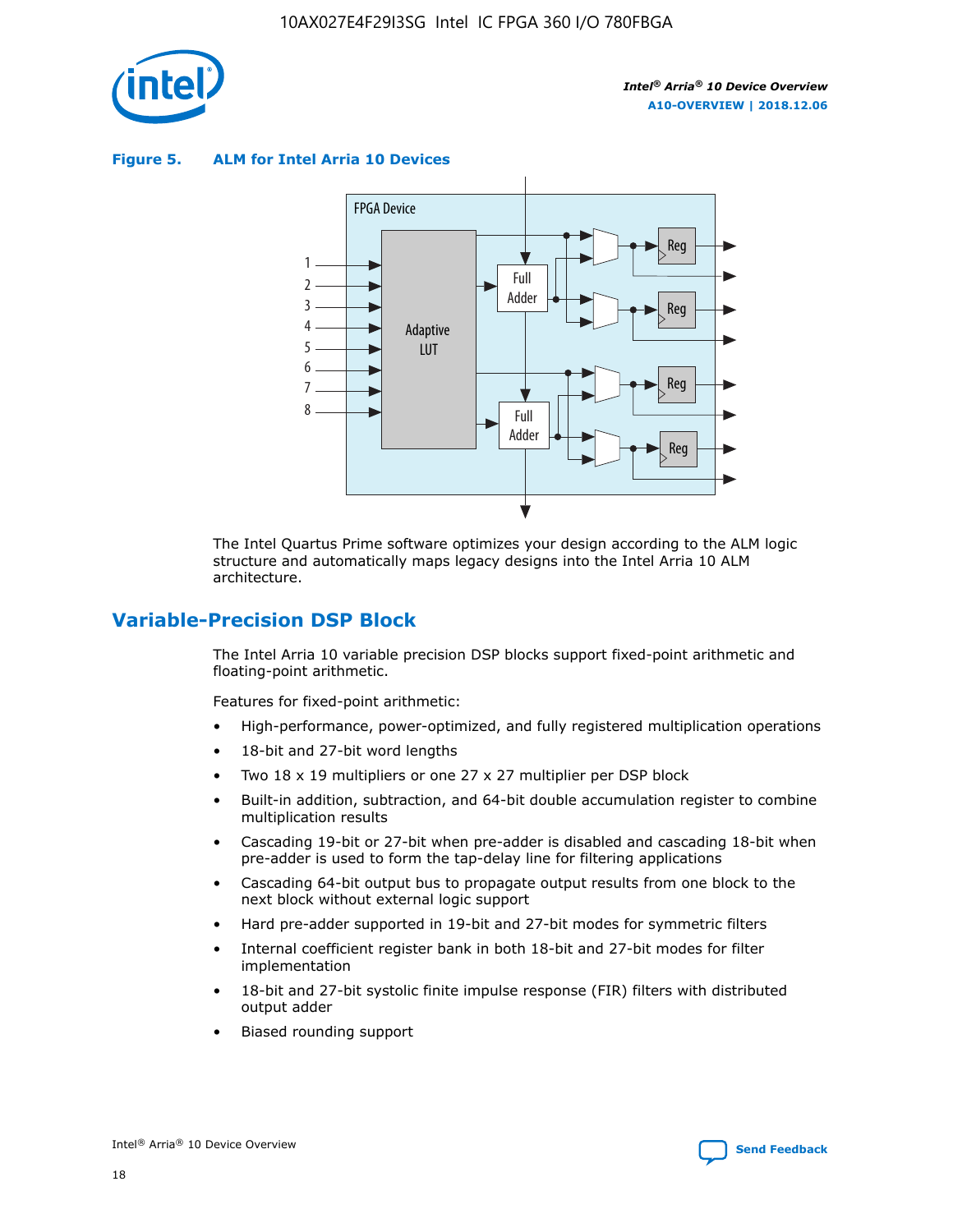

Features for floating-point arithmetic:

- A completely hardened architecture that supports multiplication, addition, subtraction, multiply-add, and multiply-subtract
- Multiplication with accumulation capability and a dynamic accumulator reset control
- Multiplication with cascade summation capability
- Multiplication with cascade subtraction capability
- Complex multiplication
- Direct vector dot product
- Systolic FIR filter

## **Table 15. Variable-Precision DSP Block Configurations for Intel Arria 10 Devices**

| <b>Usage Example</b>                                       | <b>Multiplier Size (Bit)</b>    | <b>DSP Block Resources</b> |
|------------------------------------------------------------|---------------------------------|----------------------------|
| Medium precision fixed point                               | Two 18 x 19                     |                            |
| High precision fixed or Single precision<br>floating point | One 27 x 27                     |                            |
| Fixed point FFTs                                           | One 19 x 36 with external adder |                            |
| Very high precision fixed point                            | One 36 x 36 with external adder |                            |
| Double precision floating point                            | One 54 x 54 with external adder | 4                          |

#### **Table 16. Resources for Fixed-Point Arithmetic in Intel Arria 10 Devices**

The table lists the variable-precision DSP resources by bit precision for each Intel Arria 10 device.

| <b>Variant</b>  | <b>Product Line</b> | Variable-<br>precision<br><b>DSP Block</b> | <b>Independent Input and Output</b><br><b>Multiplications Operator</b> |                                     | 18 x 19<br><b>Multiplier</b><br><b>Adder Sum</b> | $18 \times 18$<br><b>Multiplier</b><br><b>Adder</b> |
|-----------------|---------------------|--------------------------------------------|------------------------------------------------------------------------|-------------------------------------|--------------------------------------------------|-----------------------------------------------------|
|                 |                     |                                            | 18 x 19<br><b>Multiplier</b>                                           | $27 \times 27$<br><b>Multiplier</b> | <b>Mode</b>                                      | <b>Summed with</b><br>36 bit Input                  |
| AIntel Arria 10 | GX 160              | 156                                        | 312                                                                    | 156                                 | 156                                              | 156                                                 |
| GX              | GX 220              | 192                                        | 384                                                                    | 192                                 | 192                                              | 192                                                 |
|                 | GX 270              | 830                                        | 1,660                                                                  | 830                                 | 830                                              | 830                                                 |
|                 | GX 320              | 984                                        | 1,968                                                                  | 984                                 | 984                                              | 984                                                 |
|                 | GX 480              | 1,368                                      | 2,736                                                                  | 1,368                               | 1,368                                            | 1,368                                               |
|                 | GX 570              | 1,523                                      | 3,046                                                                  | 1,523                               | 1,523                                            | 1,523                                               |
|                 | GX 660              | 1,687                                      | 3,374                                                                  | 1,687                               | 1,687                                            | 1,687                                               |
|                 | GX 900              | 1,518                                      | 3,036                                                                  | 1,518                               | 1,518                                            | 1,518                                               |
|                 | GX 1150             | 1,518                                      | 3,036                                                                  | 1,518                               | 1,518                                            | 1,518                                               |
| Intel Arria 10  | GT 900              | 1,518                                      | 3,036                                                                  | 1,518                               | 1,518                                            | 1,518                                               |
| GT              | GT 1150             | 1,518                                      | 3,036                                                                  | 1,518                               | 1,518                                            | 1,518                                               |
| Intel Arria 10  | SX 160              | 156                                        | 312                                                                    | 156                                 | 156                                              | 156                                                 |
| <b>SX</b>       | SX 220              | 192                                        | 384                                                                    | 192                                 | 192                                              | 192                                                 |
|                 | SX 270              | 830                                        | 1,660                                                                  | 830                                 | 830                                              | 830                                                 |
|                 |                     |                                            |                                                                        |                                     |                                                  | continued                                           |

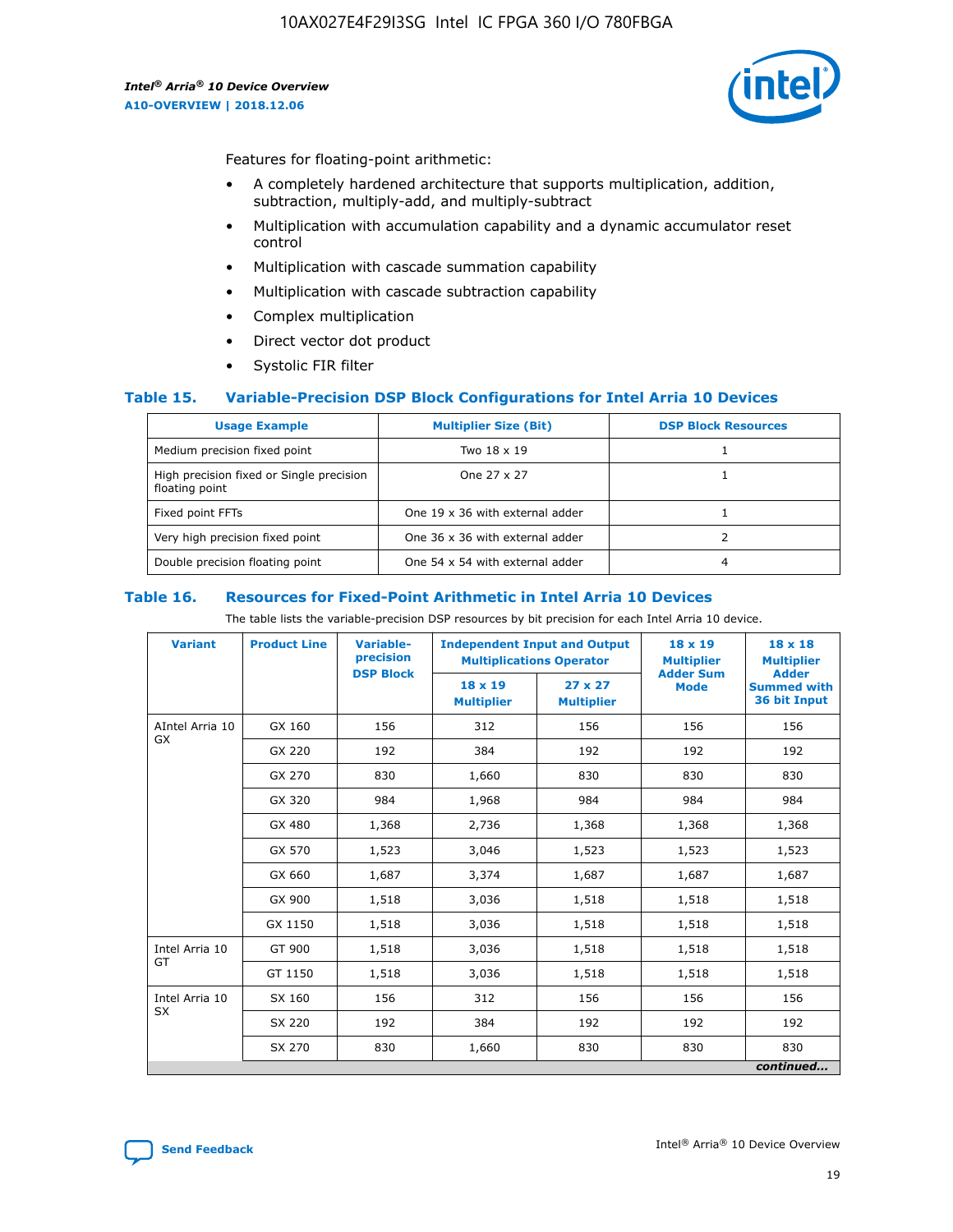

| <b>Variant</b> | <b>Product Line</b> | Variable-<br>precision | <b>Independent Input and Output</b><br><b>Multiplications Operator</b> |                                     | $18 \times 19$<br><b>Multiplier</b> | $18 \times 18$<br><b>Multiplier</b><br><b>Adder</b> |  |
|----------------|---------------------|------------------------|------------------------------------------------------------------------|-------------------------------------|-------------------------------------|-----------------------------------------------------|--|
|                |                     | <b>DSP Block</b>       | $18 \times 19$<br><b>Multiplier</b>                                    | $27 \times 27$<br><b>Multiplier</b> | <b>Adder Sum</b><br><b>Mode</b>     | <b>Summed with</b><br>36 bit Input                  |  |
|                | SX 320              | 984                    | 1,968                                                                  | 984                                 | 984                                 | 984                                                 |  |
|                | SX 480              | 1,368                  | 2,736                                                                  | 1,368                               | 1,368                               | 1,368                                               |  |
|                | SX 570              | 1,523                  | 3,046                                                                  | 1,523                               | 1,523                               | 1,523                                               |  |
|                | SX 660              | 1,687                  | 3,374                                                                  | 1,687                               | 1,687                               | 1,687                                               |  |

## **Table 17. Resources for Floating-Point Arithmetic in Intel Arria 10 Devices**

The table lists the variable-precision DSP resources by bit precision for each Intel Arria 10 device.

| <b>Variant</b> | <b>Product Line</b> | <b>Variable-</b><br>precision<br><b>DSP Block</b> | <b>Single</b><br><b>Precision</b><br><b>Floating-Point</b><br><b>Multiplication</b><br><b>Mode</b> | <b>Single-Precision</b><br><b>Floating-Point</b><br><b>Adder Mode</b> | Single-<br><b>Precision</b><br><b>Floating-Point</b><br><b>Multiply</b><br><b>Accumulate</b><br><b>Mode</b> | <b>Peak</b><br><b>Giga Floating-</b><br><b>Point</b><br><b>Operations</b><br>per Second<br>(GFLOPs) |
|----------------|---------------------|---------------------------------------------------|----------------------------------------------------------------------------------------------------|-----------------------------------------------------------------------|-------------------------------------------------------------------------------------------------------------|-----------------------------------------------------------------------------------------------------|
| Intel Arria 10 | GX 160              | 156                                               | 156                                                                                                | 156                                                                   | 156                                                                                                         | 140                                                                                                 |
| GX             | GX 220              | 192                                               | 192                                                                                                | 192                                                                   | 192                                                                                                         | 173                                                                                                 |
|                | GX 270              | 830                                               | 830                                                                                                | 830                                                                   | 830                                                                                                         | 747                                                                                                 |
|                | GX 320              | 984                                               | 984                                                                                                | 984                                                                   | 984                                                                                                         | 886                                                                                                 |
|                | GX 480              | 1,369                                             | 1,368                                                                                              | 1,368                                                                 | 1,368                                                                                                       | 1,231                                                                                               |
|                | GX 570              | 1,523                                             | 1,523                                                                                              | 1,523                                                                 | 1,523                                                                                                       | 1,371                                                                                               |
|                | GX 660              | 1,687                                             | 1,687                                                                                              | 1,687                                                                 | 1,687                                                                                                       | 1,518                                                                                               |
|                | GX 900              | 1,518                                             | 1,518                                                                                              | 1,518                                                                 | 1,518                                                                                                       | 1,366                                                                                               |
|                | GX 1150             | 1,518                                             | 1,518                                                                                              | 1,518                                                                 | 1,518                                                                                                       | 1,366                                                                                               |
| Intel Arria 10 | GT 900              | 1,518                                             | 1,518                                                                                              | 1,518                                                                 | 1,518                                                                                                       | 1,366                                                                                               |
| GT             | GT 1150             | 1,518                                             | 1,518                                                                                              | 1,518                                                                 | 1,518                                                                                                       | 1,366                                                                                               |
| Intel Arria 10 | SX 160              | 156                                               | 156                                                                                                | 156                                                                   | 156                                                                                                         | 140                                                                                                 |
| <b>SX</b>      | SX 220              | 192                                               | 192                                                                                                | 192                                                                   | 192                                                                                                         | 173                                                                                                 |
|                | SX 270              | 830                                               | 830                                                                                                | 830                                                                   | 830                                                                                                         | 747                                                                                                 |
|                | SX 320              | 984                                               | 984                                                                                                | 984                                                                   | 984                                                                                                         | 886                                                                                                 |
|                | SX 480              | 1,369                                             | 1,368                                                                                              | 1,368                                                                 | 1,368                                                                                                       | 1,231                                                                                               |
|                | SX 570              | 1,523                                             | 1,523                                                                                              | 1,523                                                                 | 1,523                                                                                                       | 1,371                                                                                               |
|                | SX 660              | 1,687                                             | 1,687                                                                                              | 1,687                                                                 | 1,687                                                                                                       | 1,518                                                                                               |

# **Embedded Memory Blocks**

The embedded memory blocks in the devices are flexible and designed to provide an optimal amount of small- and large-sized memory arrays to fit your design requirements.

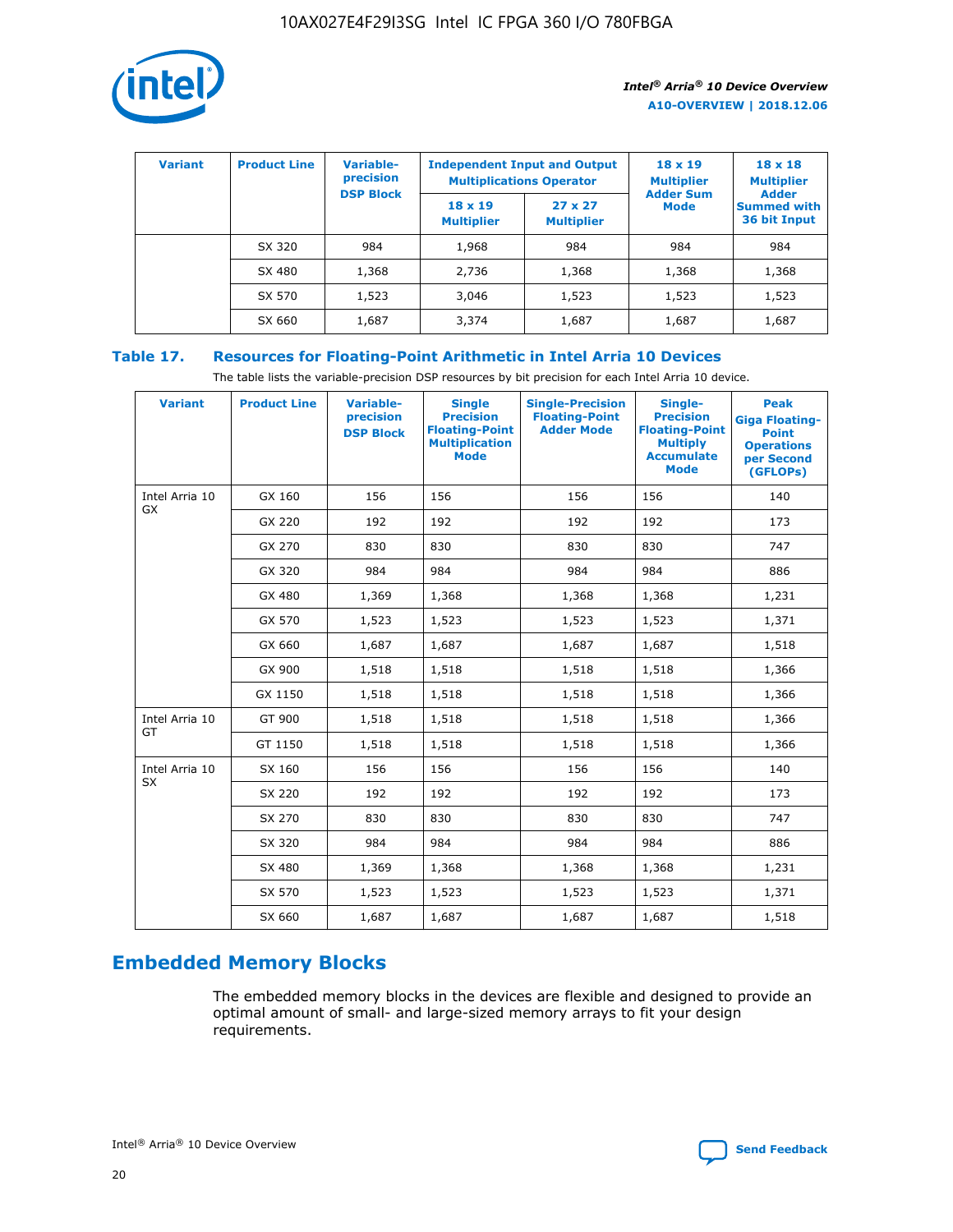

## **Types of Embedded Memory**

The Intel Arria 10 devices contain two types of memory blocks:

- 20 Kb M20K blocks—blocks of dedicated memory resources. The M20K blocks are ideal for larger memory arrays while still providing a large number of independent ports.
- 640 bit memory logic array blocks (MLABs)—enhanced memory blocks that are configured from dual-purpose logic array blocks (LABs). The MLABs are ideal for wide and shallow memory arrays. The MLABs are optimized for implementation of shift registers for digital signal processing (DSP) applications, wide and shallow FIFO buffers, and filter delay lines. Each MLAB is made up of ten adaptive logic modules (ALMs). In the Intel Arria 10 devices, you can configure these ALMs as ten 32 x 2 blocks, giving you one 32 x 20 simple dual-port SRAM block per MLAB.

## **Embedded Memory Capacity in Intel Arria 10 Devices**

|                   | <b>Product</b> |              | <b>M20K</b>         | <b>MLAB</b>  |                     | <b>Total RAM Bit</b> |
|-------------------|----------------|--------------|---------------------|--------------|---------------------|----------------------|
| <b>Variant</b>    | <b>Line</b>    | <b>Block</b> | <b>RAM Bit (Kb)</b> | <b>Block</b> | <b>RAM Bit (Kb)</b> | (Kb)                 |
| Intel Arria 10 GX | GX 160         | 440          | 8,800               | 1,680        | 1,050               | 9,850                |
|                   | GX 220         | 587          | 11,740              | 2,703        | 1,690               | 13,430               |
|                   | GX 270         | 750          | 15,000              | 3,922        | 2,452               | 17,452               |
|                   | GX 320         | 891          | 17,820              | 4,363        | 2,727               | 20,547               |
|                   | GX 480         | 1,431        | 28,620              | 6,662        | 4,164               | 32,784               |
|                   | GX 570         | 1,800        | 36,000              | 8,153        | 5,096               | 41,096               |
|                   | GX 660         | 2,131        | 42,620              | 9,260        | 5,788               | 48,408               |
|                   | GX 900         | 2,423        | 48,460              | 15,017       | 9,386               | 57,846               |
|                   | GX 1150        | 2,713        | 54,260              | 20,774       | 12,984              | 67,244               |
| Intel Arria 10 GT | GT 900         | 2,423        | 48,460              | 15,017       | 9,386               | 57,846               |
|                   | GT 1150        | 2,713        | 54,260              | 20,774       | 12,984              | 67,244               |
| Intel Arria 10 SX | SX 160         | 440          | 8,800               | 1,680        | 1,050               | 9,850                |
|                   | SX 220         | 587          | 11,740              | 2,703        | 1,690               | 13,430               |
|                   | SX 270         | 750          | 15,000              | 3,922        | 2,452               | 17,452               |
|                   | SX 320         | 891          | 17,820              | 4,363        | 2,727               | 20,547               |
|                   | SX 480         | 1,431        | 28,620              | 6,662        | 4,164               | 32,784               |
|                   | SX 570         | 1,800        | 36,000              | 8,153        | 5,096               | 41,096               |
|                   | SX 660         | 2,131        | 42,620              | 9,260        | 5,788               | 48,408               |

#### **Table 18. Embedded Memory Capacity and Distribution in Intel Arria 10 Devices**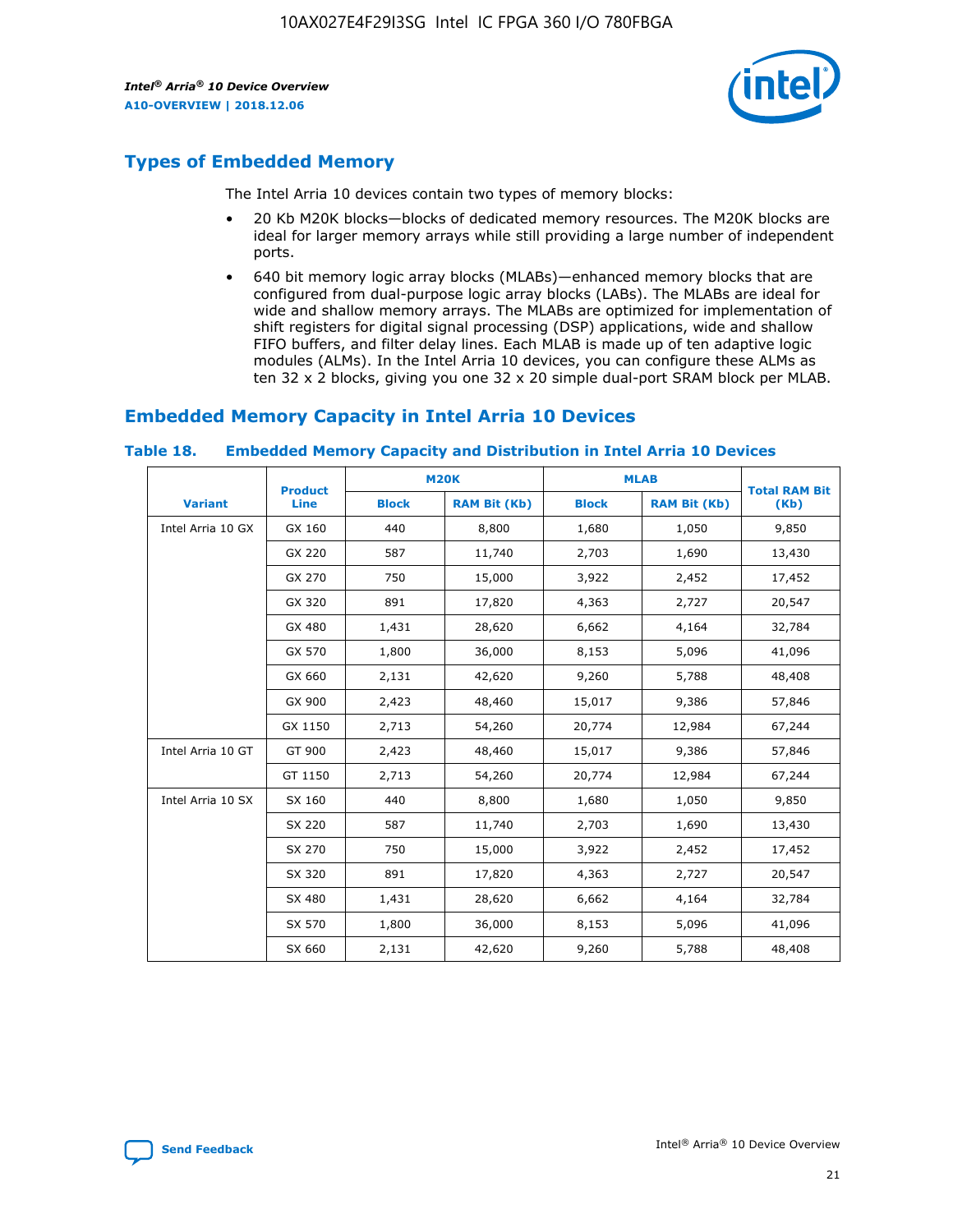

## **Embedded Memory Configurations for Single-port Mode**

## **Table 19. Single-port Embedded Memory Configurations for Intel Arria 10 Devices**

This table lists the maximum configurations supported for single-port RAM and ROM modes.

| <b>Memory Block</b> | Depth (bits) | <b>Programmable Width</b> |
|---------------------|--------------|---------------------------|
| MLAB                | 32           | x16, x18, or x20          |
|                     | 64(10)       | x8, x9, x10               |
| M20K                | 512          | x40, x32                  |
|                     | 1K           | x20, x16                  |
|                     | 2K           | x10, x8                   |
|                     | 4K           | x5, x4                    |
|                     | 8K           | x2                        |
|                     | 16K          | x1                        |

## **Clock Networks and PLL Clock Sources**

The clock network architecture is based on Intel's global, regional, and peripheral clock structure. This clock structure is supported by dedicated clock input pins, fractional clock synthesis PLLs, and integer I/O PLLs.

## **Clock Networks**

The Intel Arria 10 core clock networks are capable of up to 800 MHz fabric operation across the full industrial temperature range. For the external memory interface, the clock network supports the hard memory controller with speeds up to 2,400 Mbps in a quarter-rate transfer.

To reduce power consumption, the Intel Quartus Prime software identifies all unused sections of the clock network and powers them down.

## **Fractional Synthesis and I/O PLLs**

Intel Arria 10 devices contain up to 32 fractional synthesis PLLs and up to 16 I/O PLLs that are available for both specific and general purpose uses in the core:

- Fractional synthesis PLLs—located in the column adjacent to the transceiver blocks
- I/O PLLs—located in each bank of the 48 I/Os

## **Fractional Synthesis PLLs**

You can use the fractional synthesis PLLs to:

- Reduce the number of oscillators that are required on your board
- Reduce the number of clock pins that are used in the device by synthesizing multiple clock frequencies from a single reference clock source

<sup>(10)</sup> Supported through software emulation and consumes additional MLAB blocks.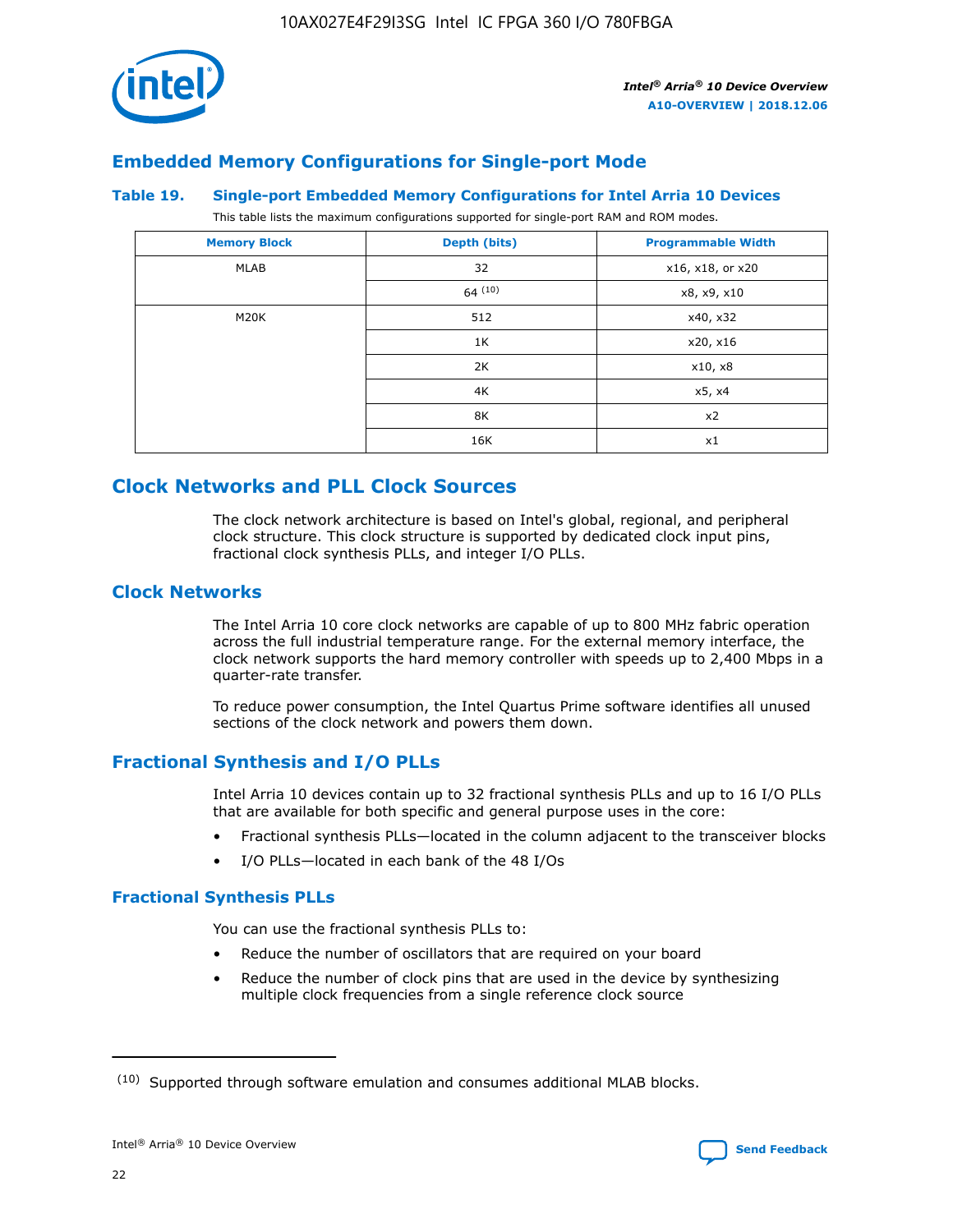10AX027E4F29I3SG Intel IC FPGA 360 I/O 780FBGA

*Intel® Arria® 10 Device Overview* **A10-OVERVIEW | 2018.12.06**



The fractional synthesis PLLs support the following features:

- Reference clock frequency synthesis for transceiver CMU and Advanced Transmit (ATX) PLLs
- Clock network delay compensation
- Zero-delay buffering
- Direct transmit clocking for transceivers
- Independently configurable into two modes:
	- Conventional integer mode equivalent to the general purpose PLL
	- Enhanced fractional mode with third order delta-sigma modulation
- PLL cascading

## **I/O PLLs**

The integer mode I/O PLLs are located in each bank of 48 I/Os. You can use the I/O PLLs to simplify the design of external memory and high-speed LVDS interfaces.

In each I/O bank, the I/O PLLs are adjacent to the hard memory controllers and LVDS SERDES. Because these PLLs are tightly coupled with the I/Os that need to use them, it makes it easier to close timing.

You can use the I/O PLLs for general purpose applications in the core such as clock network delay compensation and zero-delay buffering.

Intel Arria 10 devices support PLL-to-PLL cascading.

## **FPGA General Purpose I/O**

Intel Arria 10 devices offer highly configurable GPIOs. Each I/O bank contains 48 general purpose I/Os and a high-efficiency hard memory controller.

The following list describes the features of the GPIOs:

- Consist of 3 V I/Os for high-voltage application and LVDS I/Os for differential signaling
	- Up to two 3 V I/O banks, available in some devices, that support up to 3 V I/O standards
	- LVDS I/O banks that support up to 1.8 V I/O standards
- Support a wide range of single-ended and differential I/O interfaces
- LVDS speeds up to 1.6 Gbps
- Each LVDS pair of pins has differential input and output buffers, allowing you to configure the LVDS direction for each pair.
- Programmable bus hold and weak pull-up
- Programmable differential output voltage  $(V_{OD})$  and programmable pre-emphasis

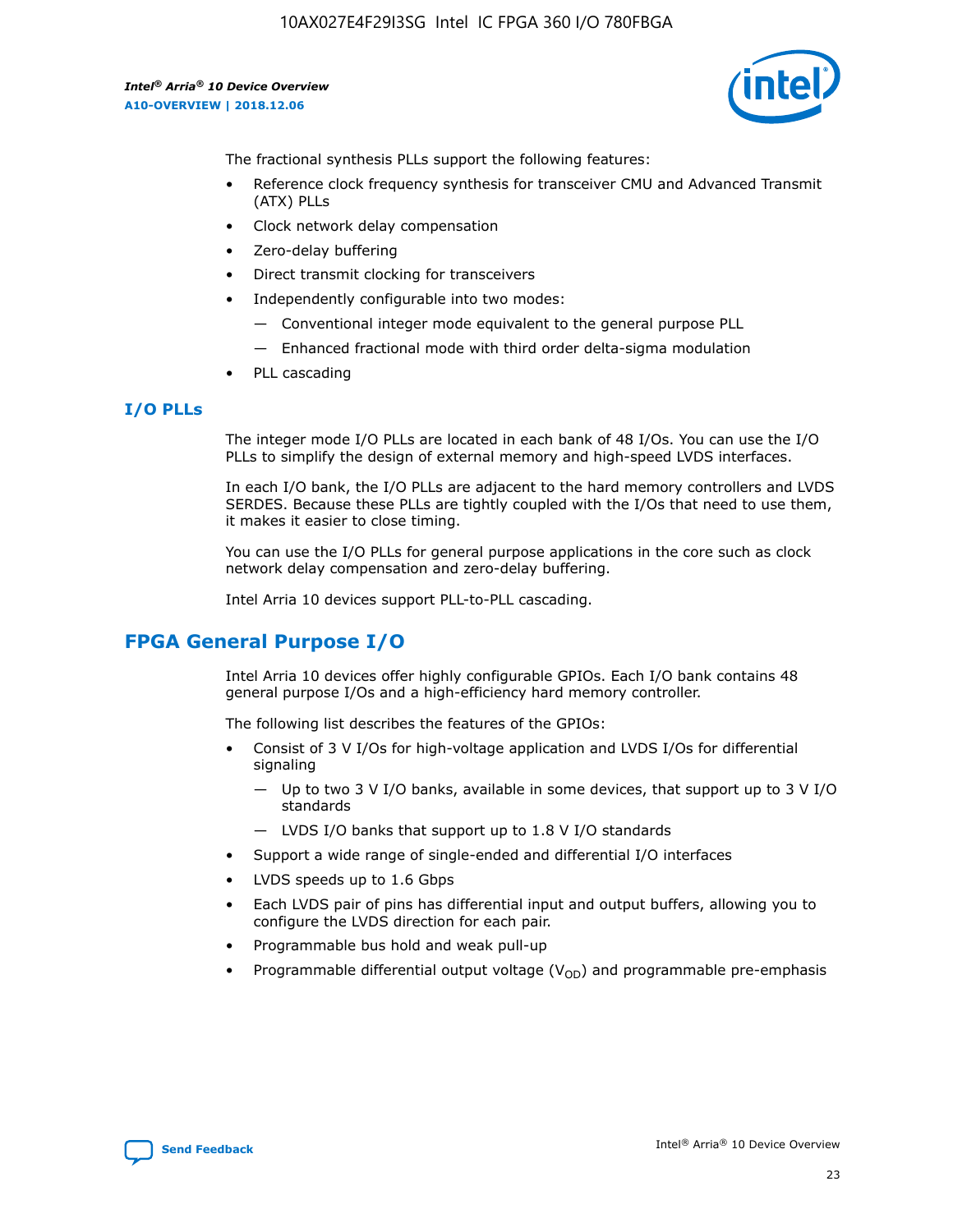

- Series (R<sub>S</sub>) and parallel (R<sub>T</sub>) on-chip termination (OCT) for all I/O banks with OCT calibration to limit the termination impedance variation
- On-chip dynamic termination that has the ability to swap between series and parallel termination, depending on whether there is read or write on a common bus for signal integrity
- Easy timing closure support using the hard read FIFO in the input register path, and delay-locked loop (DLL) delay chain with fine and coarse architecture

## **External Memory Interface**

Intel Arria 10 devices offer massive external memory bandwidth, with up to seven 32 bit DDR4 memory interfaces running at up to 2,400 Mbps. This bandwidth provides additional ease of design, lower power, and resource efficiencies of hardened highperformance memory controllers.

The memory interface within Intel Arria 10 FPGAs and SoCs delivers the highest performance and ease of use. You can configure up to a maximum width of 144 bits when using the hard or soft memory controllers. If required, you can bypass the hard memory controller and use a soft controller implemented in the user logic.

Each I/O contains a hardened DDR read/write path (PHY) capable of performing key memory interface functionality such as read/write leveling, FIFO buffering to lower latency and improve margin, timing calibration, and on-chip termination.

The timing calibration is aided by the inclusion of hard microcontrollers based on Intel's Nios® II technology, specifically tailored to control the calibration of multiple memory interfaces. This calibration allows the Intel Arria 10 device to compensate for any changes in process, voltage, or temperature either within the Intel Arria 10 device itself, or within the external memory device. The advanced calibration algorithms ensure maximum bandwidth and robust timing margin across all operating conditions.

In addition to parallel memory interfaces, Intel Arria 10 devices support serial memory technologies such as the Hybrid Memory Cube (HMC). The HMC is supported by the Intel Arria 10 high-speed serial transceivers which connect up to four HMC links, with each link running at data rates up to 15 Gbps.

## **Related Information**

#### [External Memory Interface Spec Estimator](http://www.altera.com/technology/memory/estimator/mem-emif-index.html)

Provides a parametric tool that allows you to find and compare the performance of the supported external memory interfaces in IntelFPGAs.

## **Memory Standards Supported by Intel Arria 10 Devices**

The I/Os are designed to provide high performance support for existing and emerging external memory standards.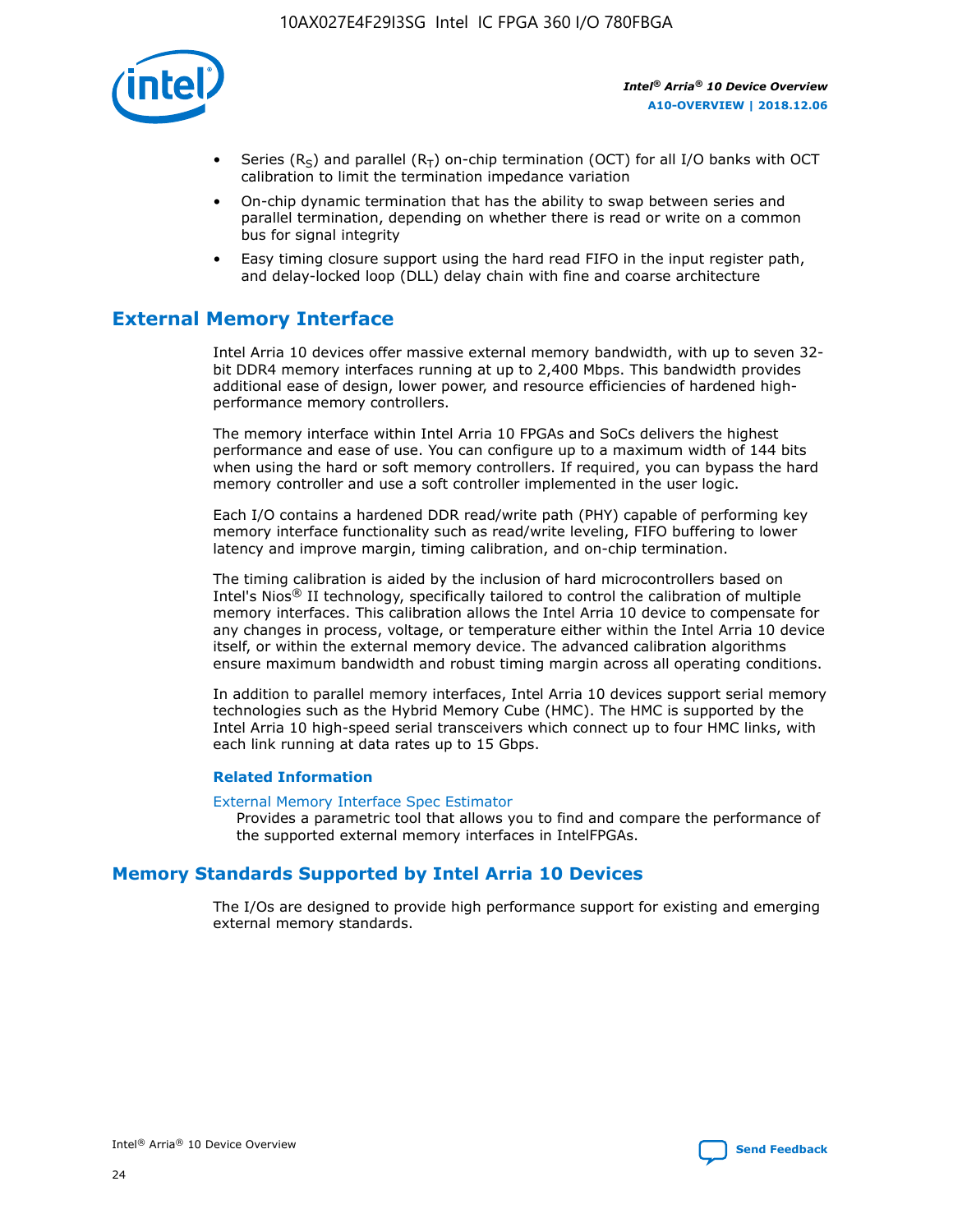

#### **Table 20. Memory Standards Supported by the Hard Memory Controller**

This table lists the overall capability of the hard memory controller. For specific details, refer to the External Memory Interface Spec Estimator and Intel Arria 10 Device Datasheet.

| <b>Memory Standard</b> | <b>Rate Support</b> | <b>Ping Pong PHY Support</b> | <b>Maximum Frequency</b><br>(MHz) |
|------------------------|---------------------|------------------------------|-----------------------------------|
| <b>DDR4 SDRAM</b>      | Quarter rate        | Yes                          | 1,067                             |
|                        |                     |                              | 1,200                             |
| DDR3 SDRAM             | Half rate           | Yes                          | 533                               |
|                        |                     |                              | 667                               |
|                        | Quarter rate        | Yes                          | 1,067                             |
|                        |                     |                              | 1,067                             |
| <b>DDR3L SDRAM</b>     | Half rate           | Yes                          | 533                               |
|                        |                     |                              | 667                               |
|                        | Quarter rate        | Yes                          | 933                               |
|                        |                     |                              | 933                               |
| LPDDR3 SDRAM           | Half rate           |                              | 533                               |
|                        | Quarter rate        |                              | 800                               |

## **Table 21. Memory Standards Supported by the Soft Memory Controller**

| <b>Memory Standard</b>      | <b>Rate Support</b> | <b>Maximum Frequency</b><br>(MHz) |
|-----------------------------|---------------------|-----------------------------------|
| <b>RLDRAM 3 (11)</b>        | Quarter rate        | 1,200                             |
| ODR IV SRAM <sup>(11)</sup> | Quarter rate        | 1,067                             |
| <b>ODR II SRAM</b>          | Full rate           | 333                               |
|                             | Half rate           | 633                               |
| <b>ODR II+ SRAM</b>         | Full rate           | 333                               |
|                             | Half rate           | 633                               |
| <b>ODR II+ Xtreme SRAM</b>  | Full rate           | 333                               |
|                             | Half rate           | 633                               |

## **Table 22. Memory Standards Supported by the HPS Hard Memory Controller**

The hard processor system (HPS) is available in Intel Arria 10 SoC devices only.

| <b>Memory Standard</b> | <b>Rate Support</b> | <b>Maximum Frequency</b><br>(MHz) |
|------------------------|---------------------|-----------------------------------|
| <b>DDR4 SDRAM</b>      | Half rate           | 1,200                             |
| <b>DDR3 SDRAM</b>      | Half rate           | 1,067                             |
| <b>DDR3L SDRAM</b>     | Half rate           | 933                               |

<sup>(11)</sup> Intel Arria 10 devices support this external memory interface using hard PHY with soft memory controller.

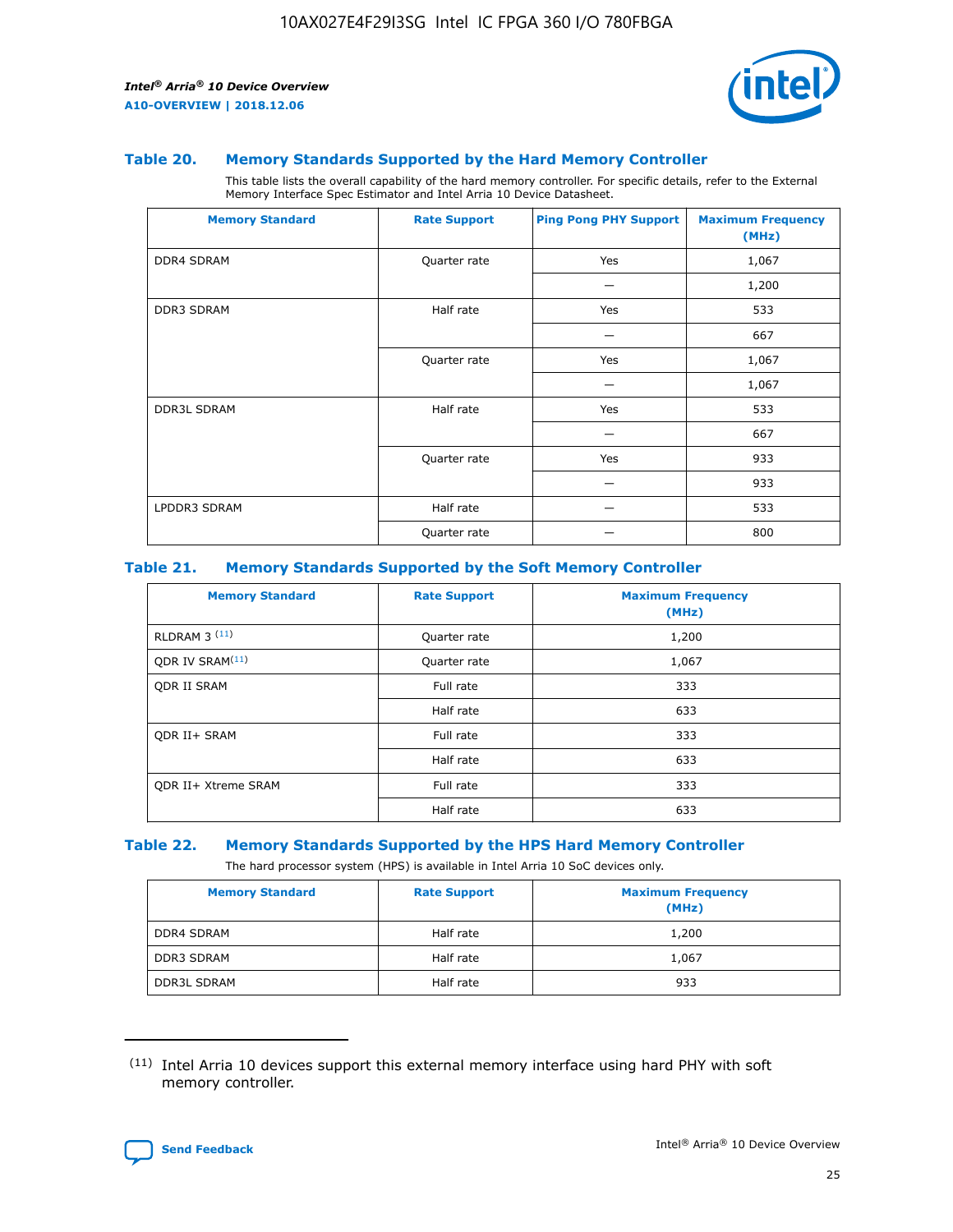

## **Related Information**

#### [Intel Arria 10 Device Datasheet](https://www.intel.com/content/www/us/en/programmable/documentation/mcn1413182292568.html#mcn1413182153340)

Lists the memory interface performance according to memory interface standards, rank or chip select configurations, and Intel Arria 10 device speed grades.

# **PCIe Gen1, Gen2, and Gen3 Hard IP**

Intel Arria 10 devices contain PCIe hard IP that is designed for performance and ease-of-use:

- Includes all layers of the PCIe stack—transaction, data link and physical layers.
- Supports PCIe Gen3, Gen2, and Gen1 Endpoint and Root Port in x1, x2, x4, or x8 lane configuration.
- Operates independently from the core logic—optional configuration via protocol (CvP) allows the PCIe link to power up and complete link training in less than 100 ms while the Intel Arria 10 device completes loading the programming file for the rest of the FPGA.
- Provides added functionality that makes it easier to support emerging features such as Single Root I/O Virtualization (SR-IOV) and optional protocol extensions.
- Provides improved end-to-end datapath protection using ECC.
- Supports FPGA configuration via protocol (CvP) using PCIe at Gen3, Gen2, or Gen1 speed.

#### **Related Information**

PCS Features on page 30

## **Enhanced PCS Hard IP for Interlaken and 10 Gbps Ethernet**

## **Interlaken Support**

The Intel Arria 10 enhanced PCS hard IP provides integrated Interlaken PCS supporting rates up to 25.8 Gbps per lane.

The Interlaken PCS is based on the proven functionality of the PCS developed for Intel's previous generation FPGAs, which demonstrated interoperability with Interlaken ASSP vendors and third-party IP suppliers. The Interlaken PCS is present in every transceiver channel in Intel Arria 10 devices.

## **Related Information**

PCS Features on page 30

## **10 Gbps Ethernet Support**

The Intel Arria 10 enhanced PCS hard IP supports 10GBASE-R PCS compliant with IEEE 802.3 10 Gbps Ethernet (10GbE). The integrated hard IP support for 10GbE and the 10 Gbps transceivers save external PHY cost, board space, and system power.

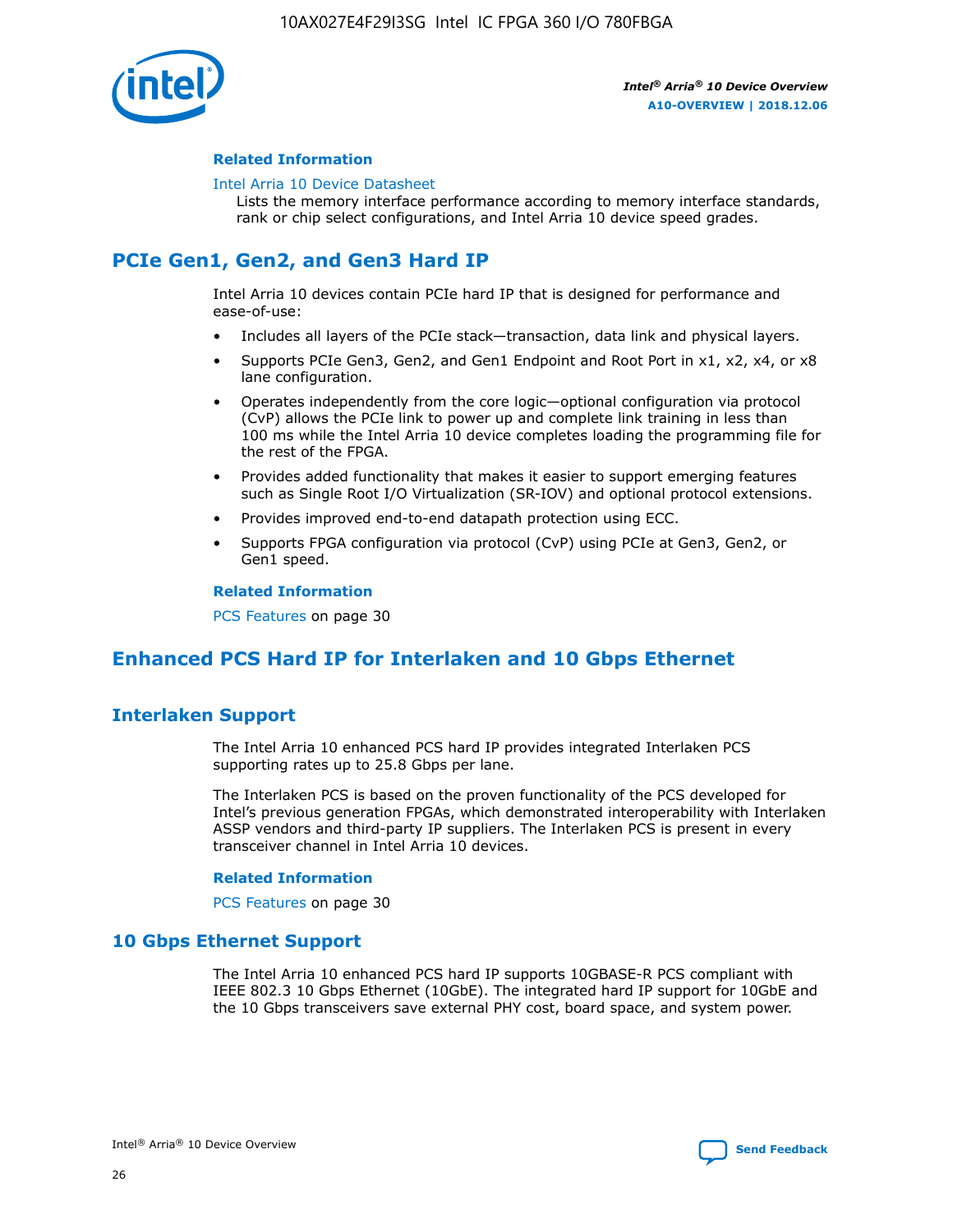

The scalable hard IP supports multiple independent 10GbE ports while using a single PLL for all the 10GBASE-R PCS instantiations, which saves on core logic resources and clock networks:

- Simplifies multiport 10GbE systems compared to XAUI interfaces that require an external XAUI-to-10G PHY.
- Incorporates Electronic Dispersion Compensation (EDC), which enables direct connection to standard 10 Gbps XFP and SFP+ pluggable optical modules.
- Supports backplane Ethernet applications and includes a hard 10GBASE-KR Forward Error Correction (FEC) circuit that you can use for 10 Gbps and 40 Gbps applications.

The 10 Gbps Ethernet PCS hard IP and 10GBASE-KR FEC are present in every transceiver channel.

## **Related Information**

PCS Features on page 30

## **Low Power Serial Transceivers**

Intel Arria 10 FPGAs and SoCs include lowest power transceivers that deliver high bandwidth, throughput and low latency.

Intel Arria 10 devices deliver the industry's lowest power consumption per transceiver channel:

- 12.5 Gbps transceivers at as low as 242 mW
- 10 Gbps transceivers at as low as 168 mW
- 6 Gbps transceivers at as low as 117 mW

Intel Arria 10 transceivers support various data rates according to application:

- Chip-to-chip and chip-to-module applications—from 1 Gbps up to 25.8 Gbps
- Long reach and backplane applications—from 1 Gbps up to 12.5 with advanced adaptive equalization
- Critical power sensitive applications—from 1 Gbps up to 11.3 Gbps using lower power modes

The combination of 20 nm process technology and architectural advances provide the following benefits:

- Significant reduction in die area and power consumption
- Increase of up to two times in transceiver I/O density compared to previous generation devices while maintaining optimal signal integrity
- Up to 72 total transceiver channels—you can configure up to 6 of these channels to run as fast as 25.8 Gbps
- All channels feature continuous data rate support up to the maximum rated speed

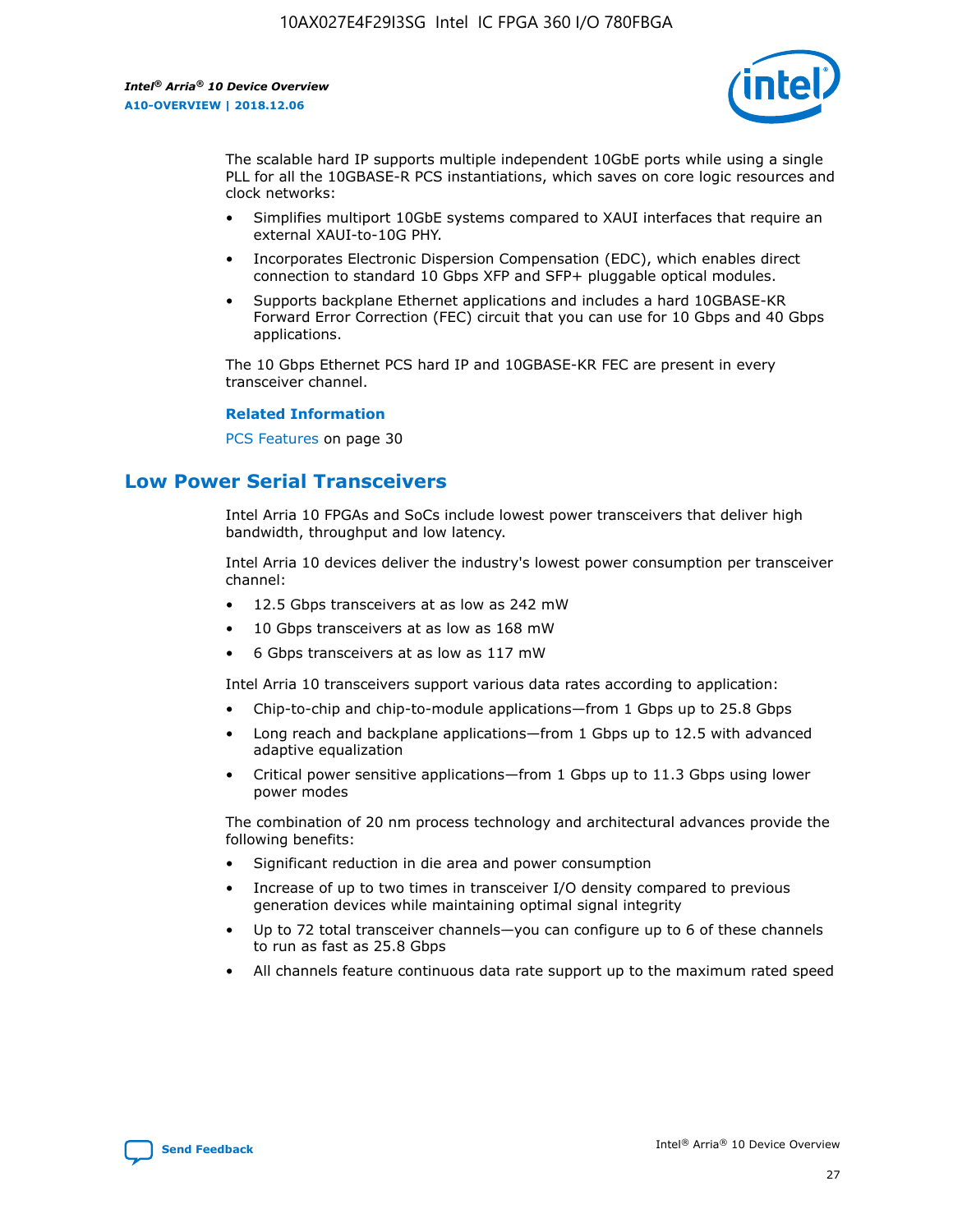

## Transceiver PMA TX/RX PCS ATX PLL Transceiver PMA TX/RX PCS fPLL Network Flexible Clock Distribution Network PCS Transceiver PMA TX/RX FPGA **Clock Distribution** Fabric PCS Transceiver PMA TX/RX ATX Flexible PLL PCS Transceiver PMA TX/RX ▲ fPLL Transceiver PMA TX/RX PCS 4

## **Figure 6. Intel Arria 10 Transceiver Block Architecture**

## **Transceiver Channels**

All transceiver channels feature a dedicated Physical Medium Attachment (PMA) and a hardened Physical Coding Sublayer (PCS).

- The PMA provides primary interfacing capabilities to physical channels.
- The PCS typically handles encoding/decoding, word alignment, and other preprocessing functions before transferring data to the FPGA core fabric.

A transceiver channel consists of a PMA and a PCS block. Most transceiver banks have 6 channels. There are some transceiver banks that contain only 3 channels.

A wide variety of bonded and non-bonded data rate configurations is possible using a highly configurable clock distribution network. Up to 80 independent transceiver data rates can be configured.

The following figures are graphical representations of top views of the silicon die, which correspond to reverse views for flip chip packages. Different Intel Arria 10 devices may have different floorplans than the ones shown in the figures.

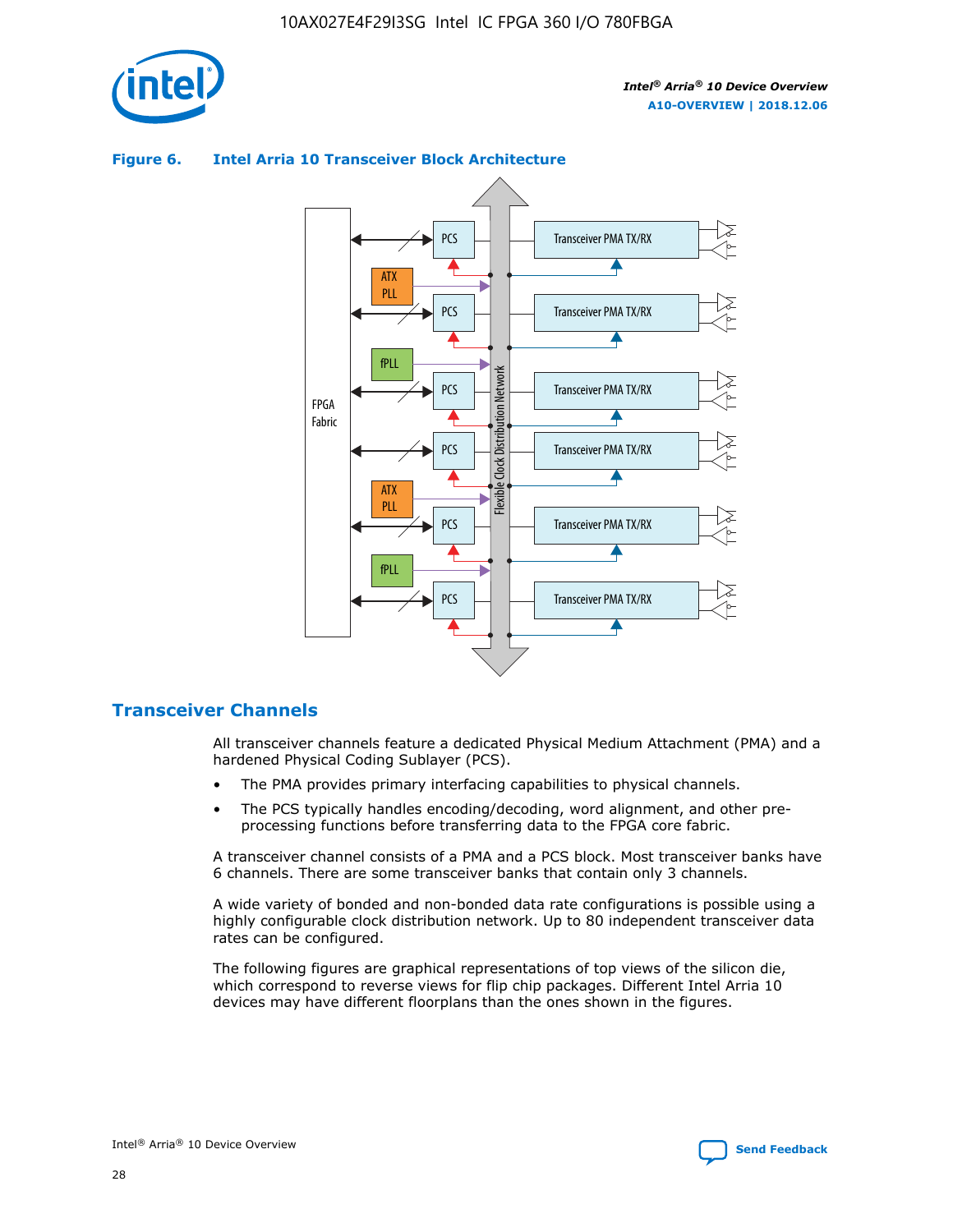

## **Figure 7. Device Chip Overview for Intel Arria 10 GX and GT Devices**





## **PMA Features**

Intel Arria 10 transceivers provide exceptional signal integrity at data rates up to 25.8 Gbps. Clocking options include ultra-low jitter ATX PLLs (LC tank based), clock multiplier unit (CMU) PLLs, and fractional PLLs.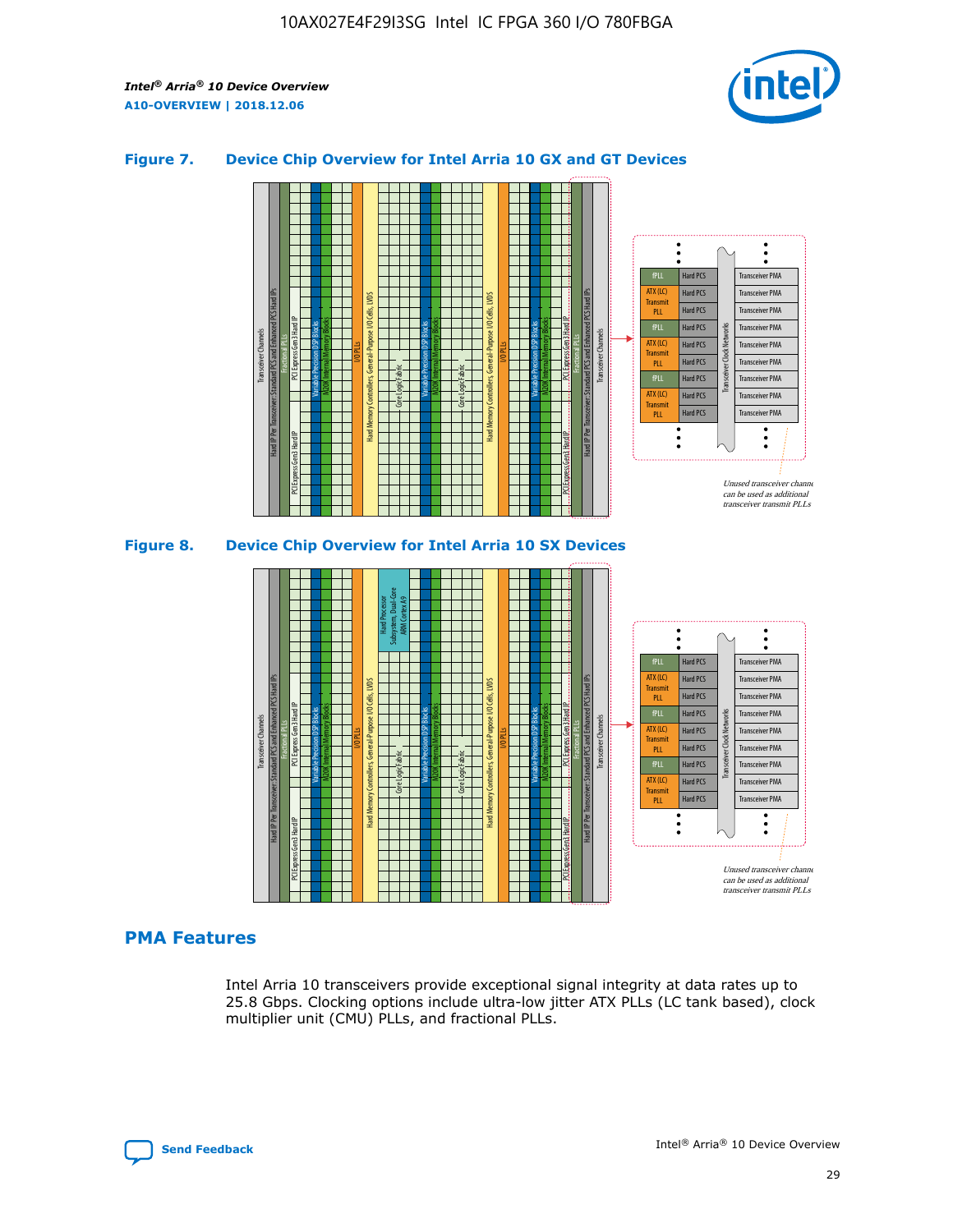

Each transceiver channel contains a channel PLL that can be used as the CMU PLL or clock data recovery (CDR) PLL. In CDR mode, the channel PLL recovers the receiver clock and data in the transceiver channel. Up to 80 independent data rates can be configured on a single Intel Arria 10 device.

## **Table 23. PMA Features of the Transceivers in Intel Arria 10 Devices**

| <b>Feature</b>                                             | <b>Capability</b>                                                                                                                                                                                                             |
|------------------------------------------------------------|-------------------------------------------------------------------------------------------------------------------------------------------------------------------------------------------------------------------------------|
| Chip-to-Chip Data Rates                                    | 1 Gbps to 17.4 Gbps (Intel Arria 10 GX devices)<br>1 Gbps to 25.8 Gbps (Intel Arria 10 GT devices)                                                                                                                            |
| Backplane Support                                          | Drive backplanes at data rates up to 12.5 Gbps                                                                                                                                                                                |
| <b>Optical Module Support</b>                              | SFP+/SFP, XFP, CXP, QSFP/QSFP28, CFP/CFP2/CFP4                                                                                                                                                                                |
| Cable Driving Support                                      | SFP+ Direct Attach, PCI Express over cable, eSATA                                                                                                                                                                             |
| Transmit Pre-Emphasis                                      | 4-tap transmit pre-emphasis and de-emphasis to compensate for system channel loss                                                                                                                                             |
| Continuous Time Linear<br>Equalizer (CTLE)                 | Dual mode, high-gain, and high-data rate, linear receive equalization to compensate for<br>system channel loss                                                                                                                |
| Decision Feedback Equalizer<br>(DFE)                       | 7-fixed and 4-floating tap DFE to equalize backplane channel loss in the presence of<br>crosstalk and noisy environments                                                                                                      |
| Variable Gain Amplifier                                    | Optimizes the signal amplitude prior to the CDR sampling and operates in fixed and<br>adaptive modes                                                                                                                          |
| Altera Digital Adaptive<br>Parametric Tuning (ADAPT)       | Fully digital adaptation engine to automatically adjust all link equalization parameters-<br>including CTLE, DFE, and variable gain amplifier blocks—that provide optimal link margin<br>without intervention from user logic |
| Precision Signal Integrity<br>Calibration Engine (PreSICE) | Hardened calibration controller to quickly calibrate all transceiver control parameters on<br>power-up, which provides the optimal signal integrity and jitter performance                                                    |
| Advanced Transmit (ATX)<br>PLL                             | Low jitter ATX (LC tank based) PLLs with continuous tuning range to cover a wide range of<br>standard and proprietary protocols                                                                                               |
| <b>Fractional PLLs</b>                                     | On-chip fractional frequency synthesizers to replace on-board crystal oscillators and reduce<br>system cost                                                                                                                   |
| Digitally Assisted Analog<br><b>CDR</b>                    | Superior jitter tolerance with fast lock time                                                                                                                                                                                 |
| Dynamic Partial<br>Reconfiguration                         | Allows independent control of the Avalon memory-mapped interface of each transceiver<br>channel for the highest transceiver flexibility                                                                                       |
| Multiple PCS-PMA and PCS-<br>PLD interface widths          | 8-, 10-, 16-, 20-, 32-, 40-, or 64-bit interface widths for flexibility of deserialization width,<br>encoding, and reduced latency                                                                                            |

## **PCS Features**

This table summarizes the Intel Arria 10 transceiver PCS features. You can use the transceiver PCS to support a wide range of protocols ranging from 1 Gbps to 25.8 Gbps.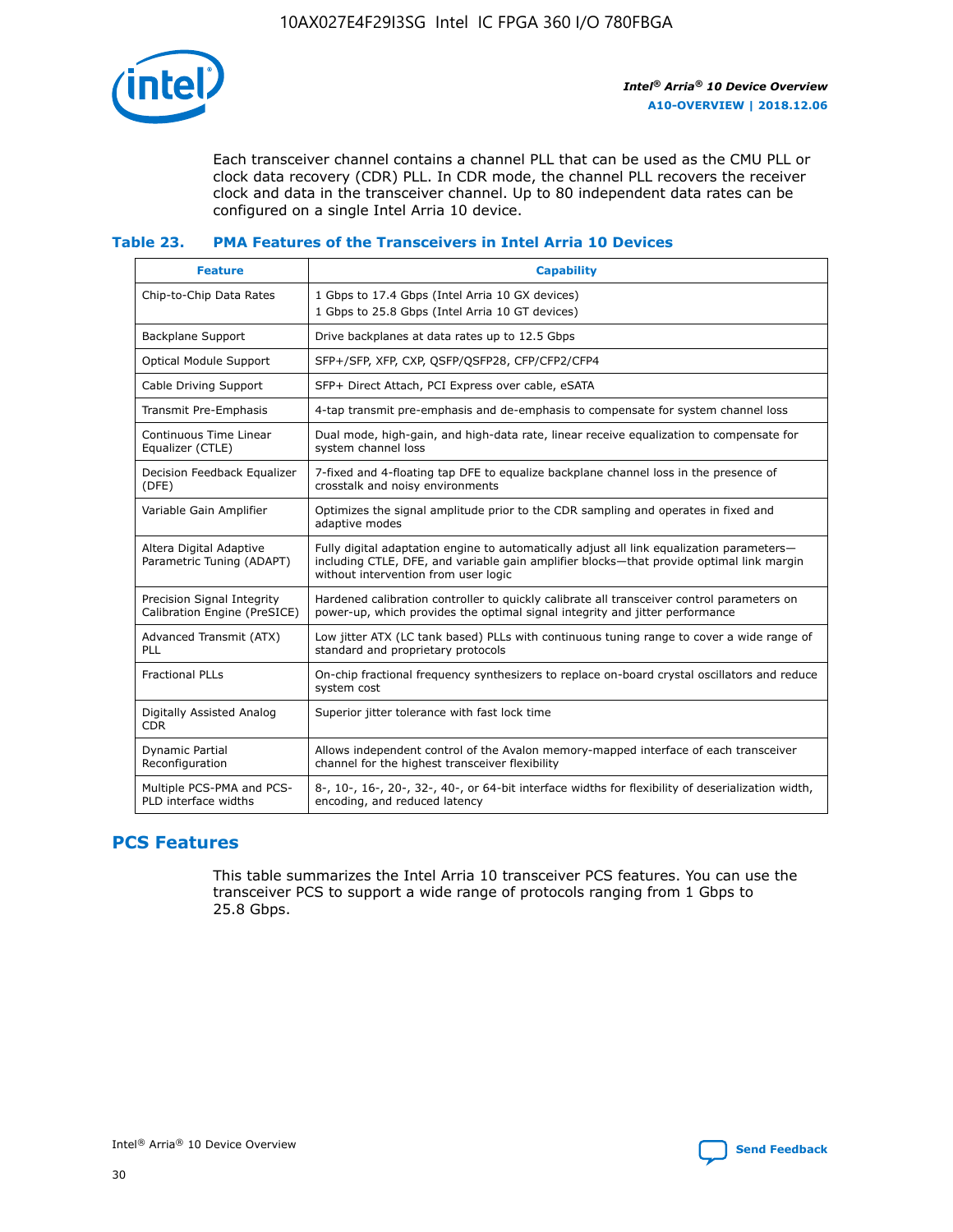

| <b>PCS</b>          | <b>Description</b>                                                                                                                                                                                                                                                                                                                                                                                             |
|---------------------|----------------------------------------------------------------------------------------------------------------------------------------------------------------------------------------------------------------------------------------------------------------------------------------------------------------------------------------------------------------------------------------------------------------|
| Standard PCS        | Operates at a data rate up to 12 Gbps<br>Supports protocols such as PCI-Express, CPRI 4.2+, GigE, IEEE 1588 in Hard PCS<br>Implements other protocols using Basic/Custom (Standard PCS) transceiver<br>configuration rules.                                                                                                                                                                                    |
| <b>Enhanced PCS</b> | Performs functions common to most serial data industry standards, such as word<br>alignment, encoding/decoding, and framing, before data is sent or received off-chip<br>through the PMA<br>• Handles data transfer to and from the FPGA fabric<br>Handles data transfer internally to and from the PMA<br>Provides frequency compensation<br>Performs channel bonding for multi-channel low skew applications |
| PCIe Gen3 PCS       | Supports the seamless switching of Data and Clock between the Gen1, Gen2, and Gen3<br>data rates<br>Provides support for PIPE 3.0 features<br>Supports the PIPE interface with the Hard IP enabled, as well as with the Hard IP<br>bypassed                                                                                                                                                                    |

#### **Related Information**

- PCIe Gen1, Gen2, and Gen3 Hard IP on page 26
- Interlaken Support on page 26
- 10 Gbps Ethernet Support on page 26

## **PCS Protocol Support**

This table lists some of the protocols supported by the Intel Arria 10 transceiver PCS. For more information about the blocks in the transmitter and receiver data paths, refer to the related information.

| <b>Protocol</b>                                 | <b>Data Rate</b><br>(Gbps) | <b>Transceiver IP</b>       | <b>PCS Support</b>                      |
|-------------------------------------------------|----------------------------|-----------------------------|-----------------------------------------|
| PCIe Gen3 x1, x2, x4, x8                        | 8.0                        | Native PHY (PIPE)           | Standard PCS and PCIe<br>Gen3 PCS       |
| PCIe Gen2 x1, x2, x4, x8                        | 5.0                        | Native PHY (PIPE)           | <b>Standard PCS</b>                     |
| PCIe Gen1 x1, x2, x4, x8                        | 2.5                        | Native PHY (PIPE)           | Standard PCS                            |
| 1000BASE-X Gigabit Ethernet                     | 1.25                       | Native PHY                  | <b>Standard PCS</b>                     |
| 1000BASE-X Gigabit Ethernet with<br>IEEE 1588v2 | 1.25                       | Native PHY                  | Standard PCS                            |
| 10GBASE-R                                       | 10.3125                    | Native PHY                  | <b>Enhanced PCS</b>                     |
| 10GBASE-R with IEEE 1588v2                      | 10.3125                    | Native PHY                  | <b>Enhanced PCS</b>                     |
| 10GBASE-R with KR FEC                           | 10.3125                    | Native PHY                  | <b>Enhanced PCS</b>                     |
| 10GBASE-KR and 1000BASE-X                       | 10.3125                    | 1G/10GbE and 10GBASE-KR PHY | Standard PCS and<br><b>Enhanced PCS</b> |
| Interlaken (CEI-6G/11G)                         | 3.125 to 17.4              | Native PHY                  | <b>Enhanced PCS</b>                     |
| SFI-S/SFI-5.2                                   | 11.2                       | Native PHY                  | <b>Enhanced PCS</b>                     |
| $10G$ SDI                                       | 10.692                     | Native PHY                  | <b>Enhanced PCS</b>                     |
|                                                 |                            |                             | continued                               |

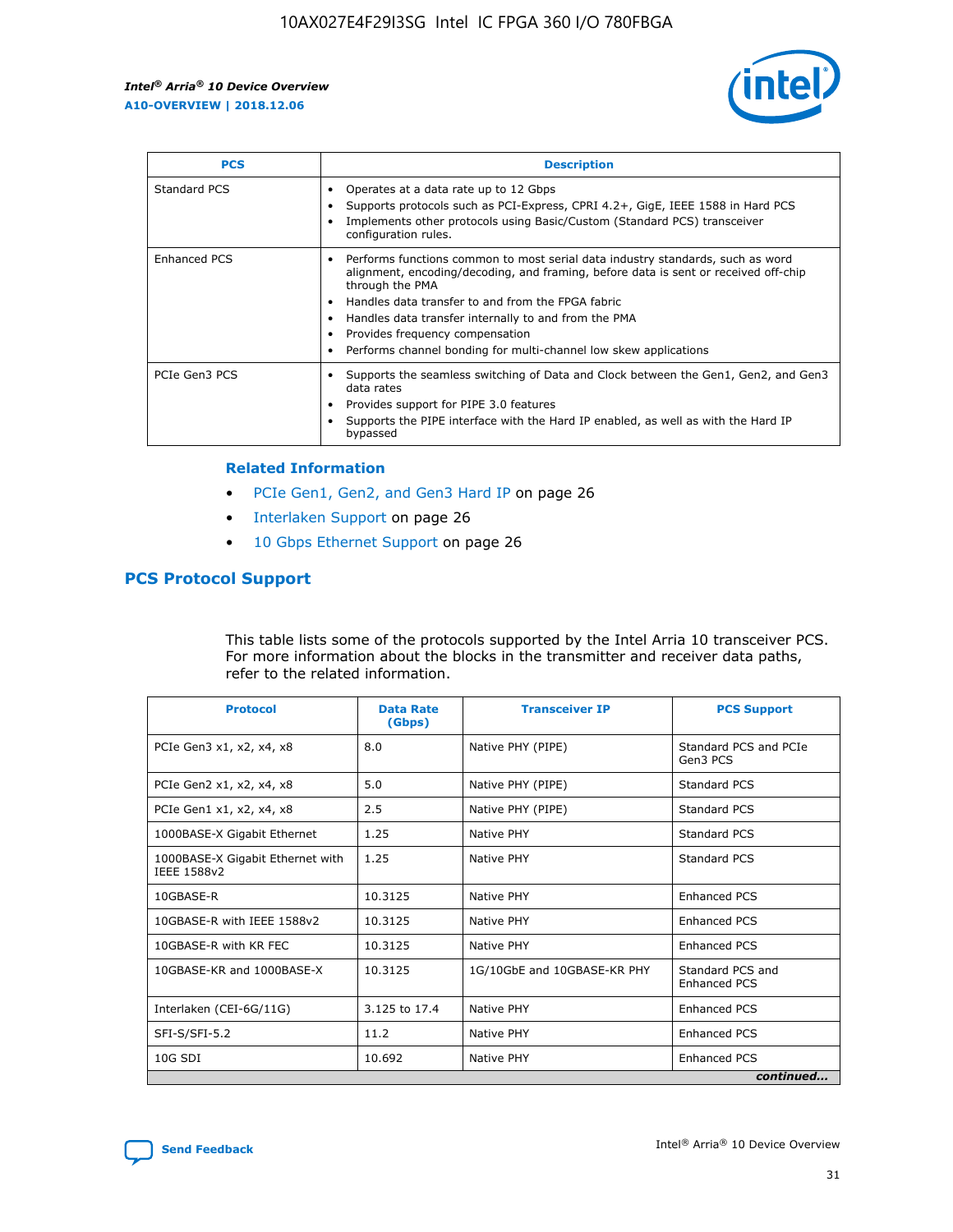

| <b>Protocol</b>      | <b>Data Rate</b><br>(Gbps) | <b>Transceiver IP</b> | <b>PCS Support</b>  |
|----------------------|----------------------------|-----------------------|---------------------|
| CPRI 6.0 (64B/66B)   | 0.6144 to<br>10.1376       | Native PHY            | <b>Enhanced PCS</b> |
| CPRI 4.2 (8B/10B)    | 0.6144 to<br>9.8304        | Native PHY            | Standard PCS        |
| OBSAI RP3 v4.2       | 0.6144 to 6.144            | Native PHY            | Standard PCS        |
| SD-SDI/HD-SDI/3G-SDI | $0.143(12)$ to<br>2.97     | Native PHY            | Standard PCS        |

## **Related Information**

#### [Intel Arria 10 Transceiver PHY User Guide](https://www.intel.com/content/www/us/en/programmable/documentation/nik1398707230472.html#nik1398707091164)

Provides more information about the supported transceiver protocols and PHY IP, the PMA architecture, and the standard, enhanced, and PCIe Gen3 PCS architecture.

## **SoC with Hard Processor System**

Each SoC device combines an FPGA fabric and a hard processor system (HPS) in a single device. This combination delivers the flexibility of programmable logic with the power and cost savings of hard IP in these ways:

- Reduces board space, system power, and bill of materials cost by eliminating a discrete embedded processor
- Allows you to differentiate the end product in both hardware and software, and to support virtually any interface standard
- Extends the product life and revenue through in-field hardware and software updates

 $(12)$  The 0.143 Gbps data rate is supported using oversampling of user logic that you must implement in the FPGA fabric.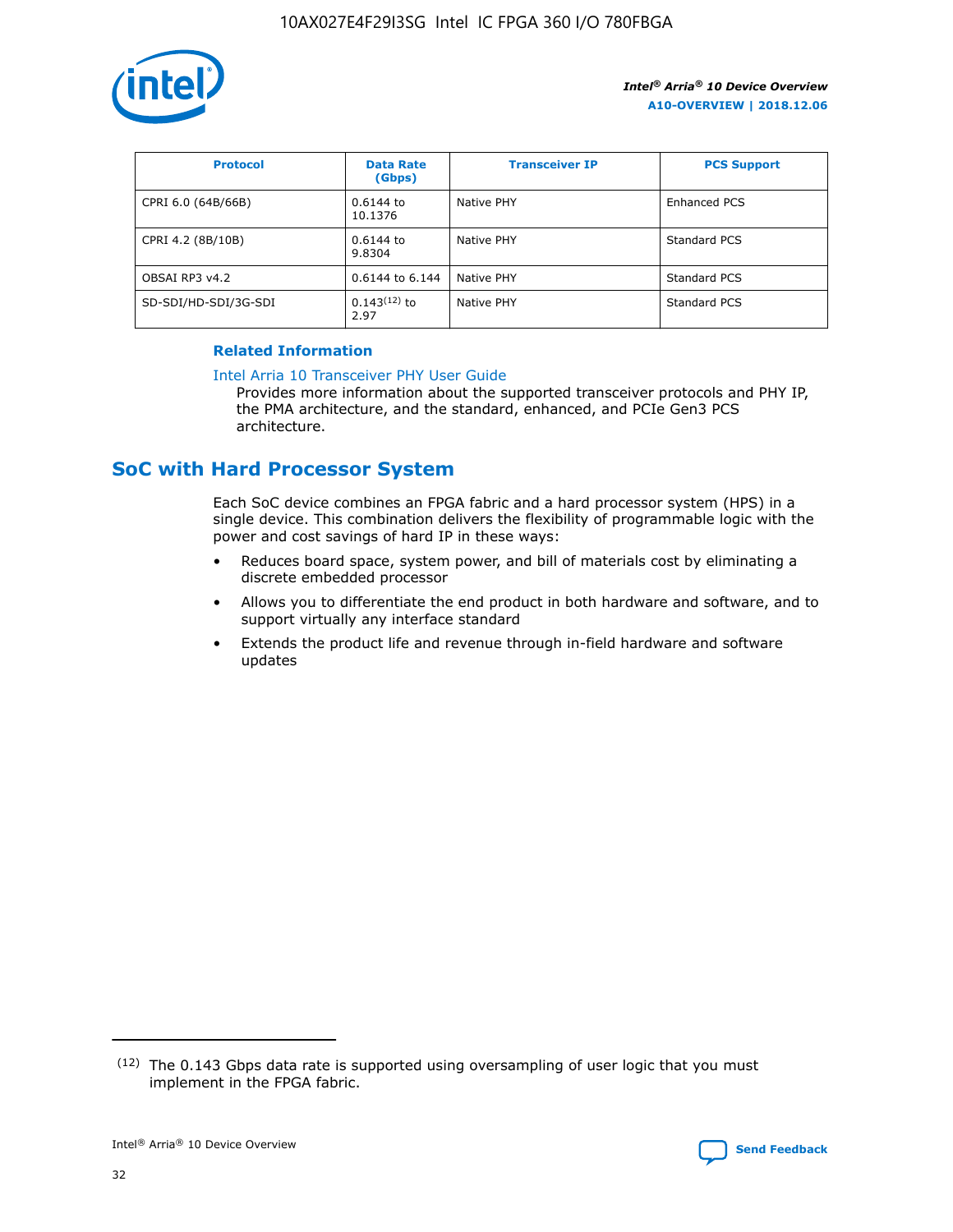

#### **Figure 9. HPS Block Diagram**

This figure shows a block diagram of the HPS with the dual ARM Cortex-A9 MPCore processor.



## **Key Advantages of 20-nm HPS**

The 20-nm HPS strikes a balance between enabling maximum software compatibility with 28-nm SoCs while still improving upon the 28-nm HPS architecture. These improvements address the requirements of the next generation target markets such as wireless and wireline communications, compute and storage equipment, broadcast and military in terms of performance, memory bandwidth, connectivity via backplane and security.

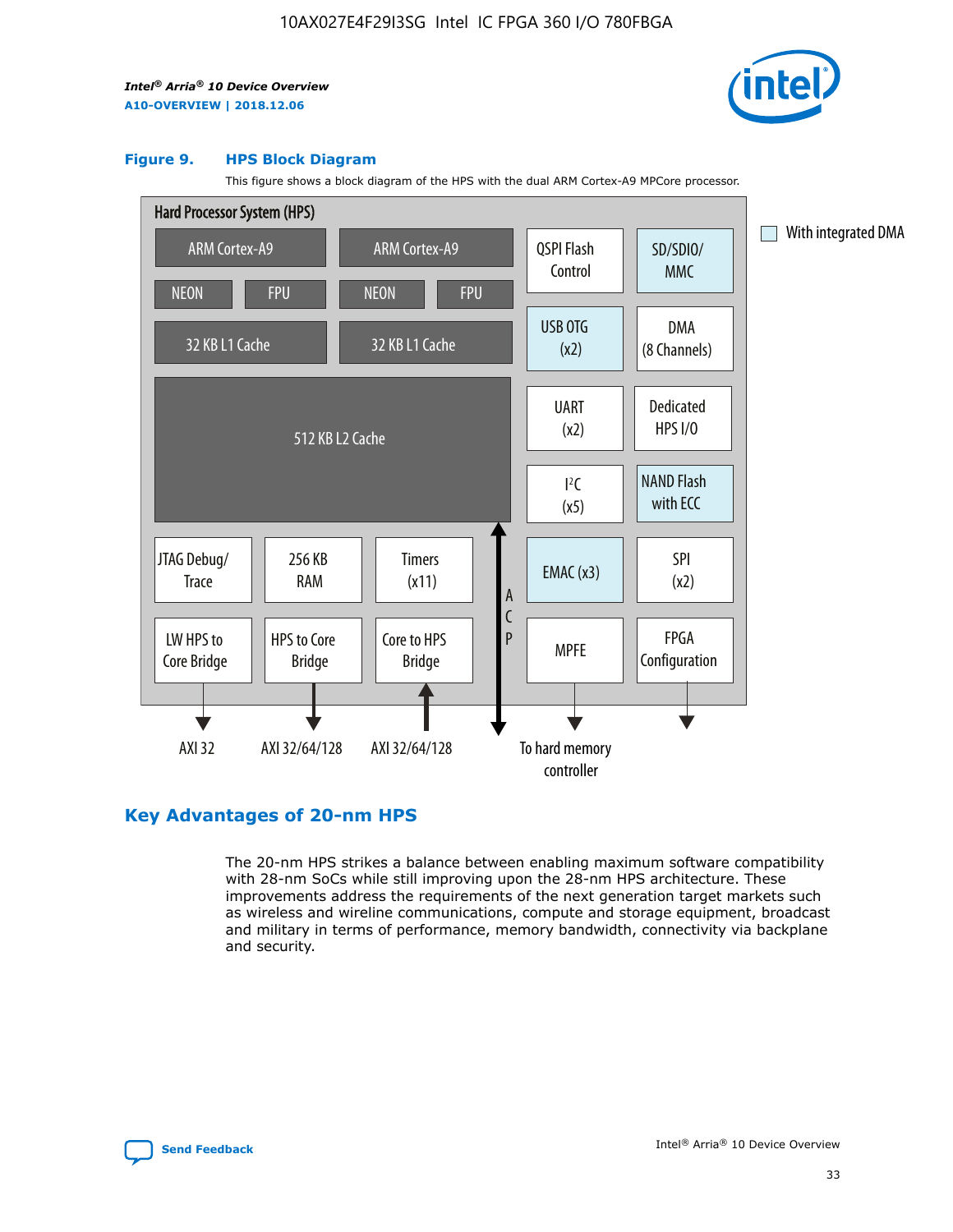

## **Table 24. Improvements in 20 nm HPS**

This table lists the key improvements of the 20 nm HPS compared to the 28 nm HPS.

| Advantages/<br><b>Improvements</b>                          | <b>Description</b>                                                                                                                                                                                                                                                                                                                                                                                                                                                                                                                                                                                                                                                                                                                                                                                                                                                                                                                   |
|-------------------------------------------------------------|--------------------------------------------------------------------------------------------------------------------------------------------------------------------------------------------------------------------------------------------------------------------------------------------------------------------------------------------------------------------------------------------------------------------------------------------------------------------------------------------------------------------------------------------------------------------------------------------------------------------------------------------------------------------------------------------------------------------------------------------------------------------------------------------------------------------------------------------------------------------------------------------------------------------------------------|
| Increased performance and<br>overdrive capability           | While the nominal processor frequency is 1.2 GHz, the 20 nm HPS offers an "overdrive"<br>feature which enables a higher processor operating frequency. This requires a higher supply<br>voltage value that is unique to the HPS and may require a separate regulator.                                                                                                                                                                                                                                                                                                                                                                                                                                                                                                                                                                                                                                                                |
| Increased processor memory<br>bandwidth and DDR4<br>support | Up to 64-bit DDR4 memory at 2,400 Mbps support is available for the processor. The hard<br>memory controller for the HPS comprises a multi-port front end that manages connections<br>to a single port memory controller. The multi-port front end allows logic core and the HPS<br>to share ports and thereby the available bandwidth of the memory controller.                                                                                                                                                                                                                                                                                                                                                                                                                                                                                                                                                                     |
| Flexible I/O sharing                                        | An advanced I/O pin muxing scheme allows improved sharing of I/O between the HPS and<br>the core logic. The following types of I/O are available for SoC:<br>17 dedicated I/Os-physically located inside the HPS block and are not accessible to<br>logic within the core. The 17 dedicated I/Os are used for HPS clock, resets, and<br>interfacing with boot devices, QSPI, and SD/MMC.<br>48 direct shared I/O-located closest to the HPS block and are ideal for high speed HPS<br>$\bullet$<br>peripherals such as EMAC, USB, and others. There is one bank of 48 I/Os that supports<br>direct sharing where the 48 I/Os can be shared 12 I/Os at a time.<br>Standard (shared) I/O-all standard I/Os can be shared by the HPS peripherals and any<br>logic within the core. For designs where more than 48 I/Os are reguired to fully use all<br>the peripherals in the HPS, these I/Os can be connected through the core logic. |
| <b>EMAC</b> core                                            | Three EMAC cores are available in the HPS. The EMAC cores enable an application to<br>support two redundant Ethernet connections; for example, backplane, or two EMAC cores<br>for managing IEEE 1588 time stamp information while allowing a third EMAC core for debug<br>and configuration. All three EMACs can potentially share the same time stamps, simplifying<br>the 1588 time stamping implementation. A new serial time stamp interface allows core<br>logic to access and read the time stamp values. The integrated EMAC controllers can be<br>connected to external Ethernet PHY through the provided MDIO or I <sup>2</sup> C interface.                                                                                                                                                                                                                                                                               |
| On-chip memory                                              | The on-chip memory is updated to 256 KB support and can support larger data sets and<br>real time algorithms.                                                                                                                                                                                                                                                                                                                                                                                                                                                                                                                                                                                                                                                                                                                                                                                                                        |
| <b>ECC</b> enhancements                                     | Improvements in L2 Cache ECC management allow identification of errors down to the<br>address level. ECC enhancements also enable improved error injection and status reporting<br>via the introduction of new memory mapped access to syndrome and data signals.                                                                                                                                                                                                                                                                                                                                                                                                                                                                                                                                                                                                                                                                    |
| HPS to FPGA Interconnect<br>Backbone                        | Although the HPS and the Logic Core can operate independently, they are tightly coupled<br>via a high-bandwidth system interconnect built from high-performance ARM AMBA AXI bus<br>bridges. IP bus masters in the FPGA fabric have access to HPS bus slaves via the FPGA-to-<br>HPS interconnect. Similarly, HPS bus masters have access to bus slaves in the core fabric<br>via the HPS-to-FPGA bridge. Both bridges are AMBA AXI-3 compliant and support<br>simultaneous read and write transactions. Up to three masters within the core fabric can<br>share the HPS SDRAM controller with the processor. Additionally, the processor can be used<br>to configure the core fabric under program control via a dedicated 32-bit configuration port.                                                                                                                                                                               |
| FPGA configuration and HPS<br>booting                       | The FPGA fabric and HPS in the SoCs are powered independently. You can reduce the clock<br>frequencies or gate the clocks to reduce dynamic power.<br>You can configure the FPGA fabric and boot the HPS independently, in any order, providing<br>you with more design flexibility.                                                                                                                                                                                                                                                                                                                                                                                                                                                                                                                                                                                                                                                 |
| Security                                                    | New security features have been introduced for anti-tamper management, secure boot,<br>encryption (AES), and authentication (SHA).                                                                                                                                                                                                                                                                                                                                                                                                                                                                                                                                                                                                                                                                                                                                                                                                   |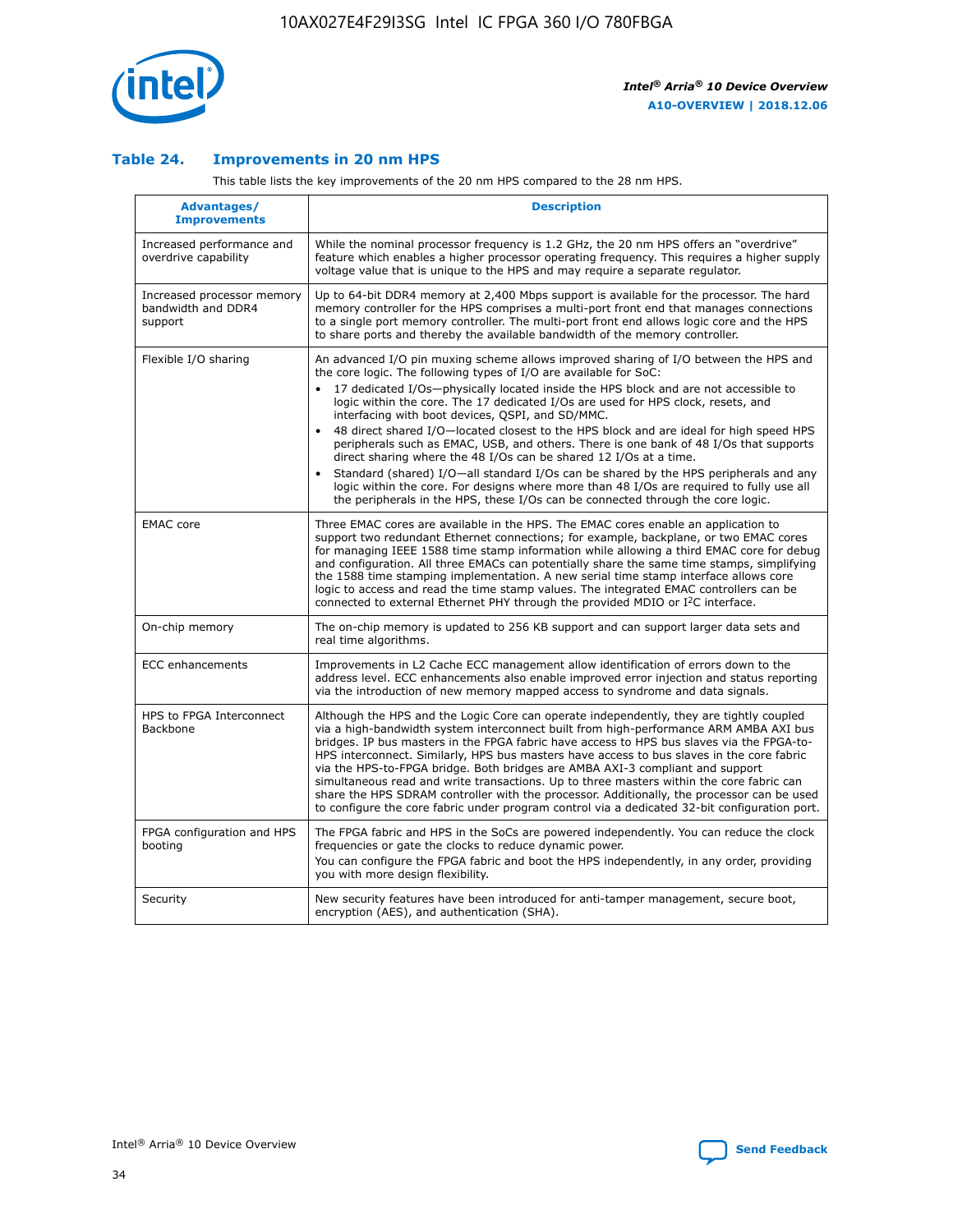

## **Features of the HPS**

The HPS has the following features:

- 1.2-GHz, dual-core ARM Cortex-A9 MPCore processor with up to 1.5-GHz via overdrive
	- ARMv7-A architecture that runs 32-bit ARM instructions, 16-bit and 32-bit Thumb instructions, and 8-bit Java byte codes in Jazelle style
	- Superscalar, variable length, out-of-order pipeline with dynamic branch prediction
	- Instruction Efficiency 2.5 MIPS/MHz, which provides total performance of 7500 MIPS at 1.5 GHz
- Each processor core includes:
	- 32 KB of L1 instruction cache, 32 KB of L1 data cache
	- Single- and double-precision floating-point unit and NEON media engine
	- CoreSight debug and trace technology
	- Snoop Control Unit (SCU) and Acceleration Coherency Port (ACP)
- 512 KB of shared L2 cache
- 256 KB of scratch RAM
- Hard memory controller with support for DDR3, DDR4 and optional error correction code (ECC) support
- Multiport Front End (MPFE) Scheduler interface to the hard memory controller
- 8-channel direct memory access (DMA) controller
- QSPI flash controller with SIO, DIO, QIO SPI Flash support
- NAND flash controller (ONFI 1.0 or later) with DMA and ECC support, updated to support 8 and 16-bit Flash devices and new command DMA to offload CPU for fast power down recovery
- Updated SD/SDIO/MMC controller to eMMC 4.5 with DMA with CE-ATA digital command support
- 3 10/100/1000 Ethernet media access control (MAC) with DMA
- 2 USB On-the-Go (OTG) controllers with DMA
- $\bullet$  5 I<sup>2</sup>C controllers (3 can be used by EMAC for MIO to external PHY)
- 2 UART 16550 Compatible controllers
- 4 serial peripheral interfaces (SPI) (2 Master, 2 Slaves)
- 62 programmable general-purpose I/Os, which includes 48 direct share I/Os that allows the HPS peripherals to connect directly to the FPGA I/Os
- 7 general-purpose timers
- 4 watchdog timers
- Anti-tamper, Secure Boot, Encryption (AES) and Authentication (SHA)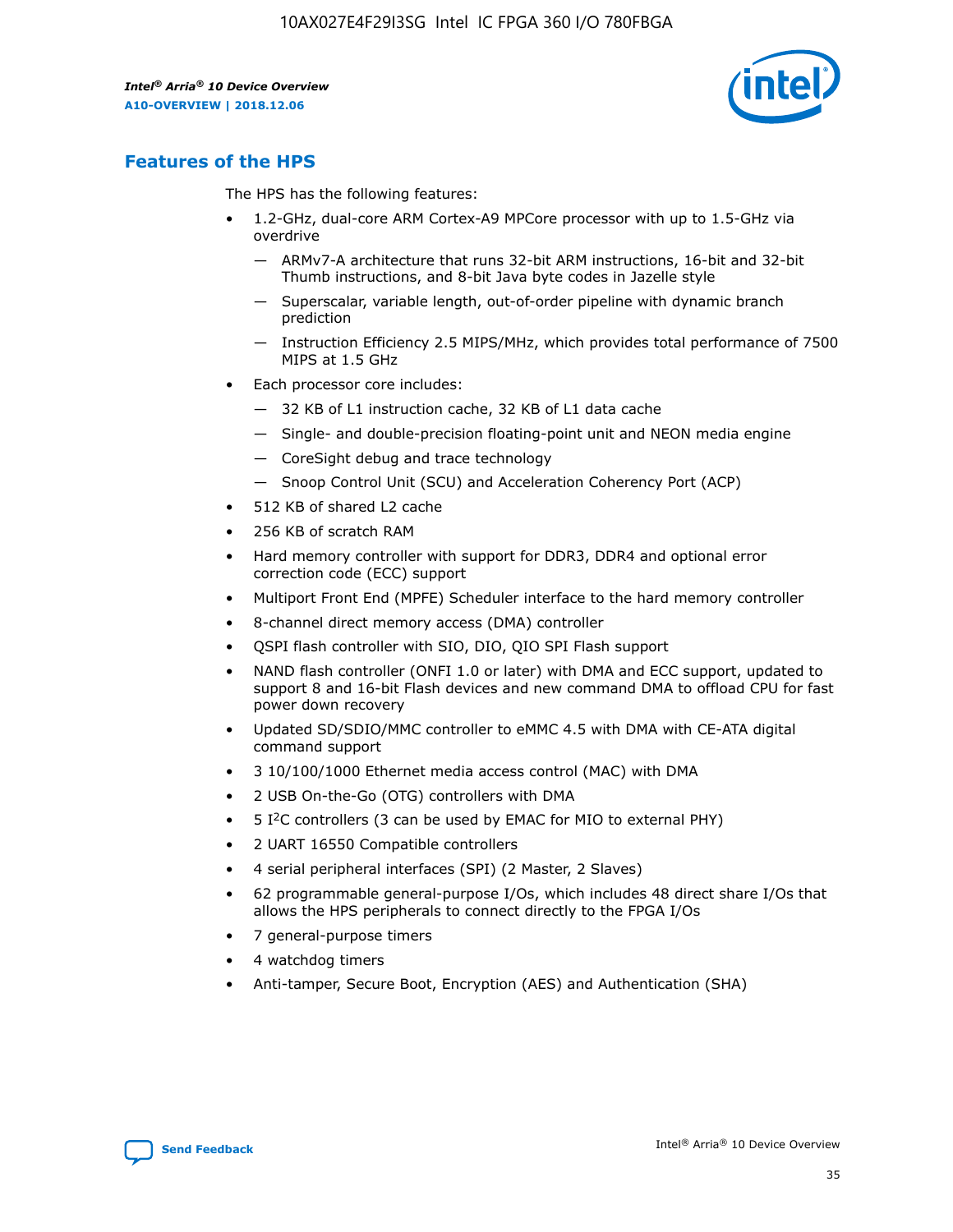

## **System Peripherals and Debug Access Port**

Each Ethernet MAC, USB OTG, NAND flash controller, and SD/MMC controller module has an integrated DMA controller. For modules without an integrated DMA controller, an additional DMA controller module provides up to eight channels of high-bandwidth data transfers. Peripherals that communicate off-chip are multiplexed with other peripherals at the HPS pin level. This allows you to choose which peripherals interface with other devices on your PCB.

The debug access port provides interfaces to industry standard JTAG debug probes and supports ARM CoreSight debug and core traces to facilitate software development.

#### **HPS–FPGA AXI Bridges**

The HPS–FPGA bridges, which support the Advanced Microcontroller Bus Architecture (AMBA) Advanced eXtensible Interface (AXI™) specifications, consist of the following bridges:

- FPGA-to-HPS AMBA AXI bridge—a high-performance bus supporting 32, 64, and 128 bit data widths that allows the FPGA fabric to issue transactions to slaves in the HPS.
- HPS-to-FPGA Avalon/AMBA AXI bridge—a high-performance bus supporting 32, 64, and 128 bit data widths that allows the HPS to issue transactions to slaves in the FPGA fabric.
- Lightweight HPS-to-FPGA AXI bridge—a lower latency 32 bit width bus that allows the HPS to issue transactions to soft peripherals in the FPGA fabric. This bridge is primarily used for control and status register (CSR) accesses to peripherals in the FPGA fabric.

The HPS–FPGA AXI bridges allow masters in the FPGA fabric to communicate with slaves in the HPS logic, and vice versa. For example, the HPS-to-FPGA AXI bridge allows you to share memories instantiated in the FPGA fabric with one or both microprocessors in the HPS, while the FPGA-to-HPS AXI bridge allows logic in the FPGA fabric to access the memory and peripherals in the HPS.

Each HPS–FPGA bridge also provides asynchronous clock crossing for data transferred between the FPGA fabric and the HPS.

#### **HPS SDRAM Controller Subsystem**

The HPS SDRAM controller subsystem contains a multiport SDRAM controller and DDR PHY that are shared between the FPGA fabric (through the FPGA-to-HPS SDRAM interface), the level 2 (L2) cache, and the level 3 (L3) system interconnect. The FPGA-to-HPS SDRAM interface supports AMBA AXI and Avalon® Memory-Mapped (Avalon-MM) interface standards, and provides up to six individual ports for access by masters implemented in the FPGA fabric.

The HPS SDRAM controller supports up to 3 masters (command ports), 3x 64-bit read data ports and 3x 64-bit write data ports.

To maximize memory performance, the SDRAM controller subsystem supports command and data reordering, deficit round-robin arbitration with aging, and high-priority bypass features.

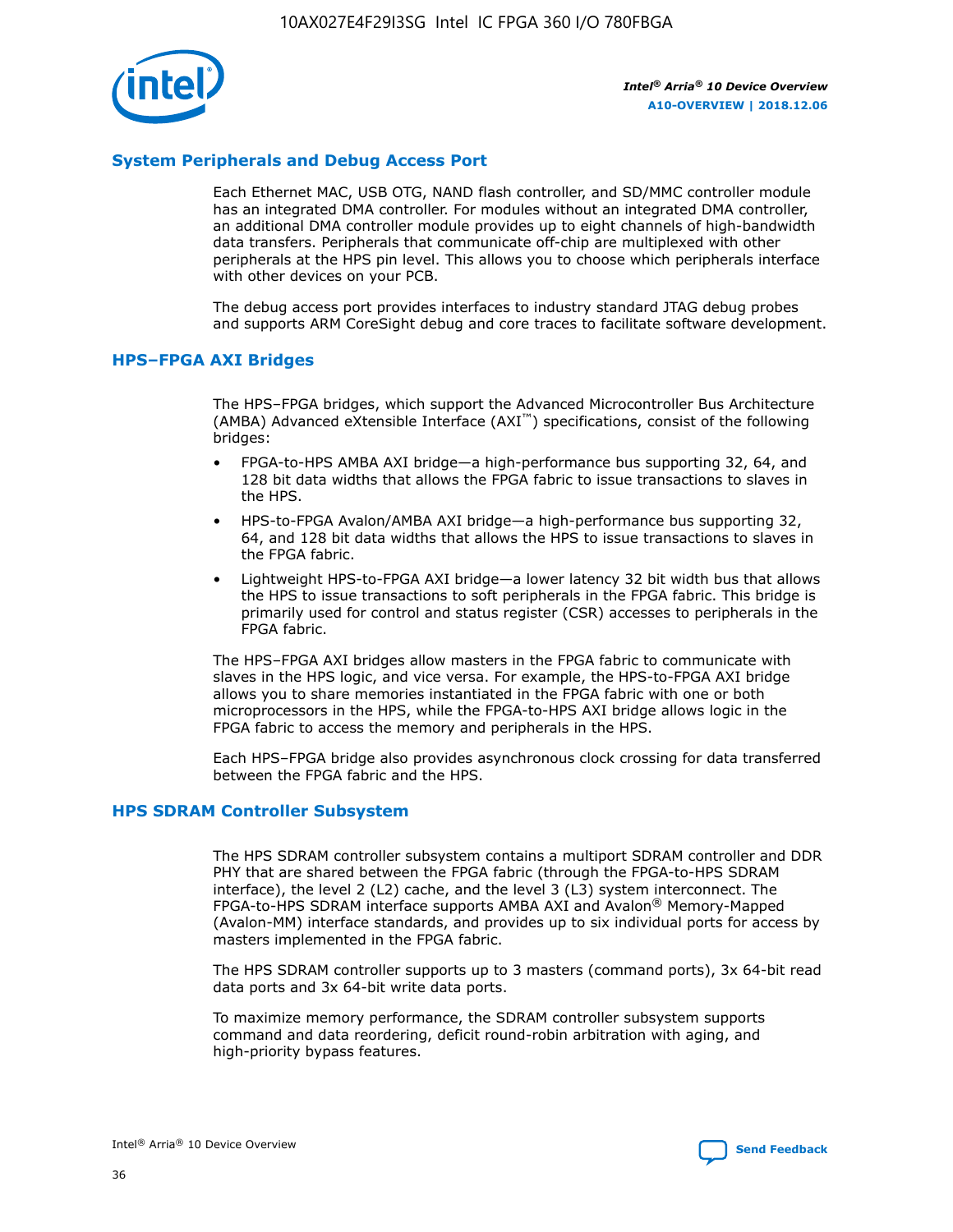

## **FPGA Configuration and HPS Booting**

The FPGA fabric and HPS in the SoC FPGA must be powered at the same time. You can reduce the clock frequencies or gate the clocks to reduce dynamic power.

Once powered, the FPGA fabric and HPS can be configured independently thus providing you with more design flexibility:

- You can boot the HPS independently. After the HPS is running, the HPS can fully or partially reconfigure the FPGA fabric at any time under software control. The HPS can also configure other FPGAs on the board through the FPGA configuration controller.
- Configure the FPGA fabric first, and then boot the HPS from memory accessible to the FPGA fabric.

## **Hardware and Software Development**

For hardware development, you can configure the HPS and connect your soft logic in the FPGA fabric to the HPS interfaces using the Platform Designer system integration tool in the Intel Quartus Prime software.

For software development, the ARM-based SoC FPGA devices inherit the rich software development ecosystem available for the ARM Cortex-A9 MPCore processor. The software development process for Intel SoC FPGAs follows the same steps as those for other SoC devices from other manufacturers. Support for Linux\*, VxWorks\*, and other operating systems are available for the SoC FPGAs. For more information on the operating systems support availability, contact the Intel FPGA sales team.

You can begin device-specific firmware and software development on the Intel SoC FPGA Virtual Target. The Virtual Target is a fast PC-based functional simulation of a target development system—a model of a complete development board. The Virtual Target enables the development of device-specific production software that can run unmodified on actual hardware.

## **Dynamic and Partial Reconfiguration**

The Intel Arria 10 devices support dynamic and partial reconfiguration. You can use dynamic and partial reconfiguration simultaneously to enable seamless reconfiguration of both the device core and transceivers.

## **Dynamic Reconfiguration**

You can reconfigure the PMA and PCS blocks while the device continues to operate. This feature allows you to change the data rates, protocol, and analog settings of a channel in a transceiver bank without affecting on-going data transfer in other transceiver banks. This feature is ideal for applications that require dynamic multiprotocol or multirate support.

## **Partial Reconfiguration**

Using partial reconfiguration, you can reconfigure some parts of the device while keeping the device in operation.

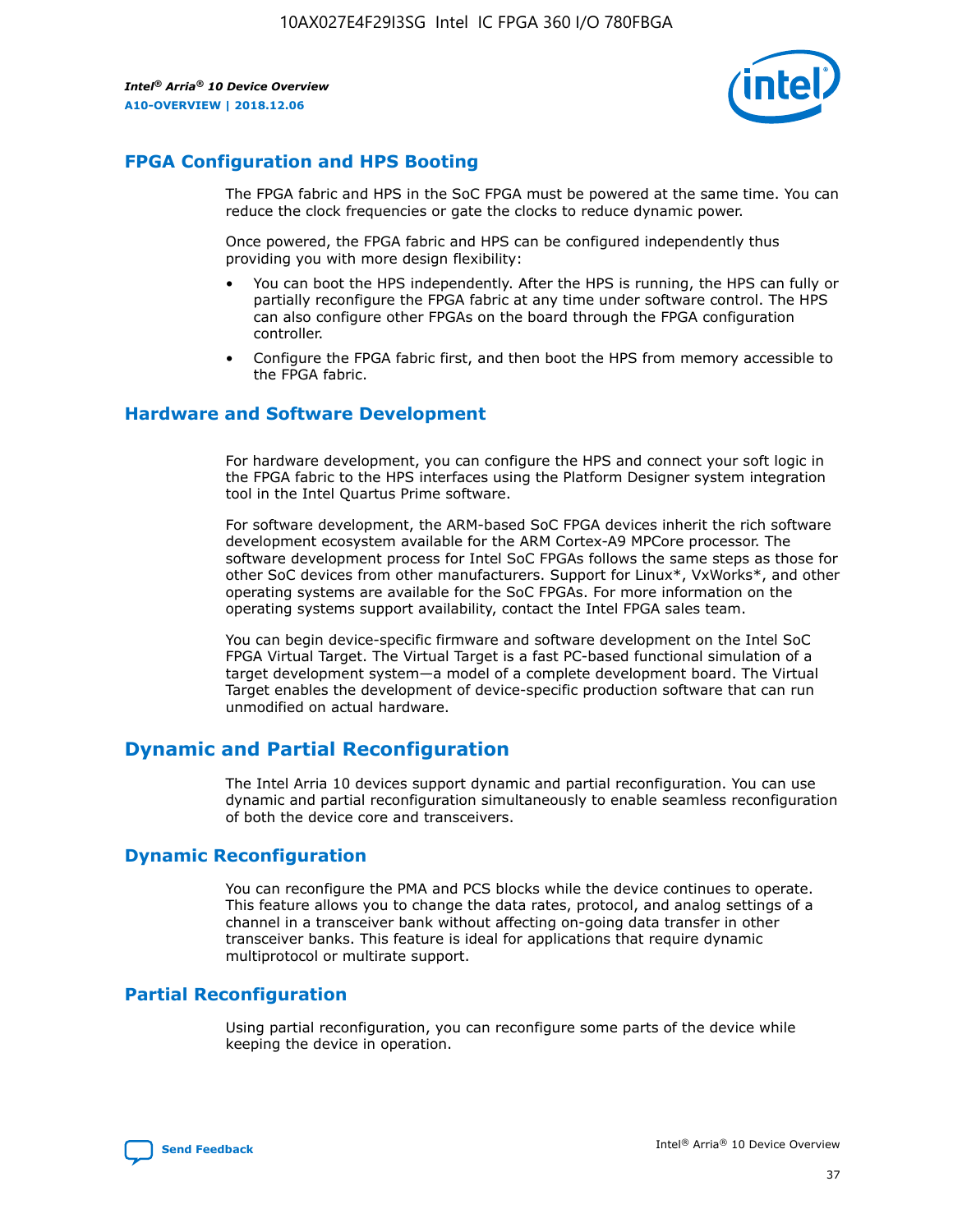

Instead of placing all device functions in the FPGA fabric, you can store some functions that do not run simultaneously in external memory and load them only when required. This capability increases the effective logic density of the device, and lowers cost and power consumption.

In the Intel solution, you do not have to worry about intricate device architecture to perform a partial reconfiguration. The partial reconfiguration capability is built into the Intel Quartus Prime design software, making such time-intensive task simple.

Intel Arria 10 devices support partial reconfiguration in the following configuration options:

- Using an internal host:
	- All supported configuration modes where the FPGA has access to external memory devices such as serial and parallel flash memory.
	- Configuration via Protocol [CvP (PCIe)]
- Using an external host—passive serial (PS), fast passive parallel (FPP) x8, FPP x16, and FPP x32 I/O interface.

# **Enhanced Configuration and Configuration via Protocol**

## **Table 25. Configuration Schemes and Features of Intel Arria 10 Devices**

Intel Arria 10 devices support 1.8 V programming voltage and several configuration schemes.

| <b>Scheme</b>                                                          | <b>Data</b><br><b>Width</b> | <b>Max Clock</b><br>Rate<br>(MHz) | <b>Max Data</b><br>Rate<br>(Mbps)<br>(13) | <b>Decompression</b> | <b>Design</b><br>Security <sup>(1</sup><br>4) | <b>Partial</b><br>Reconfiguration<br>(15) | <b>Remote</b><br><b>System</b><br><b>Update</b> |
|------------------------------------------------------------------------|-----------------------------|-----------------------------------|-------------------------------------------|----------------------|-----------------------------------------------|-------------------------------------------|-------------------------------------------------|
| <b>JTAG</b>                                                            | 1 bit                       | 33                                | 33                                        |                      |                                               | Yes <sup>(16)</sup>                       |                                                 |
| Active Serial (AS)<br>through the<br>EPCO-L<br>configuration<br>device | 1 bit,<br>4 bits            | 100                               | 400                                       | Yes                  | Yes                                           | $Y_{PS}(16)$                              | Yes                                             |
| Passive serial (PS)<br>through CPLD or<br>external<br>microcontroller  | 1 bit                       | 100                               | 100                                       | Yes                  | Yes                                           | Yes(16)                                   | Parallel<br>Flash<br>Loader<br>(PFL) IP<br>core |
|                                                                        |                             |                                   |                                           |                      |                                               |                                           | continued                                       |

<sup>(13)</sup> Enabling either compression or design security features affects the maximum data rate. Refer to the Intel Arria 10 Device Datasheet for more information.

<sup>(14)</sup> Encryption and compression cannot be used simultaneously.

 $<sup>(15)</sup>$  Partial reconfiguration is an advanced feature of the device family. If you are interested in</sup> using partial reconfiguration, contact Intel for support.

 $(16)$  Partial configuration can be performed only when it is configured as internal host.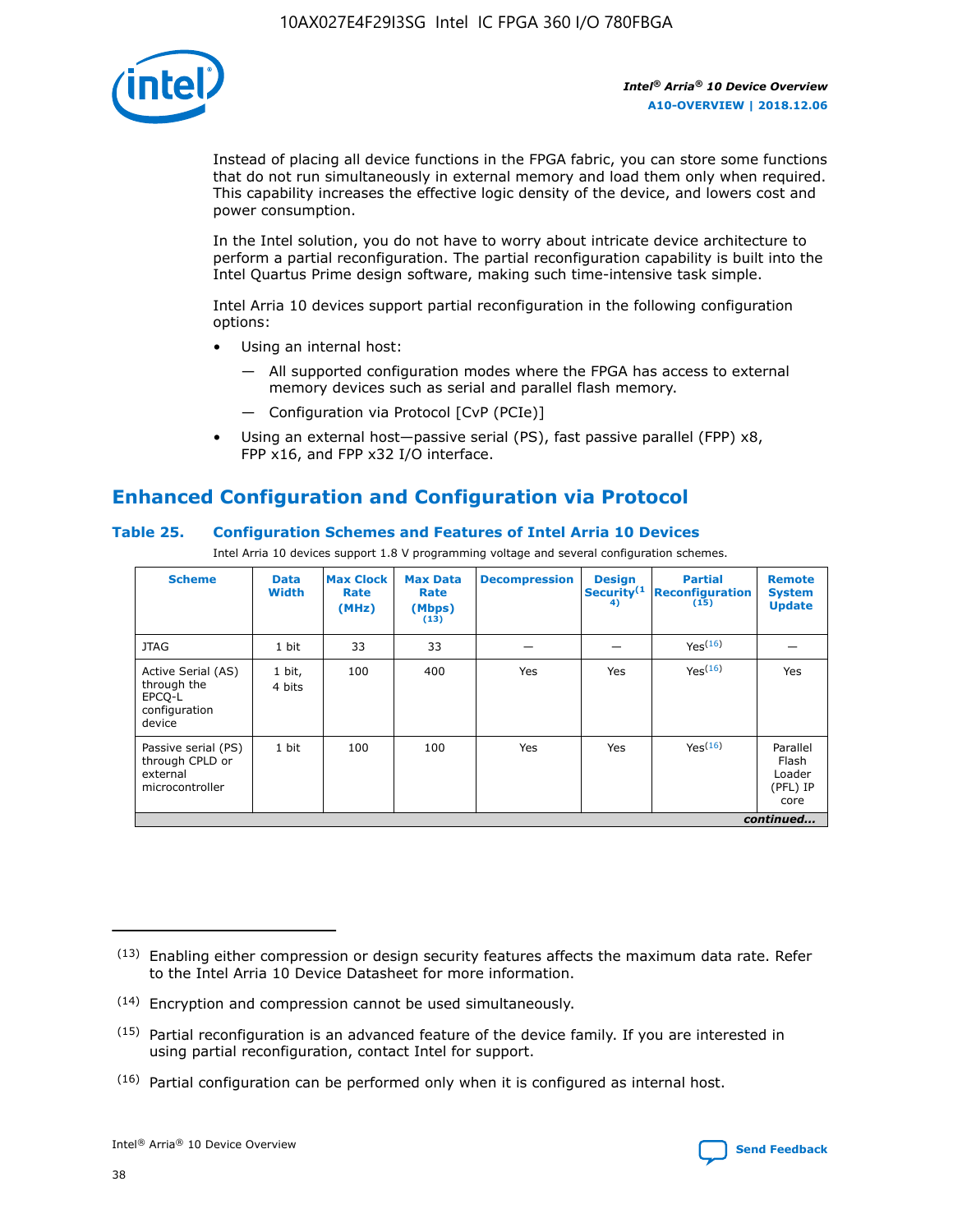

| <b>Scheme</b>                                   | <b>Data</b><br><b>Width</b> | <b>Max Clock</b><br>Rate<br>(MHz) | <b>Max Data</b><br>Rate<br>(Mbps)<br>(13) | <b>Decompression</b> | <b>Design</b><br>Security <sup>(1</sup><br>4) | <b>Partial</b><br><b>Reconfiguration</b><br>(15) | <b>Remote</b><br><b>System</b><br><b>Update</b> |
|-------------------------------------------------|-----------------------------|-----------------------------------|-------------------------------------------|----------------------|-----------------------------------------------|--------------------------------------------------|-------------------------------------------------|
| Fast passive                                    | 8 bits                      | 100                               | 3200                                      | Yes                  | Yes                                           | Yes(17)                                          | PFL IP                                          |
| parallel (FPP)<br>through CPLD or               | 16 bits                     |                                   |                                           | Yes                  | Yes                                           |                                                  | core                                            |
| external<br>microcontroller                     | 32 bits                     |                                   |                                           | Yes                  | Yes                                           |                                                  |                                                 |
| Configuration via                               | 16 bits                     | 100                               | 3200                                      | Yes                  | Yes                                           | Yes <sup>(17)</sup>                              |                                                 |
| <b>HPS</b>                                      | 32 bits                     |                                   |                                           | Yes                  | Yes                                           |                                                  |                                                 |
| Configuration via<br>Protocol [CvP<br>$(PCIe*)$ | x1, x2,<br>x4, x8<br>lanes  |                                   | 8000                                      | Yes                  | Yes                                           | Yes <sup>(16)</sup>                              |                                                 |

You can configure Intel Arria 10 devices through PCIe using Configuration via Protocol (CvP). The Intel Arria 10 CvP implementation conforms to the PCIe 100 ms power-up-to-active time requirement.

#### **Related Information**

[Configuration via Protocol \(CvP\) Implementation in Intel FPGAs User Guide](https://www.intel.com/content/www/us/en/programmable/documentation/dsu1441819344145.html#dsu1442269728522) Provides more information about the CvP configuration scheme.

## **SEU Error Detection and Correction**

Intel Arria 10 devices offer robust and easy-to-use single-event upset (SEU) error detection and correction circuitry.

The detection and correction circuitry includes protection for Configuration RAM (CRAM) programming bits and user memories. The CRAM is protected by a continuously running CRC error detection circuit with integrated ECC that automatically corrects one or two errors and detects higher order multi-bit errors. When more than two errors occur, correction is available through reloading of the core programming file, providing a complete design refresh while the FPGA continues to operate.

The physical layout of the Intel Arria 10 CRAM array is optimized to make the majority of multi-bit upsets appear as independent single-bit or double-bit errors which are automatically corrected by the integrated CRAM ECC circuitry. In addition to the CRAM protection, the M20K memory blocks also include integrated ECC circuitry and are layout-optimized for error detection and correction. The MLAB does not have ECC.

(14) Encryption and compression cannot be used simultaneously.

<sup>(17)</sup> Supported at a maximum clock rate of 100 MHz.



 $(13)$  Enabling either compression or design security features affects the maximum data rate. Refer to the Intel Arria 10 Device Datasheet for more information.

 $(15)$  Partial reconfiguration is an advanced feature of the device family. If you are interested in using partial reconfiguration, contact Intel for support.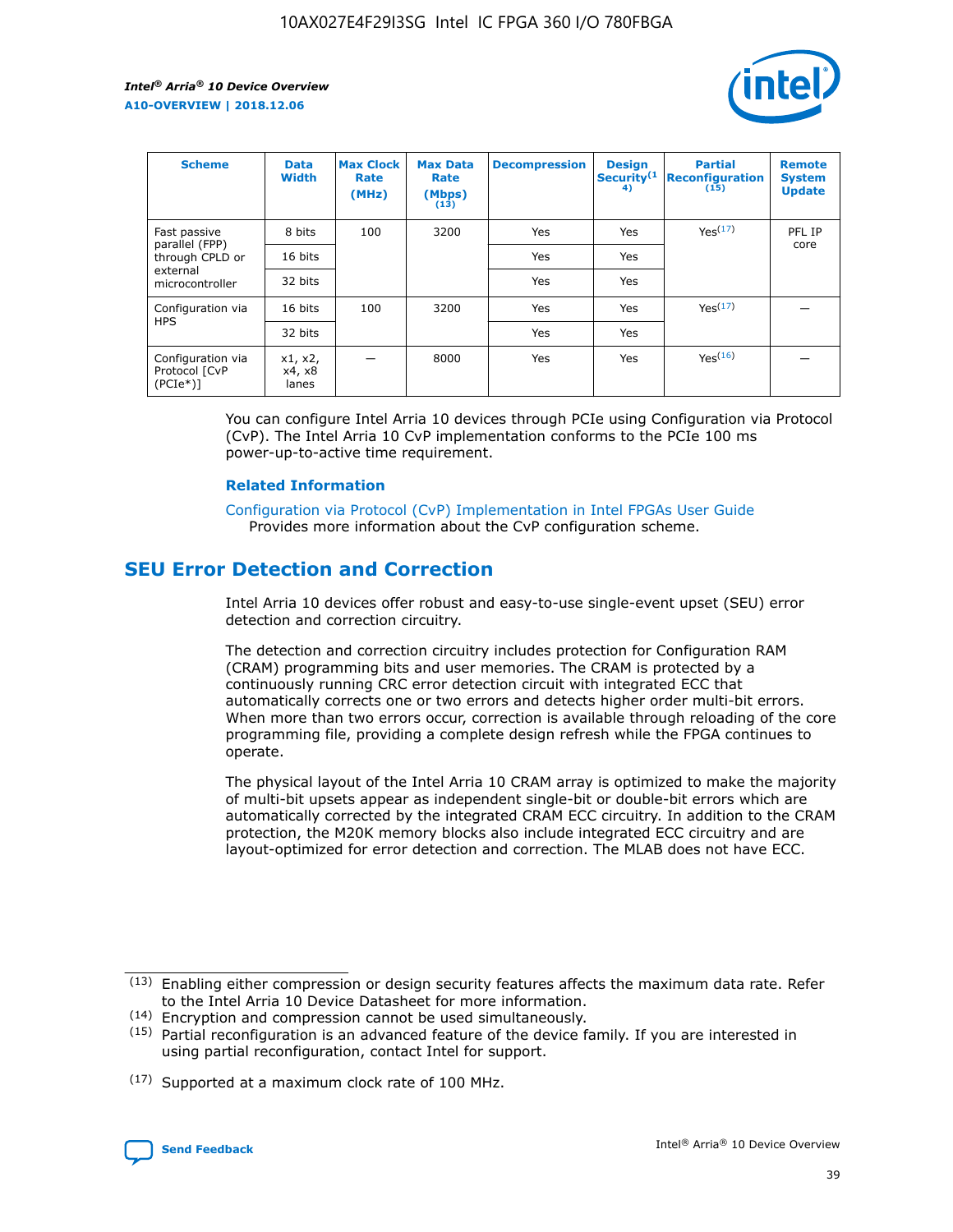

## **Power Management**

Intel Arria 10 devices leverage the advanced 20 nm process technology, a low 0.9 V core power supply, an enhanced core architecture, and several optional power reduction techniques to reduce total power consumption by as much as 40% compared to Arria V devices and as much as 60% compared to Stratix V devices.

The optional power reduction techniques in Intel Arria 10 devices include:

- **SmartVID**—a code is programmed into each device during manufacturing that allows a smart regulator to operate the device at lower core  $V_{CC}$  while maintaining performance
- **Programmable Power Technology**—non-critical timing paths are identified by the Intel Quartus Prime software and the logic in these paths is biased for low power instead of high performance
- **Low Static Power Options**—devices are available with either standard static power or low static power while maintaining performance

Furthermore, Intel Arria 10 devices feature Intel's industry-leading low power transceivers and include a number of hard IP blocks that not only reduce logic resources but also deliver substantial power savings compared to soft implementations. In general, hard IP blocks consume up to 90% less power than the equivalent soft logic implementations.

## **Incremental Compilation**

The Intel Quartus Prime software incremental compilation feature reduces compilation time and helps preserve performance to ease timing closure. The incremental compilation feature enables the partial reconfiguration flow for Intel Arria 10 devices.

Incremental compilation supports top-down, bottom-up, and team-based design flows. This feature facilitates modular, hierarchical, and team-based design flows where different designers compile their respective design sections in parallel. Furthermore, different designers or IP providers can develop and optimize different blocks of the design independently. These blocks can then be imported into the top level project.

# **Document Revision History for Intel Arria 10 Device Overview**

| <b>Document</b><br><b>Version</b> | <b>Changes</b>                                                                                                                                                                                                                                                              |
|-----------------------------------|-----------------------------------------------------------------------------------------------------------------------------------------------------------------------------------------------------------------------------------------------------------------------------|
| 2018.12.06                        | Added links to Intel Arria 10 device errata documents.<br>Removed automotive temperature option from the Intel Arria 10 GX devices.<br>Removed -3 fabric speed grade from the Intel Arria 10 GT devices.<br>Updated power options for the Intel Arria 10 GX and GT devices. |
| 2018.04.09                        | Updated the lowest $V_{CC}$ from 0.83 V to 0.82 V in the topic listing a summary of the device features.                                                                                                                                                                    |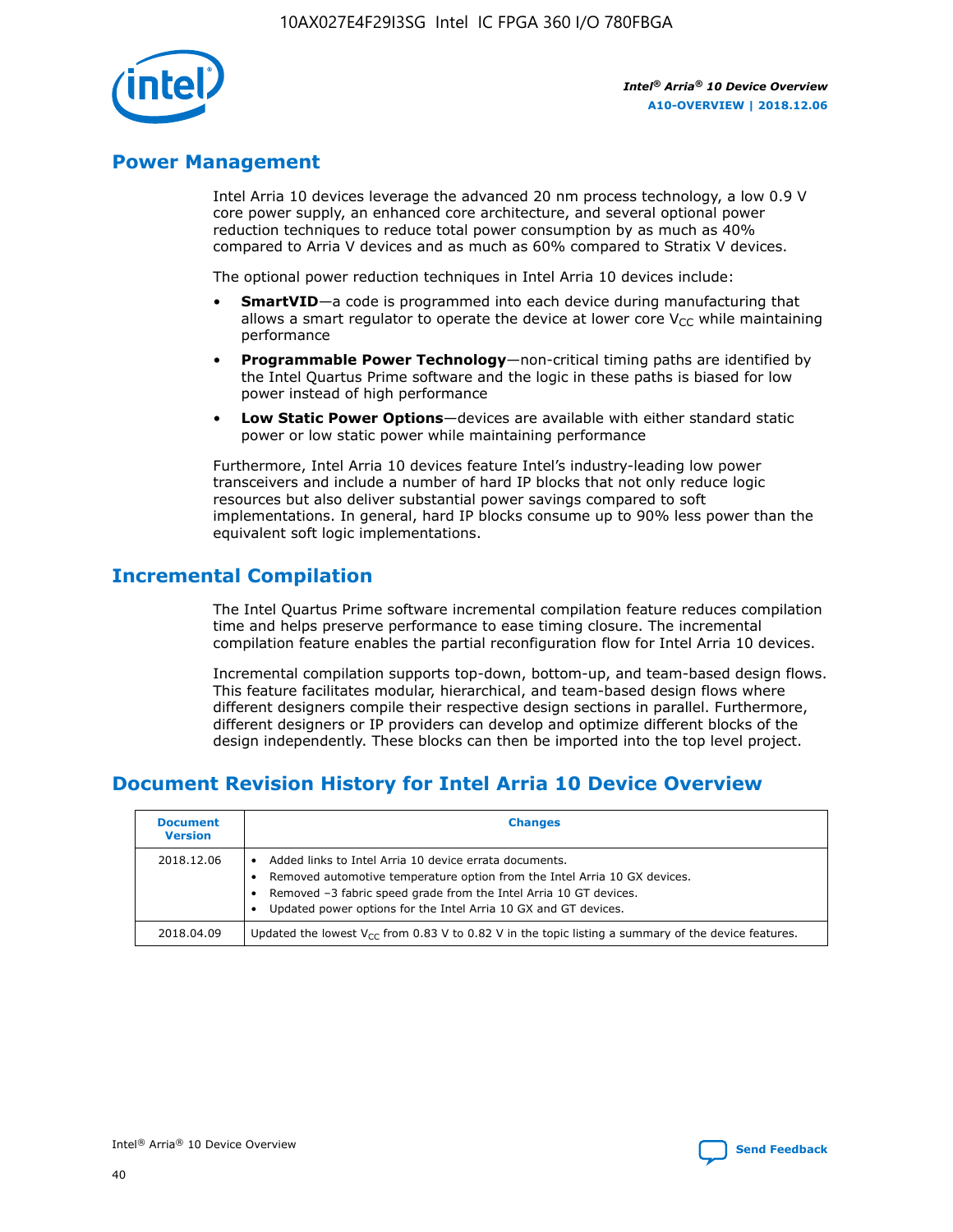$\overline{\phantom{a}}$ 

 $\mathsf{r}$ 



| January 2018<br>Updated the maximum data rate for HPS (Intel Arria 10 SX devices<br>2018.01.17<br>external memory interface DDR3 controller from 2,166 Mbps to 2,133<br>Mbps.<br>$\bullet$<br>+ SRAM to 633 MHz in Memory Standards Supported by the Soft<br>Memory Controller table.<br>Updated transceiver backplane capability to 12.5 Gbps.<br>$\bullet$<br>Removed transceiver speed grade 5 in Sample Ordering Core and<br>Available Options for Intel Arria 10 GX Devices figure.<br>Available Options for Intel Arria 10 GT Devices figure.<br>Updated short reach transceiver rate for Intel Arria 10 GT devices to<br>$\bullet$<br>25.8 Gbps.<br>Removed On-Die Instrumentation - EyeQ and Jitter Margin Tool<br>table.<br>2017.09.20<br>September 2017<br>1,333 MHz/2,666 Mbps to 1,200 MHz/2,400 Mbps.<br>July 2017<br>2017.07.13<br>Corrected the automotive temperature range in the figure showing the<br>available options for the Intel Arria 10 GX devices from "-40°C to 100°C"<br>to "-40°C to 125°C".<br>July 2017<br>2017.07.06<br>Added automotive temperature option to Intel Arria 10 GX device family.<br>2017.05.08<br>Corrected protocol names with "1588" to "IEEE 1588v2".<br>May 2017<br>$\bullet$<br>Updated the vertical migration table to remove vertical migration<br>$\bullet$<br>between Intel Arria 10 GX and Intel Arria 10 SX device variants.<br>Removed all "Preliminary" marks.<br>2017.03.15<br>March 2017<br>Removed the topic about migration from Intel Arria 10 to Intel Stratix<br>10 devices.<br>Rebranded as Intel.<br>$\bullet$<br>October 2016<br>2016.10.31<br>Removed package F36 from Intel Arria 10 GX devices.<br>$\bullet$<br>Updated Intel Arria 10 GT sample ordering code and maximum GX<br>$\bullet$<br>transceiver count. Intel Arria 10 GT devices are available only in the<br>SF45 package option with a maximum of 72 transceivers.<br>May 2016<br>2016.05.02<br>Updated the FPGA Configuration and HPS Booting topic.<br>Remove $V_{CC}$ PowerManager from the Summary of Features, Power<br>Management and Arria 10 Device Variants and packages topics. This<br>feature is no longer supported in Arria 10 devices.<br>Removed LPDDR3 from the Memory Standards Supported by the HPS<br>Hard Memory Controller table in the Memory Standards Supported by<br>Intel Arria 10 Devices topic. This standard is only supported by the<br>FPGA.<br>Removed transceiver speed grade 5 from the Device Variants and<br>Packages topic for Arria 10 GX and SX devices.<br>Changed the maximum Arria 10 GT datarate to 25.8 Gbps and the<br>February 2016<br>2016.02.11<br>minimum datarate to 1 Gbps globally.<br>Revised the state for Core clock networks in the Summary of Features<br>$\bullet$<br>topic.<br>• Changed the transceiver parameters in the "Summary of Features for<br>Arria 10 Devices" table.<br>for Arria 10 GT Devices" table.<br>• Changed the package availability for GT devices in the "Package Plan<br>for Arria 10 GT Devices" table.<br>Changed the package configurations for GT devices in the "Migration"<br>Capability Across Arria 10 Product Lines" figure. | <b>Date</b> | <b>Version</b> | <b>Changes</b>                                                                                                                                                                                                                                                                               |
|----------------------------------------------------------------------------------------------------------------------------------------------------------------------------------------------------------------------------------------------------------------------------------------------------------------------------------------------------------------------------------------------------------------------------------------------------------------------------------------------------------------------------------------------------------------------------------------------------------------------------------------------------------------------------------------------------------------------------------------------------------------------------------------------------------------------------------------------------------------------------------------------------------------------------------------------------------------------------------------------------------------------------------------------------------------------------------------------------------------------------------------------------------------------------------------------------------------------------------------------------------------------------------------------------------------------------------------------------------------------------------------------------------------------------------------------------------------------------------------------------------------------------------------------------------------------------------------------------------------------------------------------------------------------------------------------------------------------------------------------------------------------------------------------------------------------------------------------------------------------------------------------------------------------------------------------------------------------------------------------------------------------------------------------------------------------------------------------------------------------------------------------------------------------------------------------------------------------------------------------------------------------------------------------------------------------------------------------------------------------------------------------------------------------------------------------------------------------------------------------------------------------------------------------------------------------------------------------------------------------------------------------------------------------------------------------------------------------------------------------------------------------------------------------------------------------------------------------------------------------------------------------------------------------------------------------------------------------------------------------------------------------------------------------------------------------------------------------------------------------------------------------------------------|-------------|----------------|----------------------------------------------------------------------------------------------------------------------------------------------------------------------------------------------------------------------------------------------------------------------------------------------|
|                                                                                                                                                                                                                                                                                                                                                                                                                                                                                                                                                                                                                                                                                                                                                                                                                                                                                                                                                                                                                                                                                                                                                                                                                                                                                                                                                                                                                                                                                                                                                                                                                                                                                                                                                                                                                                                                                                                                                                                                                                                                                                                                                                                                                                                                                                                                                                                                                                                                                                                                                                                                                                                                                                                                                                                                                                                                                                                                                                                                                                                                                                                                                                |             |                | Updated maximum frequency supported for half rate QDRII and QDRII<br>Removed package code 40, low static power, SmartVID, industrial, and<br>military operating temperature support from Sample Ordering Core and<br>support from PMA Features of the Transceivers in Intel Arria 10 Devices |
|                                                                                                                                                                                                                                                                                                                                                                                                                                                                                                                                                                                                                                                                                                                                                                                                                                                                                                                                                                                                                                                                                                                                                                                                                                                                                                                                                                                                                                                                                                                                                                                                                                                                                                                                                                                                                                                                                                                                                                                                                                                                                                                                                                                                                                                                                                                                                                                                                                                                                                                                                                                                                                                                                                                                                                                                                                                                                                                                                                                                                                                                                                                                                                |             |                | Updated the maximum speed of the DDR4 external memory interface from                                                                                                                                                                                                                         |
|                                                                                                                                                                                                                                                                                                                                                                                                                                                                                                                                                                                                                                                                                                                                                                                                                                                                                                                                                                                                                                                                                                                                                                                                                                                                                                                                                                                                                                                                                                                                                                                                                                                                                                                                                                                                                                                                                                                                                                                                                                                                                                                                                                                                                                                                                                                                                                                                                                                                                                                                                                                                                                                                                                                                                                                                                                                                                                                                                                                                                                                                                                                                                                |             |                |                                                                                                                                                                                                                                                                                              |
|                                                                                                                                                                                                                                                                                                                                                                                                                                                                                                                                                                                                                                                                                                                                                                                                                                                                                                                                                                                                                                                                                                                                                                                                                                                                                                                                                                                                                                                                                                                                                                                                                                                                                                                                                                                                                                                                                                                                                                                                                                                                                                                                                                                                                                                                                                                                                                                                                                                                                                                                                                                                                                                                                                                                                                                                                                                                                                                                                                                                                                                                                                                                                                |             |                |                                                                                                                                                                                                                                                                                              |
|                                                                                                                                                                                                                                                                                                                                                                                                                                                                                                                                                                                                                                                                                                                                                                                                                                                                                                                                                                                                                                                                                                                                                                                                                                                                                                                                                                                                                                                                                                                                                                                                                                                                                                                                                                                                                                                                                                                                                                                                                                                                                                                                                                                                                                                                                                                                                                                                                                                                                                                                                                                                                                                                                                                                                                                                                                                                                                                                                                                                                                                                                                                                                                |             |                |                                                                                                                                                                                                                                                                                              |
|                                                                                                                                                                                                                                                                                                                                                                                                                                                                                                                                                                                                                                                                                                                                                                                                                                                                                                                                                                                                                                                                                                                                                                                                                                                                                                                                                                                                                                                                                                                                                                                                                                                                                                                                                                                                                                                                                                                                                                                                                                                                                                                                                                                                                                                                                                                                                                                                                                                                                                                                                                                                                                                                                                                                                                                                                                                                                                                                                                                                                                                                                                                                                                |             |                |                                                                                                                                                                                                                                                                                              |
|                                                                                                                                                                                                                                                                                                                                                                                                                                                                                                                                                                                                                                                                                                                                                                                                                                                                                                                                                                                                                                                                                                                                                                                                                                                                                                                                                                                                                                                                                                                                                                                                                                                                                                                                                                                                                                                                                                                                                                                                                                                                                                                                                                                                                                                                                                                                                                                                                                                                                                                                                                                                                                                                                                                                                                                                                                                                                                                                                                                                                                                                                                                                                                |             |                |                                                                                                                                                                                                                                                                                              |
|                                                                                                                                                                                                                                                                                                                                                                                                                                                                                                                                                                                                                                                                                                                                                                                                                                                                                                                                                                                                                                                                                                                                                                                                                                                                                                                                                                                                                                                                                                                                                                                                                                                                                                                                                                                                                                                                                                                                                                                                                                                                                                                                                                                                                                                                                                                                                                                                                                                                                                                                                                                                                                                                                                                                                                                                                                                                                                                                                                                                                                                                                                                                                                |             |                |                                                                                                                                                                                                                                                                                              |
|                                                                                                                                                                                                                                                                                                                                                                                                                                                                                                                                                                                                                                                                                                                                                                                                                                                                                                                                                                                                                                                                                                                                                                                                                                                                                                                                                                                                                                                                                                                                                                                                                                                                                                                                                                                                                                                                                                                                                                                                                                                                                                                                                                                                                                                                                                                                                                                                                                                                                                                                                                                                                                                                                                                                                                                                                                                                                                                                                                                                                                                                                                                                                                |             |                | Changed the transceiver parameters in the "Maximum Resource Counts"<br>continued                                                                                                                                                                                                             |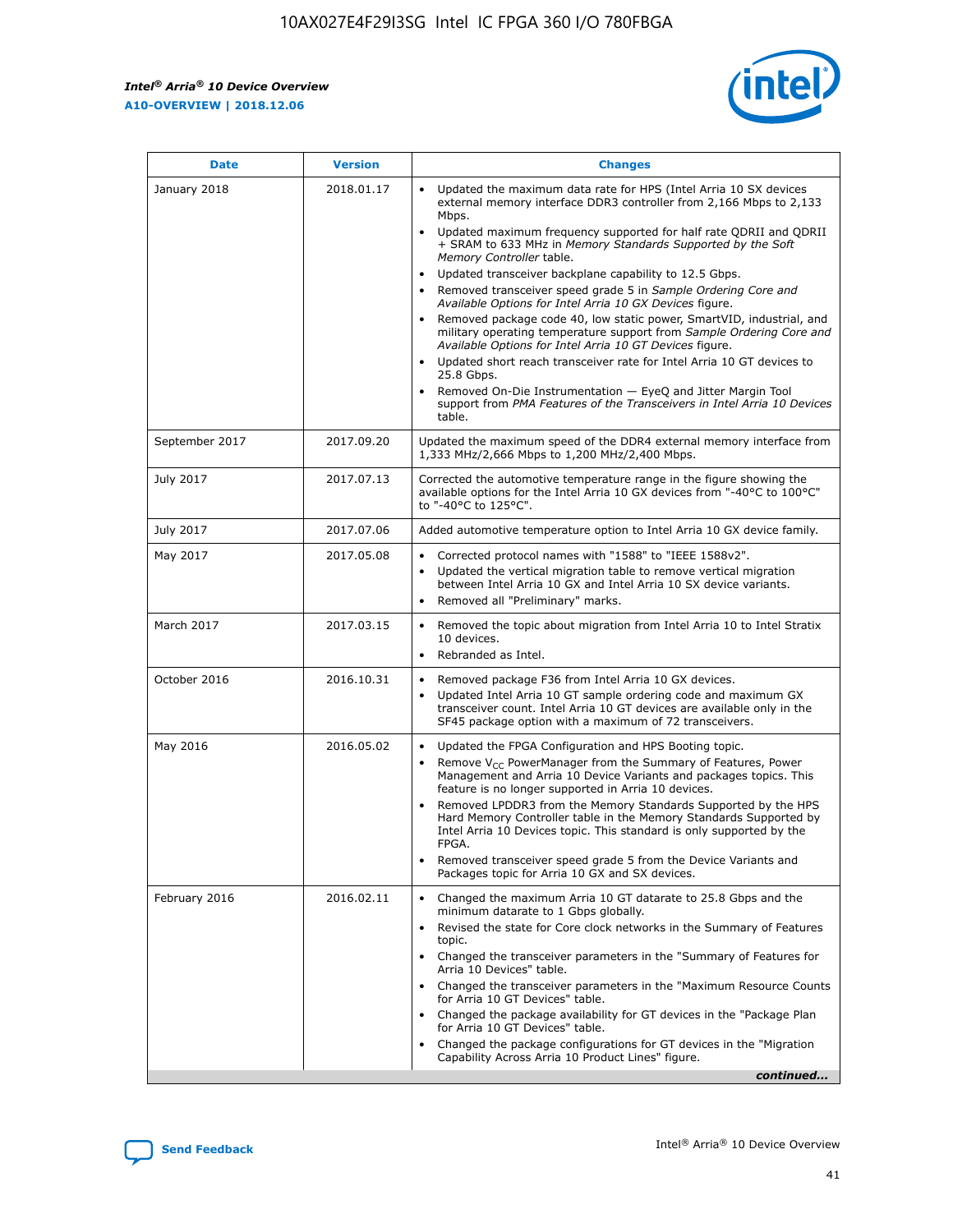

| <b>Date</b>   | <b>Version</b> | <b>Changes</b>                                                                                                                                                                   |
|---------------|----------------|----------------------------------------------------------------------------------------------------------------------------------------------------------------------------------|
|               |                | • Changed transceiver parameters in the "Low Power Serial Transceivers"<br>section.                                                                                              |
|               |                | • Changed the transceiver descriptions in the "Device Variants for the<br>Arria 10 Device Family" table.                                                                         |
|               |                | Changed the "Sample Ordering Code and Available Options for Arria 10<br>GT Devices" figure.                                                                                      |
|               |                | Changed the datarates for GT devices in the "PMA Features" section.                                                                                                              |
|               |                | Changed the datarates for GT devices in the "PCS Features" section.<br>$\bullet$                                                                                                 |
| December 2015 | 2015.12.14     | Updated the number of M20K memory blocks for Arria 10 GX 660 from<br>$\bullet$<br>2133 to 2131 and corrected the total RAM bit from 48,448 Kb to<br>48,408 Kb.                   |
|               |                | Corrected the number of DSP blocks for Arria 10 GX 660 from 1688 to<br>$\bullet$<br>1687 in the table listing floating-point arithmetic resources.                               |
| November 2015 | 2015.11.02     | Updated the maximum resources for Arria 10 GX 220, GX 320, GX 480,<br>$\bullet$<br>GX 660, SX 220, SX 320, SX 480, and SX 660.                                                   |
|               |                | Updated resource count for Arria 10 GX 320, GX 480, GX 660, SX 320,<br>$\bullet$<br>SX 480, a SX 660 devices in Number of Multipliers in Intel Arria 10<br><b>Devices</b> table. |
|               |                | Updated the available options for Arria 10 GX, GT, and SX.<br>$\bullet$                                                                                                          |
|               |                | Changed instances of Quartus II to Quartus Prime.<br>$\bullet$                                                                                                                   |
| June 2015     | 2015.06.15     | Corrected label for Intel Arria 10 GT product lines in the vertical migration<br>figure.                                                                                         |
| May 2015      | 2015.05.15     | Corrected the DDR3 half rate and quarter rate maximum frequencies in the<br>table that lists the memory standards supported by the Intel Arria 10 hard<br>memory controller.     |
| May 2015      | 2015.05.04     | • Added support for 13.5G JESD204b in the Summary of Features table.<br>• Added a link to Arria 10 GT Channel Usage in the Arria 10 GT Package<br>Plan topic.                    |
|               |                | • Added a note to the table, Maximum Resource Counts for Arria 10 GT<br>devices.                                                                                                 |
|               |                | Updated the power requirements of the transceivers in the Low Power<br>Serial Transceivers topic.                                                                                |
| January 2015  | 2015.01.23     | • Added floating point arithmetic features in the Summary of Features<br>table.                                                                                                  |
|               |                | • Updated the total embedded memory from 38.38 megabits (Mb) to<br>65.6 Mb.                                                                                                      |
|               |                | • Updated the table that lists the memory standards supported by Intel<br>Arria 10 devices.                                                                                      |
|               |                | Removed support for DDR3U, LPDDR3 SDRAM, RLDRAM 2, and DDR2.                                                                                                                     |
|               |                | Moved RLDRAM 3 support from hard memory controller to soft memory<br>controller. RLDRAM 3 support uses hard PHY with soft memory<br>controller.                                  |
|               |                | Added soft memory controller support for QDR IV.                                                                                                                                 |
|               |                | Updated the maximum resource count table to include the number of<br>hard memory controllers available in each device variant.                                                   |
|               |                | Updated the transceiver PCS data rate from 12.5 Gbps to 12 Gbps.<br>$\bullet$                                                                                                    |
|               |                | Updated the max clock rate of PS, FPP x8, FPP x16, and Configuration<br>via HPS from 125 MHz to 100 MHz.                                                                         |
|               |                | Added a feature for fractional synthesis PLLs: PLL cascading.                                                                                                                    |
|               |                | Updated the HPS programmable general-purpose I/Os from 54 to 62.                                                                                                                 |
|               |                | continued                                                                                                                                                                        |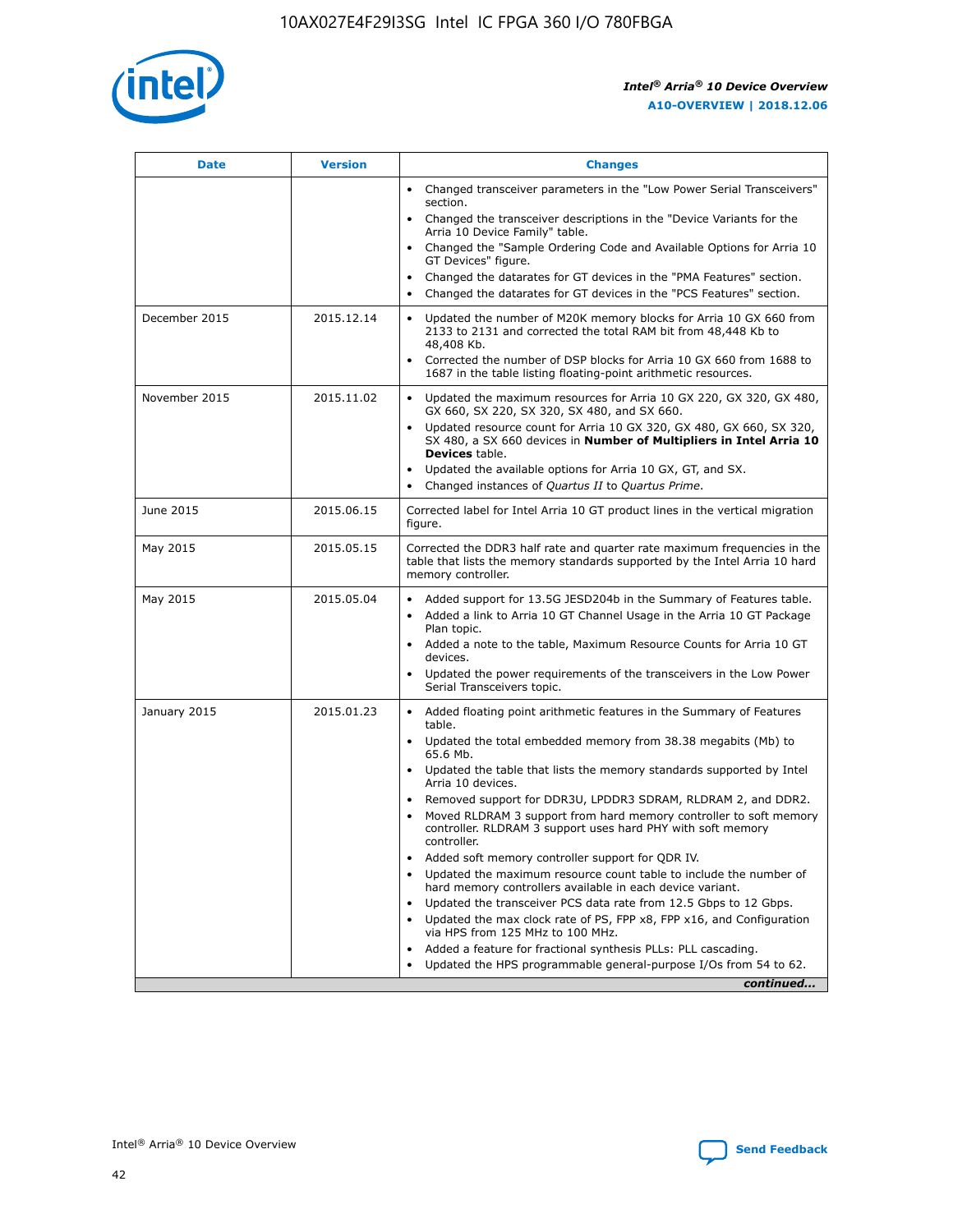

| <b>Date</b>    | <b>Version</b> | <b>Changes</b>                                                                                                                                                                                                                                                                                                                                                                                                                                                                                                                                      |
|----------------|----------------|-----------------------------------------------------------------------------------------------------------------------------------------------------------------------------------------------------------------------------------------------------------------------------------------------------------------------------------------------------------------------------------------------------------------------------------------------------------------------------------------------------------------------------------------------------|
| September 2014 | 2014.09.30     | Corrected the 3 V I/O and LVDS I/O counts for F35 and F36 packages<br>$\bullet$<br>of Arria 10 GX.<br>Corrected the 3 V I/O, LVDS I/O, and transceiver counts for the NF40<br>$\bullet$<br>package of the Arria GX 570 and 660.<br>Removed 3 V I/O, LVDS I/O, and transceiver counts for the NF40<br>package of the Arria GX 900 and 1150. The NF40 package is not<br>available for Arria 10 GX 900 and 1150.                                                                                                                                       |
| August 2014    | 2014.08.18     | Updated Memory (Kb) M20K maximum resources for Arria 10 GX 660<br>devices from 42,660 to 42,620.<br>Added GPIO columns consisting of LVDS I/O Bank and 3V I/O Bank in<br>$\bullet$<br>the Package Plan table.<br>Added how to use memory interface clock frequency higher than 533<br>$\bullet$<br>MHz in the I/O vertical migration.<br>Added information to clarify that RLDRAM3 support uses hard PHY with<br>$\bullet$<br>soft memory controller.<br>Added variable precision DSP blocks support for floating-point<br>$\bullet$<br>arithmetic. |
| June 2014      | 2014.06.19     | Updated number of dedicated I/Os in the HPS block to 17.                                                                                                                                                                                                                                                                                                                                                                                                                                                                                            |
| February 2014  | 2014.02.21     | Updated transceiver speed grade options for GT devices in Figure 2.                                                                                                                                                                                                                                                                                                                                                                                                                                                                                 |
| February 2014  | 2014.02.06     | Updated data rate for Arria 10 GT devices from 28.1 Gbps to 28.3 Gbps.                                                                                                                                                                                                                                                                                                                                                                                                                                                                              |
| December 2013  | 2013.12.10     | Updated the HPS memory standards support from LPDDR2 to LPDDR3.<br>Updated HPS block diagram to include dedicated HPS I/O and FPGA<br>$\bullet$<br>Configuration blocks as well as repositioned SD/SDIO/MMC, DMA, SPI<br>and NAND Flash with ECC blocks.                                                                                                                                                                                                                                                                                            |
| December 2013  | 2013.12.02     | Initial release.                                                                                                                                                                                                                                                                                                                                                                                                                                                                                                                                    |